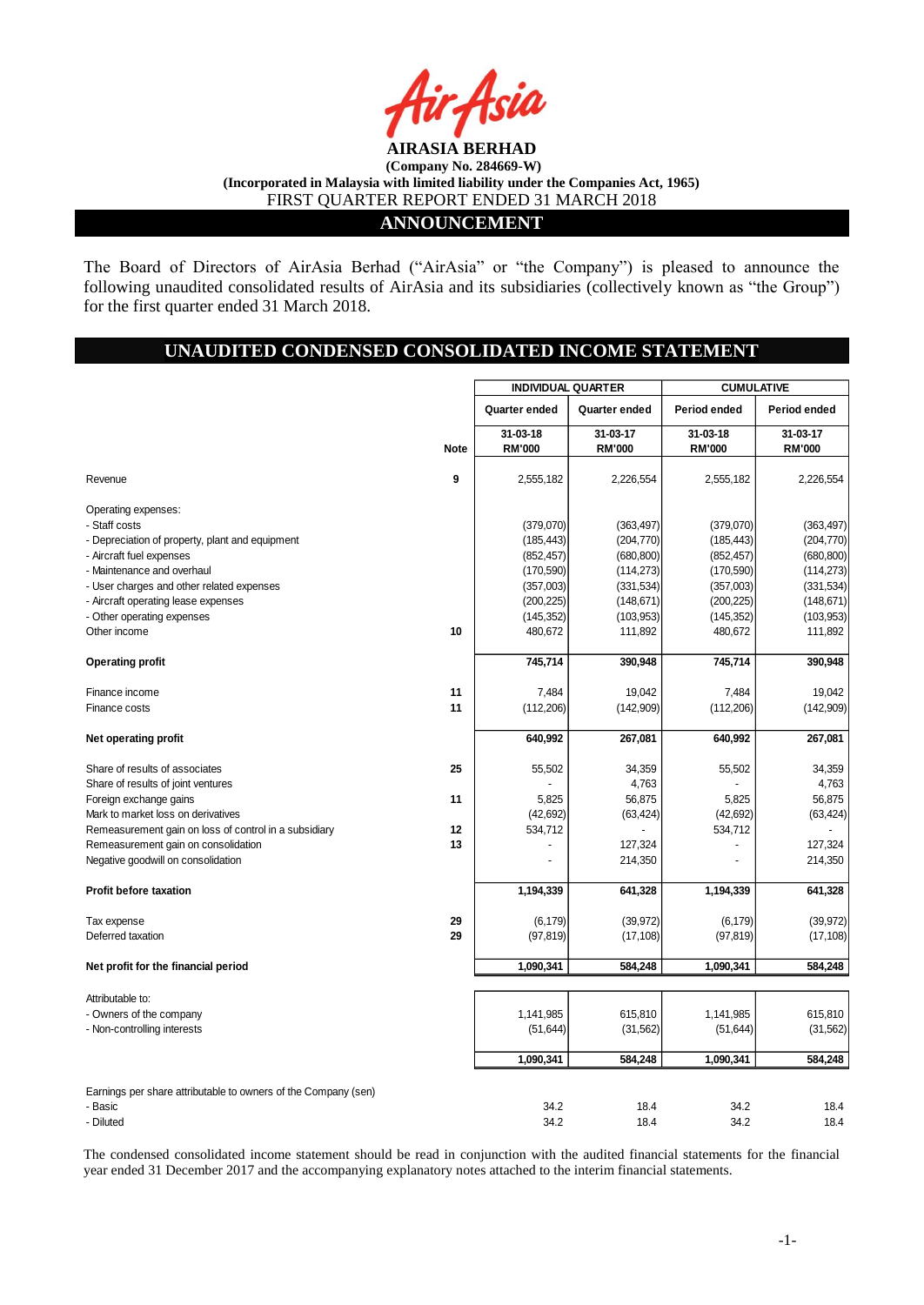ia

# **UNAUDITED CONDENSED CONSOLIDATED STATEMENT OF COMPREHENSIVE INCOME**

|                                                                             |             | <b>INDIVIDUAL QUARTER</b>   |                             | <b>CUMULATIVE</b>           |                             |  |
|-----------------------------------------------------------------------------|-------------|-----------------------------|-----------------------------|-----------------------------|-----------------------------|--|
|                                                                             |             | Quarter ended               | Quarter ended               | Period ended                | Period ended                |  |
|                                                                             | <b>Note</b> | 31-03-2018<br><b>RM'000</b> | 31-03-2017<br><b>RM'000</b> | 31-03-2018<br><b>RM'000</b> | 31-03-2017<br><b>RM'000</b> |  |
| Net profit for the financial period                                         |             | 1,090,341                   | 584,248                     | 1,090,341                   | 584,248                     |  |
| Other comprehensive income/(loss)                                           |             |                             |                             |                             |                             |  |
| Available-for-sale financial assets<br>Cash flow hedges                     | 14          | 23,902<br>(1, 193)          | 20,777<br>(127,078)         | 23,902<br>(1, 193)          | 20,777<br>(127,078)         |  |
| Foreign currency translation differences                                    |             | 114,989                     | 91,964                      | 114,989                     | 91,964                      |  |
| Total comprehensive income<br>for the period                                |             | 1,228,039                   | 569,911                     | 1,228,039                   | 569,911                     |  |
| Total comprehensive income/(loss) attributable to:<br>Owners of the Company |             | 1,279,683                   | 601,473                     | 1,279,683                   | 601,473                     |  |
| Non-controlling interests                                                   |             | (51, 644)                   | (31, 562)                   | (51, 644)                   | (31, 562)                   |  |
|                                                                             |             | 1,228,039                   | 569,911                     | 1,228,039                   | 569,911                     |  |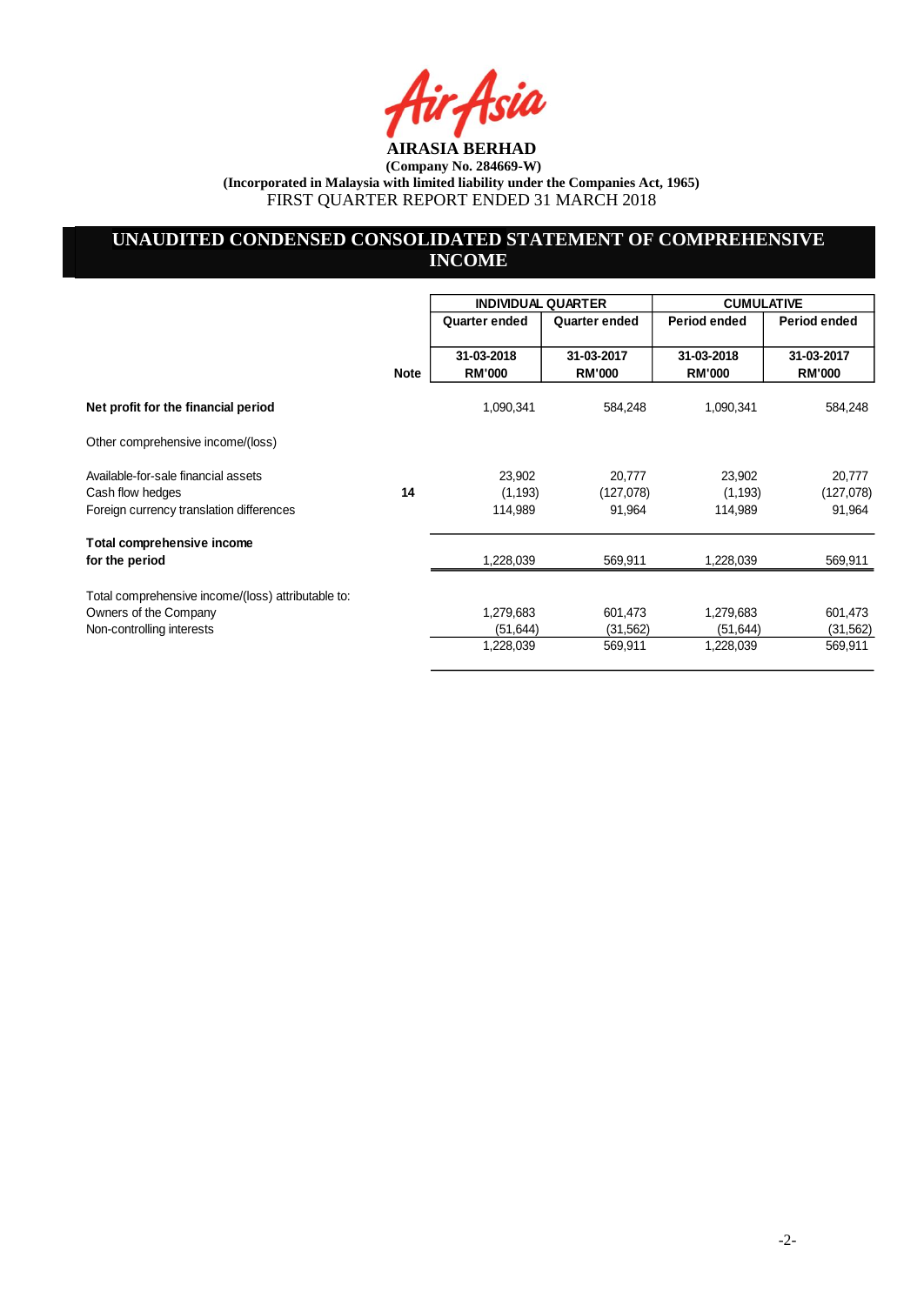Air<sub>t</sub>Asia

# **UNAUDITED CONDENSED CONSOLIDATED CASH FLOW STATEMENTS**

|                                                       | Period        | Period        |
|-------------------------------------------------------|---------------|---------------|
|                                                       | ended         | ended         |
|                                                       | 31-03-2018    | 31-03-2017    |
|                                                       | <b>RM'000</b> | <b>RM'000</b> |
| <b>CASH FLOWS FROM OPERATING ACTIVITIES</b>           |               |               |
|                                                       |               |               |
| Profit before taxation                                | 1,194,339     | 641,328       |
|                                                       |               |               |
| Adjustments:                                          |               |               |
| Property, plant and equipment                         |               |               |
| - Depreciation                                        | 185,443       | 204,770       |
| - Gain on disposals                                   | (33, 832)     | 5,470         |
| (Writeback)/provision for retirement benefits         | (2,001)       | 464           |
| Gain on disposal of interest in a subsidiary          | (350, 317)    | ۰             |
| Remeasurement gain on loss of control in a subsidiary | (534, 712)    |               |
| Remeasurement gain on consolidation                   |               | (214, 350)    |
| Negative goodwill on consolidation                    |               | (127, 324)    |
| Fair value loss on derivatives                        | 42,692        | 63,424        |
| Share of results of joint ventures                    |               | (4,763)       |
| Share of results of associates                        | (55, 502)     | (34, 359)     |
| Net unrealised foreign exchange gain                  | (5,825)       | (56, 875)     |
| Interest expense                                      | 112,206       | 142,909       |
|                                                       |               |               |
| Interest income                                       | (7, 484)      | (19,042)      |
|                                                       | 545,007       | 601,652       |
| <b>Changes in working capital</b>                     |               |               |
| Inventories                                           | (5,714)       | (15, 143)     |
| Receivables and prepayments                           | 46,163        | (185, 603)    |
| Trade and other payables                              | (74, 543)     | 208,272       |
| Intercompany balances                                 | (57, 220)     | 13,698        |
| Cash generated from operations                        | 453,693       | 622,876       |
|                                                       |               |               |
| Interest paid                                         | (80, 687)     | (89, 839)     |
| Interest received                                     | (1, 577)      | 8,794         |
| Tax paid                                              |               | (41, 507)     |
|                                                       |               |               |
| Net cash generated from operating activities          | 371,429       | 500,324       |
| <b>CASH FLOWS FROM INVESTING ACTIVITIES</b>           |               |               |
| Property, plant and equipment                         |               |               |
|                                                       |               |               |
| - Additions                                           | (792, 664)    | (293, 564)    |
| - Proceeds from disposal                              | 33,832        | 35            |
| Proceeds from disposal of interest in a subsidiary    | 358,774       |               |
| Additional subscription of shares in associates       | (103, 477)    |               |
| Acquisition of subsidiaries, net of cash              |               | 123,937       |
| Net cash used in investing activities                 | (503, 535)    | (169,592)     |
|                                                       |               |               |
| <b>CASH FLOWS FROM FINANCING FACILITIES</b>           |               |               |
| Proceeds from issuance of shares                      | 395           | 1,006,200     |
| Proceeds from borrowings                              | 710,922       | 64,672        |
| Repayment of borrowings                               | (408, 698)    | (560, 920)    |
| Net cash generated from financing activities          | 302,619       | 509,952       |
|                                                       |               |               |
| <b>NET INCREASE FOR THE FINANCIAL PERIOD</b>          | 170,513       | 840,684       |
| <b>CASH AND CASH EQUIVALENTS AT BEGINNING</b>         |               |               |
| OF THE FINANCIAL PERIOD                               | 1,882,195     | 1,741,573     |
| <b>CURRENCY TRANSLATION DIFFERENCES</b>               | (18, 831)     | (29, 945)     |
| CASH AND CASH EQUIVALENTS AT END OF                   |               |               |
| <b>FINANCIAL PERIOD*</b>                              | 2,033,877     | 2,552,312     |

\* Included within the balance at end of the financial period is an amount RM14.3 million restricted cash pledged as securities for banking facilities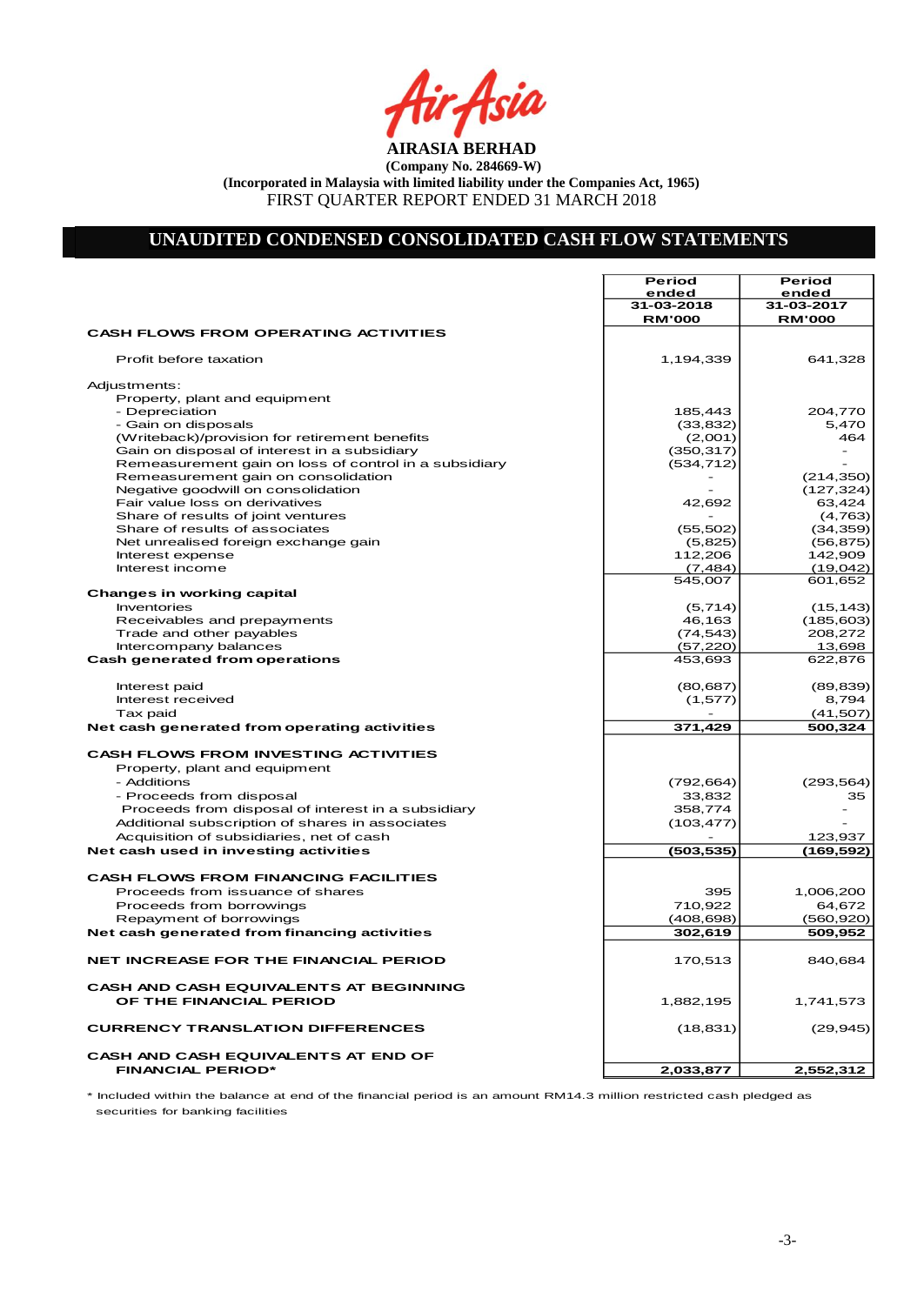Asia

# **UNAUDITED CONDENSED CONSOLIDATED STATEMENT OF FINANCIAL POSITION**

|                                                           |                | AS AT         | AS AT            |
|-----------------------------------------------------------|----------------|---------------|------------------|
|                                                           |                |               |                  |
|                                                           |                | 31-03-2018    | 31-12-2017       |
|                                                           | Note           | <b>RM'000</b> | <b>RM'000</b>    |
| <b>NON CURRENT ASSETS</b>                                 |                |               |                  |
| Property, plant and equipment                             | 17             | 5,056,719     | 12,303,522       |
| Investment in associates                                  | 25             | 707,537       | 548,558          |
| Investment in a jointly controlled entity                 |                | 555,166       | 5,596            |
| Investment securities                                     | 2(b)           | 325,724       |                  |
| Available-for-sale financial assets                       |                |               | 301,518          |
| Intangible assets                                         |                | 603,768       | 609,329          |
| Deferred tax assets                                       | 29             | 369,042       | 486,880          |
| Receivables and prepayments                               | 33             | 2,385,887     | 2,301,531        |
| Deposits on aircraft purchase                             |                | 520,290       | 412,272          |
| Derivative financial instruments                          | 35             | 299,074       | 382,177          |
|                                                           |                | 10,823,207    | 17,351,383       |
| <b>CURRENT ASSETS</b>                                     |                |               |                  |
| Inventories                                               |                | 73,948        | 68,234           |
| Receivables and prepayments                               | 33             | 1,360,833     | 1,482,291        |
| Deposits on aircraft purchase                             |                | 350,549       | 503,914          |
| Amounts due from joint ventures                           |                | 28,443        | 4,893            |
| Amounts due from associates                               | 34             | 147,632       | 147,617          |
| Amounts due from related parties                          |                | 9,406         | 7,875            |
| Deposits, bank and cash balances                          |                | 2,033,877     | 1,882,195        |
| Derivative financial instruments                          | 35             | 132,847       | 205,380          |
| Tax recoverable<br>Assets classified as held for sale     |                | 19,999        | 20,296           |
|                                                           | 36             | 7,637,848     |                  |
| <b>CURRENT LIABILITIES</b>                                |                | 11,795,382    | 4,322,695        |
| Trade and other payables                                  | 37             | 1,943,405     | 2,148,682        |
| Aircraft maintenance provisions                           |                | 173,367       | 178,569          |
| Sales in advance                                          |                | 973,190       | 938,342          |
| Derivative financial instruments                          | 35             | 51,207        | 74,852           |
| Amounts due to an associates                              |                | 52,971        | 59,499           |
| Amounts due to a related parties                          |                | 70,145        | 94,019           |
| <b>Borrowings</b>                                         | 38             | 1,419,726     | 1,821,847        |
| Provision of taxation                                     |                | 14,564        | 18,033           |
| Liabilities directly associated with assets held for sale | 36             | 5,912,712     |                  |
|                                                           |                | 10,611,287    | 5,333,843        |
| <b>NET CURRENT ASSETS/(LIABILITIES)</b>                   |                | 1.184,095     | (1,011,148)      |
|                                                           |                |               |                  |
| <b>NON CURRENT LIABILITIES</b>                            |                |               |                  |
| Trade and other payables                                  | 37             | 1,304,603     | 1,239,025        |
| Aircraft maintenance provisions                           |                | 612,648       | 559,068          |
| Amounts due to an associates                              |                | 85,109        | 86,292           |
| Amounts due to a related parties                          |                | 10,400        | 10,939           |
| <b>Borrowings</b>                                         | 38             | 1,832,901     | 7,486,787        |
| Deferred tax liabilities                                  |                | 89,684        | 104,954          |
| Derivative financial instruments                          | 35             | 51,279        | 70,883           |
| Provision for retirement benefits                         |                | 70,206        | 72,207           |
|                                                           |                | 4,056,830     | 9,630,155        |
|                                                           |                |               |                  |
|                                                           |                | 7,950,472     | 6,710,080        |
| <b>CAPITAL AND RESERVES</b>                               | $\overline{ }$ |               |                  |
| Share capital                                             |                | 2,515,673     | 2,515,438        |
| <b>Treasury shares</b><br>Foreign exchange reserve        |                | 310,348       | (160)<br>196,050 |
| Retained earnings                                         |                | 6,558,336     | 5,404,393        |
| <b>Other Reserves</b>                                     |                | (44, 208)     | (67, 608)        |
|                                                           |                | 9,340,149     | 8,048,113        |
| Non-controlling interests                                 |                | (1,389,677)   | (1,338,033)      |
| Total equity                                              |                | 7,950,472     | 6,710,080        |
| Net assets per share attributable to ordinary             |                |               |                  |
| equity holders of the Company (RM)                        |                | 2.38          | 2.01             |
|                                                           |                |               |                  |

The condensed consolidated statement of financial position should be read in conjunction with the audited financial statements for the financial year ended 31 December 2017 and the accompanying explanatory notes attached to the interim financial statements.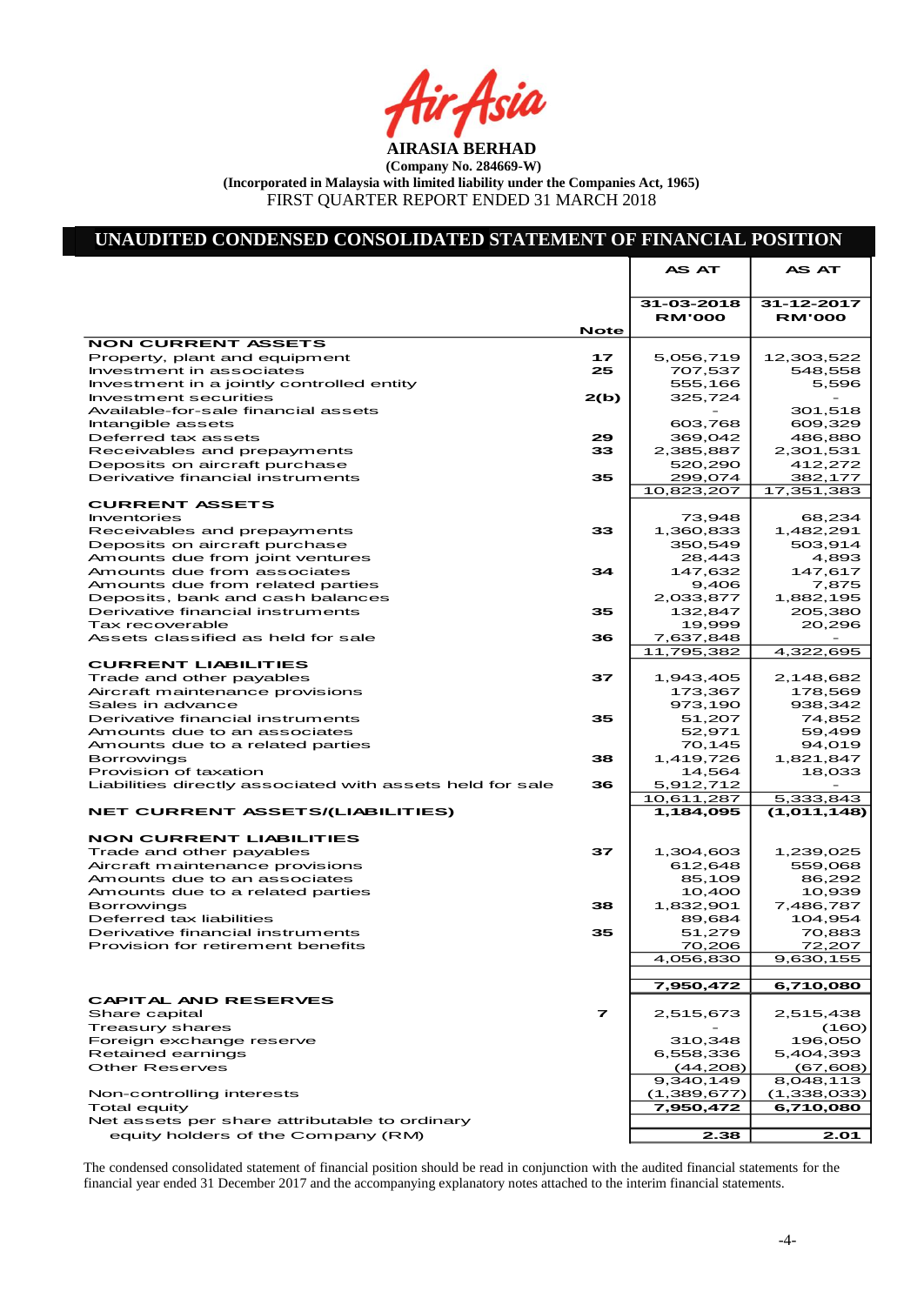sia

# **UNAUDITED CONDENSED CONSOLIDATED STATEMENT OF CHANGES IN EQUITY**

|                                                               |              | Attributable to owners of the Company |                       |               |               |                  |                          |               |                 |                 |               |                |               |
|---------------------------------------------------------------|--------------|---------------------------------------|-----------------------|---------------|---------------|------------------|--------------------------|---------------|-----------------|-----------------|---------------|----------------|---------------|
|                                                               |              |                                       | Issued and fully paid |               |               |                  |                          |               |                 |                 |               |                |               |
|                                                               |              |                                       | ordinary shares       |               |               |                  |                          |               |                 |                 |               |                |               |
|                                                               |              |                                       | of RM0.10 each        |               |               |                  |                          |               |                 |                 |               |                |               |
|                                                               |              |                                       |                       |               | Foreign       | <b>Cash flow</b> | Available-               |               |                 |                 |               | Non-           |               |
|                                                               |              | <b>Number</b>                         | <b>Nominal</b>        | <b>Share</b>  | exchange      | hedge            | for-sale                 | Fair value    | <b>Treasury</b> | <b>Retained</b> |               | controlling    | <b>Total</b>  |
|                                                               |              | of shares                             | value                 | premium       | reserve       | reserve          | reserve                  | reserve       | <b>Shares</b>   | earnings        | <b>Total</b>  | interests      | equity        |
|                                                               | Note         | '000                                  | <b>RM'000</b>         | <b>RM'000</b> | <b>RM'000</b> | <b>RM'000</b>    | <b>RM'000</b>            | <b>RM'000</b> | <b>RM'000</b>   | <b>RM'000</b>   | <b>RM'000</b> | <b>RM'000</b>  | <b>RM'000</b> |
| At 1 January 2018                                             |              |                                       |                       |               |               |                  |                          |               |                 |                 |               |                |               |
| As previously stated                                          |              | 3,341,974                             | 2,515,438             |               | 195,359       | (236, 270)       | 169,353                  |               | (160)           | 5,404,393       | 8,048,113     | (1,338,033)    | 6,710,080     |
| Effects of changes in accounting policies                     | $\mathbf{2}$ |                                       |                       |               |               |                  | (169, 353)               | 169,353       |                 | 11,958          | 11,958        |                | 11,958        |
| At 1 January 2018, as restated                                |              | 3,341,974                             | 2,515,438             |               | 195,359       | (236, 270)       | $\blacksquare$           | 169,353       | (160)           | 5,416,351       | 8,060,071     | (1, 338, 033)  | 6,722,038     |
| Treasury shares                                               |              |                                       | 235                   |               |               |                  |                          |               | 160             |                 | 395           |                | 395           |
| Net profit for the year                                       |              |                                       |                       |               |               |                  |                          |               | $\blacksquare$  | 1,141,985       | 1,141,985     | (51, 644)      | 1,090,341     |
| Other comprehensive income/(loss)                             |              |                                       |                       |               | 114,989       | (1, 193)         | $\overline{\phantom{a}}$ | 23,902        |                 | $\blacksquare$  | 137,698       |                | 137,698       |
| At 31 March 2018                                              |              | 3,341,974                             | 2,515,673             |               | 310,348       | (237, 463)       | $\blacksquare$           | 193,255       | $\blacksquare$  | 6,558,336       | 9,340,149     | (1,389,677)    | 7,950,472     |
|                                                               |              |                                       |                       |               |               |                  |                          |               |                 |                 |               |                |               |
| At 1 January 2017                                             |              | 2,782,974                             | 278,297               | 1,230,941     | 46,993        | (441, 994)       | 224,440                  |               | (160)           | 5,294,468       | 6,632,985     | (5, 206)       | 6,627,779     |
|                                                               |              |                                       |                       |               |               |                  |                          |               |                 |                 |               |                |               |
| Transactions with owners:<br><b>Issuance of shares</b>        |              | 559,000                               | 55,900                | 950,300       |               |                  |                          |               |                 |                 | 1,006,200     | $\blacksquare$ | 1,006,200     |
| Transfer to no-par value regime                               |              | $\overline{\phantom{a}}$              | 2,181,241             | (2, 181, 241) |               |                  |                          |               |                 |                 |               |                |               |
| Net profit for the year                                       |              |                                       |                       |               |               |                  |                          |               |                 | 615,810         | 615,810       | (31, 562)      | 584,248       |
| Other comprehensive income                                    |              |                                       |                       |               | 91,964        | (127,078)        | 20,777                   |               |                 |                 | (14, 337)     |                | (14, 337)     |
| Non-controlling interest arising<br>from business combination |              |                                       |                       |               |               |                  |                          |               |                 |                 |               | (2, 144, 036)  | (2, 144, 036) |
| At 31 March 2017                                              |              | 3,341,974                             | 2,515,438             |               | 138,957       | (569,072)        | 245,217                  |               | (160)           | 5,910,278       | 8,240,658     | (2, 180, 804)  | 6,059,854     |

The condensed consolidated statement of changes in equity should be read in conjunction with the audited financial statements for the financial year ended 31 December 2017 and the accompanying explanatory notes attached to the interim financial statements.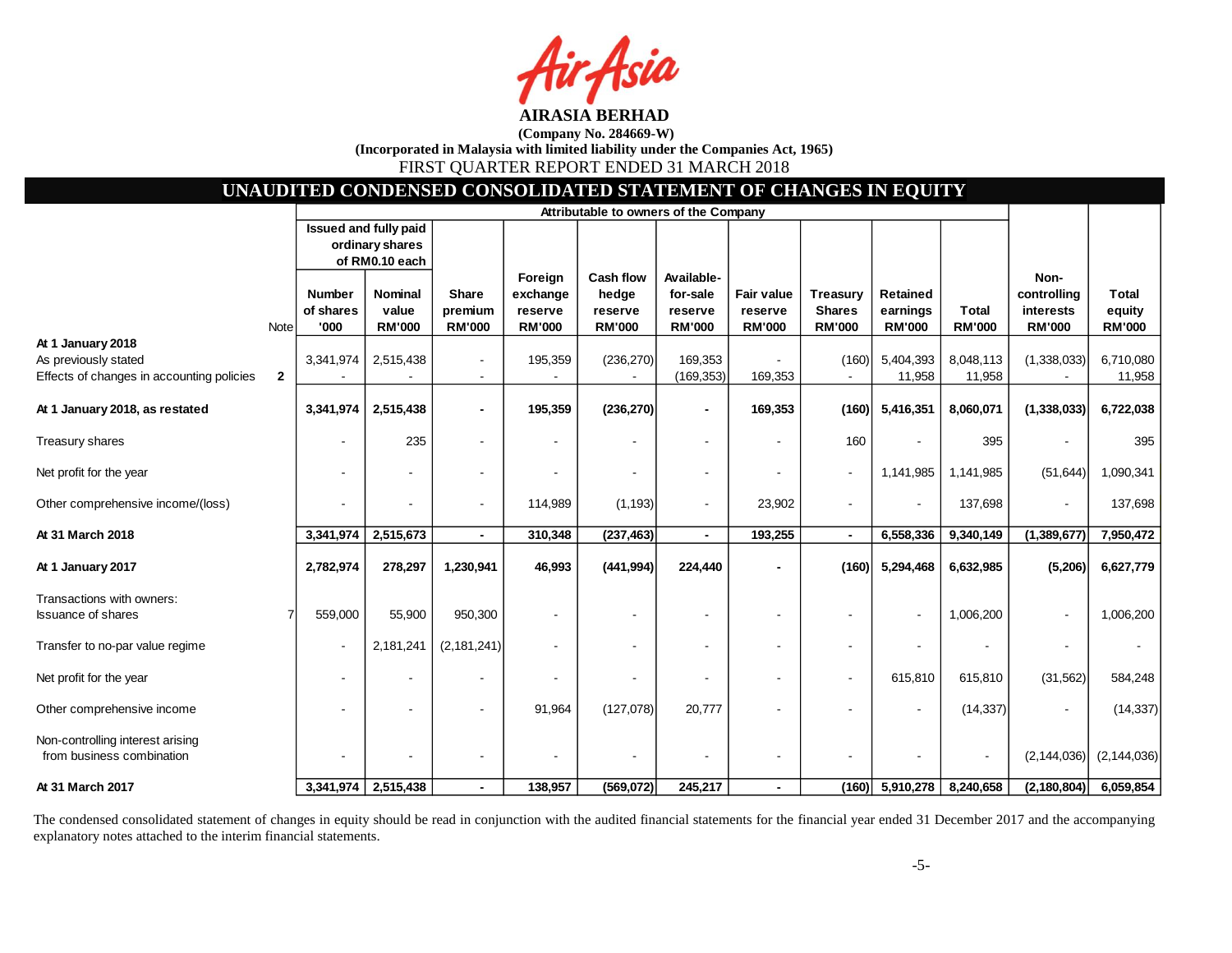

# **NOTES TO THE UNAUDITED ACCOUNTS – 31 MARCH 2018**

#### **1. Basis of preparation**

The interim financial report is unaudited and has been prepared in accordance with Malaysian Financial Reporting Standard ("MFRS") 134: "Interim Financial Reporting" and paragraph 9.22 and Appendix 9B of the Bursa Malaysia Securities Berhad ("Bursa Malaysia") Listing Requirements.

The interim financial statements should be read in conjunction with the audited financial statements of the Group for the financial year ended 31 December 2017.

The following companies are qualified to be deemed as subsidiaries in accordance with MFRS 10, with effect from 1 January 2017, and as such their results were accounted for based on the consolidation method:

- PT Indonesia AirAsia
- AirAsia Inc.
- Philippines AirAsia Inc.

# **2. Summary of significant accounting policies**

The accounting policies and methods of computation adopted for the interim financial statements are consistent with those adopted for the audited financial statements for the financial year ended 31 December 2017. Details of standards, amendments to published standards and interpretations to existing standards that are applicable to the Group with effect from 1 January 2018 or later are provided in the notes to the financial statements in the audited financial statements of the Group for the financial year ended 31 December 2017. The Group did not early adopt any new standards, amendments to published standards and interpretation to existing standards.

At the beginning of the current financial year, the Group and the Company adopted new MFRSs, Amendments to MFRSs and an IC Interpretation (collectively referred to as "pronouncements") that have been issued by the MASB and are applicable as listed below:

#### **Effective for annual periods beginning on or after 1 January 2018**

Amendments to MFRS 2: Shared-based Payment: Classification and Measurement of Sharebased Payment Transactions MFRS 9: Financial Instruments MFRS 15: Revenue from Contracts with Customers Amendments to MFRS 140 Investment Property: Transfer of Investment Property Annual Improvements to MFRS Standards 2014-2016 Cycle IC Interpretation 22: Foreign Currency Transactions and Advance Consideration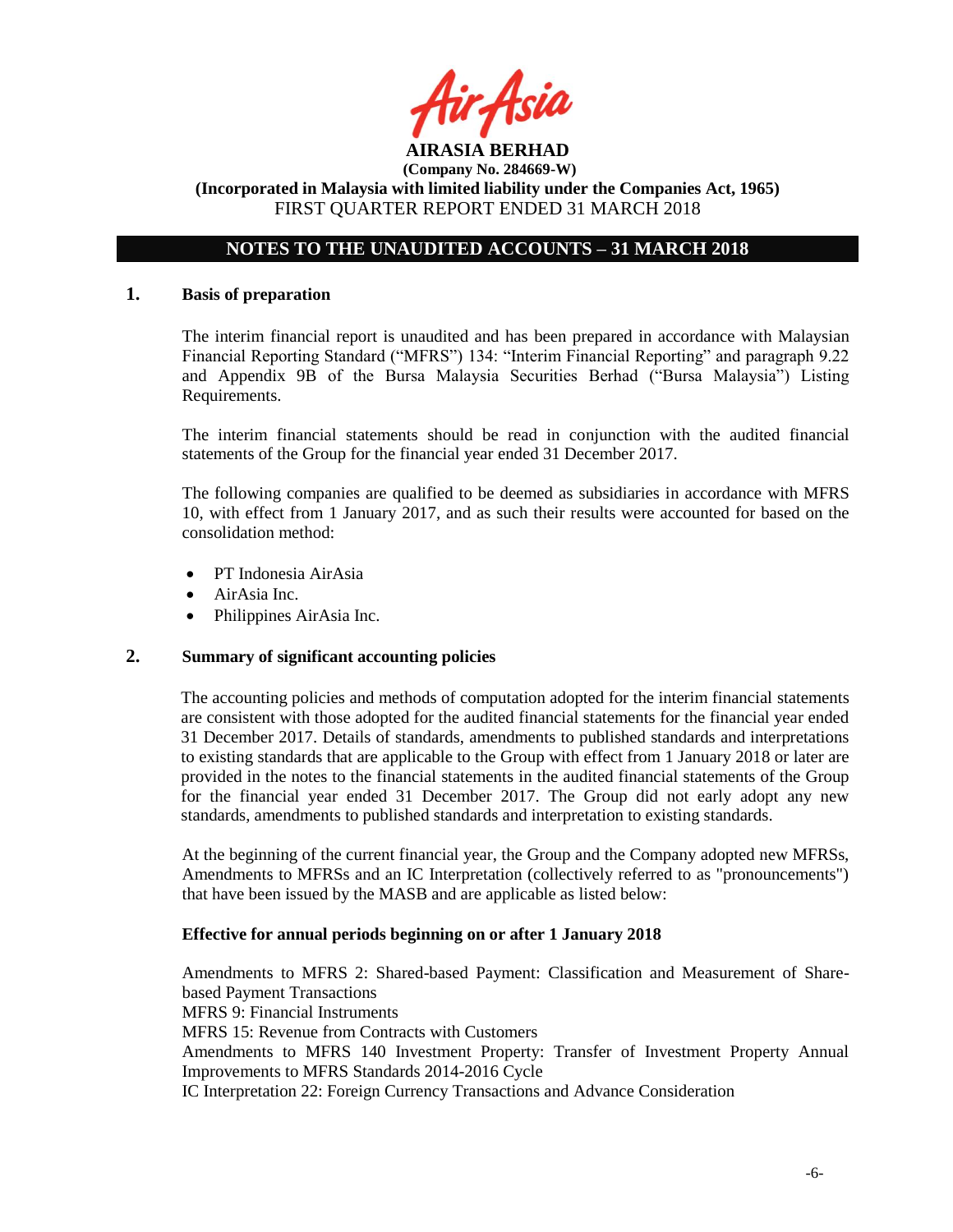

# **NOTES TO THE UNAUDITED ACCOUNTS – 31 MARCH 2018**

### **2. Summary of significant accounting policies (continued)**

The adoption of these pronouncements did not have a significant impact to the financial statements of the Group and the Company except as mentioned below:

# **(a) MFRS 15: Revenue from Contracts with Customers**

MFRS 15 'Revenue from Contracts with Customers' replaces MFRS 118 'Revenue' and MFRS 111 'Construction Contracts' and their related interpretations. MFRS 15 provides a principles based approach for revenue recognition, and introduces the concept of recognising revenue for performance obligations as they are satisfied. The core principle in MFRS 15 is that an entity recognises revenue to depict the transfer of promised goods or services to the customer in an amount that reflects the consideration to which the entity expects to be entitled in exchange for those goods or services.

Effects arising from the initial application of MFRS 15 are as follows:

|                                      | <b>Impact of adoption of</b> |
|--------------------------------------|------------------------------|
|                                      | <b>MFRS</b> 15 to opening    |
|                                      | balance at 1 January         |
|                                      | 2018                         |
|                                      | <b>RM'million</b>            |
| Increase in retained earnings        | 14.7                         |
| Increase in sales in advance         | 8.9                          |
| Decrease in deferred revenue         | 21.5                         |
| Decrease in deferred tax liabilities | 2.1                          |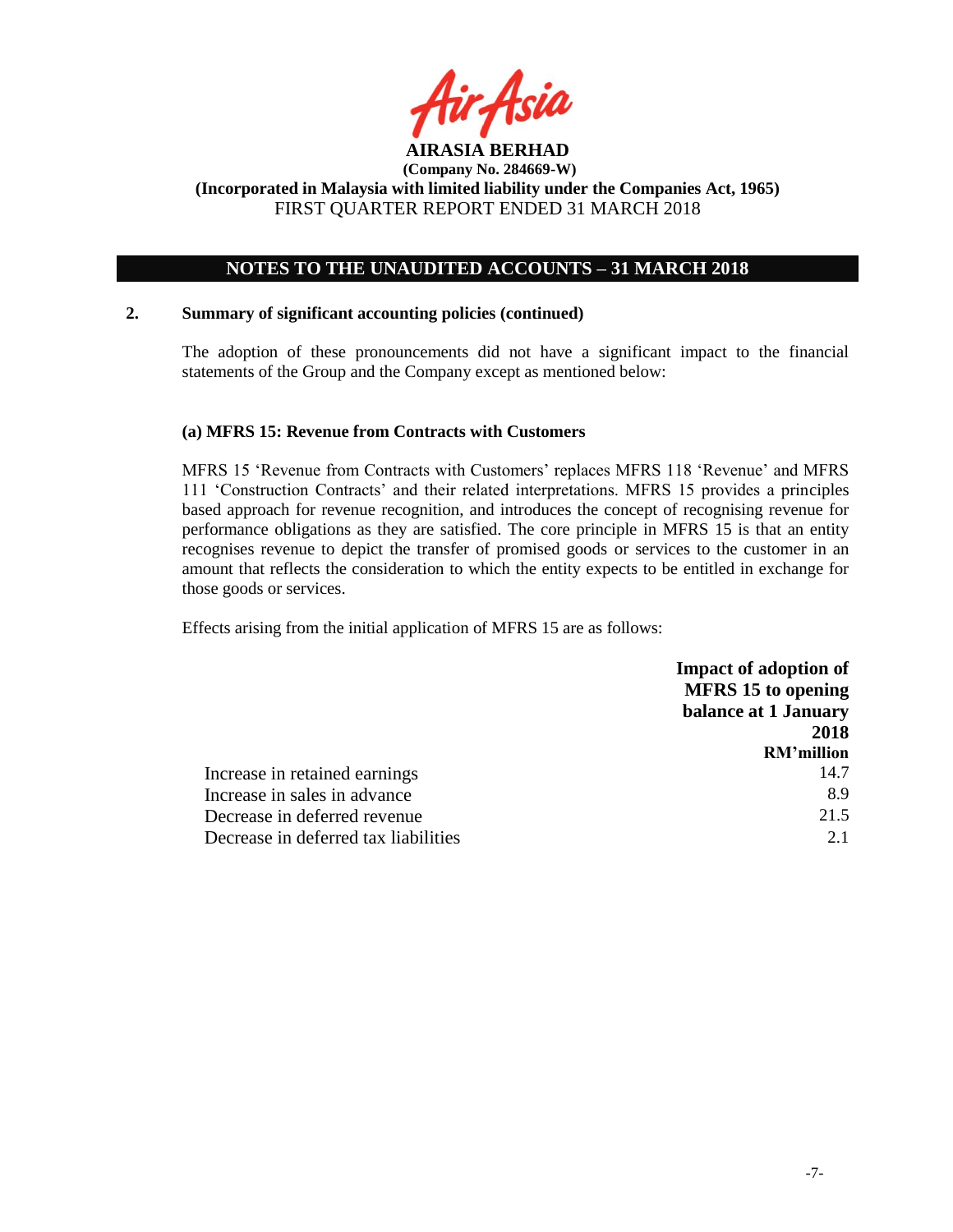

# **NOTES TO THE UNAUDITED ACCOUNTS – 31 MARCH 2018**

# **2. Summary of significant accounting policies (continued)**

### **(b) MFRS 9: Financial Instruments**

MFRS 9 Financial Instruments replaces MFRS 139 Financial Instruments: Recognition and Measurement for annual periods beginning on or after 1 January 2018. Retrospective application is required, but comparative information is not compulsory. The new requirements introduced for all three aspects of the accounting for financial instruments is as follows:

• classification and measurement;

MFRS 9 contains three principal classifications categories for financial assets: measured at amortised cost, fair value through other comprehensive income ("FVOCI") and fair value through profit or loss ("FVTPL"). The standard eliminates the existing MFRS 139 categories of held to maturity, loans and receivables and available for sale.

#### Impact as a result of MFRS 9 adoption

Both quoted and unquoted equity instruments which are not held for trading and we previously classified as Available-for-sale financial assets are now classified as "Investment Securities" and measured either FVTPL or FVOCI.

Loans and receivables are held to collect contractual cash flows and are expected to give rise to cash flows representing solely payments of principal and interest. The Group analysed the contractual cash flow characteristics of those instruments and concluded that they meet the criteria for amortised cost measurement under MFRS 9. Therefore, reclassification for these instruments is not required.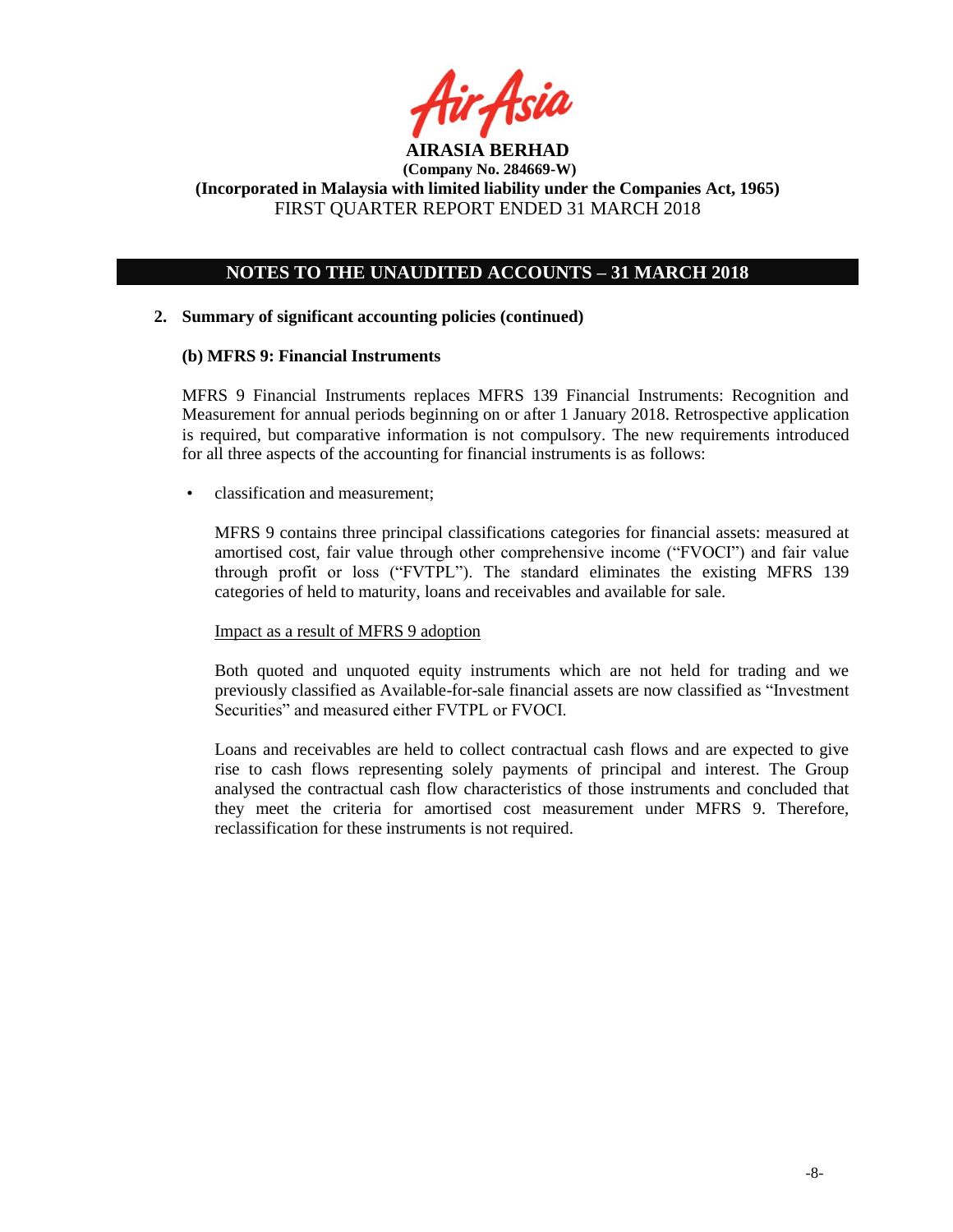

# **NOTES TO THE UNAUDITED ACCOUNTS – 31 MARCH 2018**

# **2. Summary of significant accounting policies (continued)**

### **(b) MFRS 9: Financial Instruments (continued)**

impairment; and

The adoption of MFRS 9 has fundamentally changed the Group's accounting for impairment losses for financial assets by replacing MFRS 139's incurred loss approach with a forward-looking expected credit loss (ECL) approach. ECLs are based on the difference between the contractual cash flows due in accordance with the contract and all the cash flows that the Group expects to receive. The shortfall is then discounted at an approximation to the asset's original effective interest rate. The Group does not have other financial assets other than trade and other receivables, for which the Group has applied the standard's simplified approach and calculated ECLs based on lifetime expected credit losses. The Group has established a provision matrix that is based on the Group's historical credit loss experience, adjusted for forward-looking factors specific to the debtors and the economic environment in which the business is operating in. The impact upon application of the new impairment model was not material in relation to the opening balance of the Group as at 1 January 2018.

# Impact as a result of MFRS 9 adoption

Effects arising from the initial application of the new impairment model are as follows:

|                                         | <b>Impact of adoption of</b><br><b>MFRS 9 to opening</b> |
|-----------------------------------------|----------------------------------------------------------|
|                                         | balance at 1 January                                     |
|                                         | 2018                                                     |
|                                         | <b>RM'million</b>                                        |
| Decrease in retained earnings           | 2.8                                                      |
| Decrease in trade and other receivables | 3.7                                                      |
| Increase in deferred tax assets         | 09                                                       |
|                                         |                                                          |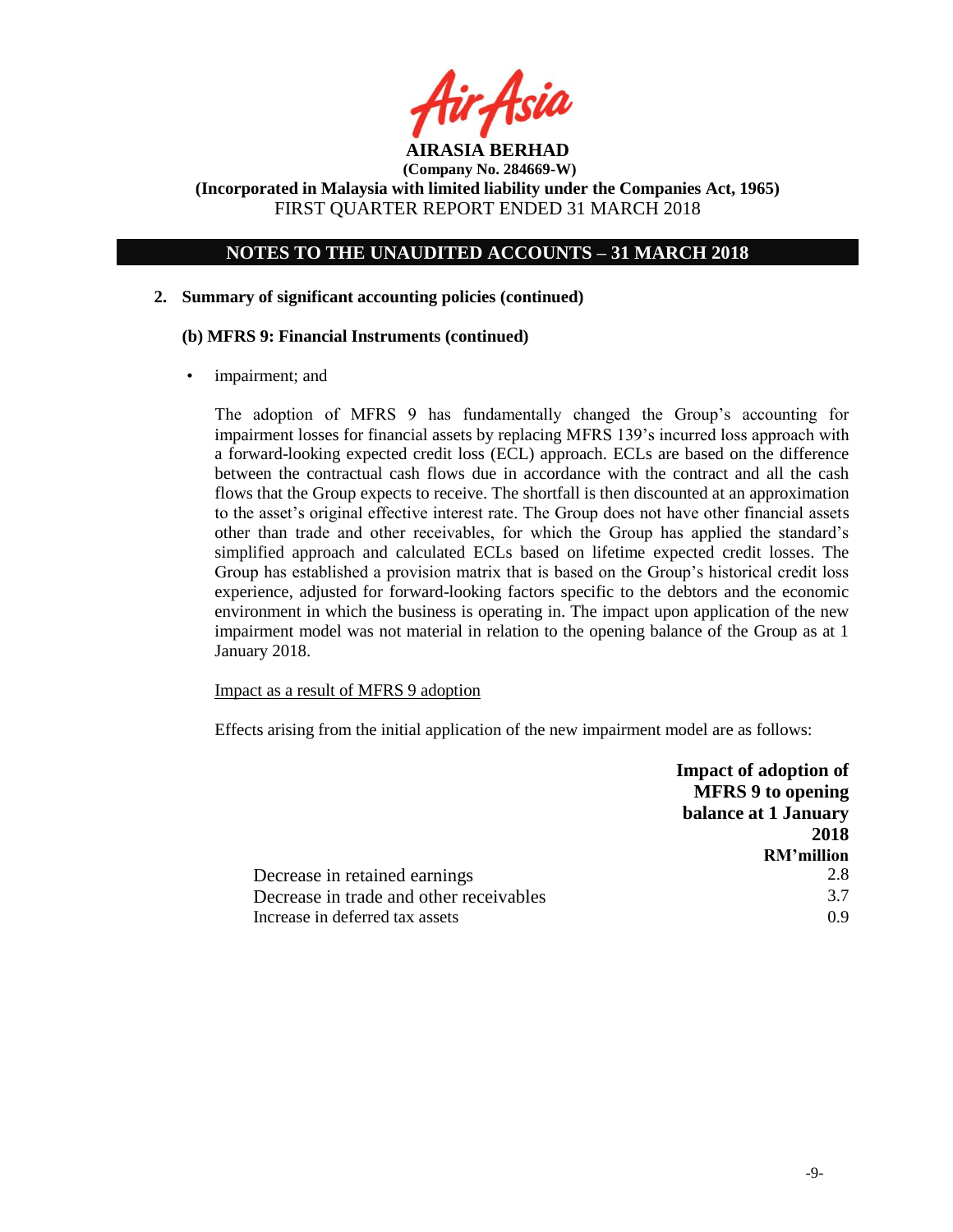

# **NOTES TO THE UNAUDITED ACCOUNTS – 31 MARCH 2018**

### **2. Summary of significant accounting policies (continued)**

### **(b) MFRS 9: Financial Instruments (continued)**

hedge accounting.

The Group has decided to continue applying hedge accounting as set out in MFRS 139 to all hedges until the project on accounting for macro hedging is completed by International Accounting Standards Board (IASB).

# **3. Auditors' report on preceding annual financial statements**

The auditors have expressed an unqualified opinion on the Group's statutory financial statements for the financial year ended 31 December 2017 in their report dated 16 April 2018.

# **4. Seasonality of operations**

AirAsia is primarily involved in the provision of air transportation services and thus, is subject to the seasonal demand for air travel. The load factor was 87% in the quarter under review, which was 2 percentage points lower than the same period last year. Compared against the immediate preceding quarter (fourth quarter October – December 2017), the load factor has decreased 1 percentage point. This seasonal pattern is in line with the expectation of the Group.

#### **5. Unusual items due to their nature, size or incidence**

There were no unusual items affecting assets, liabilities, equity, net income or cash flows during the current quarter and financial period-to-date.

### **6. Changes in estimates**

There were no changes in estimates that have had material effect in the current quarter and financial period-to-date results.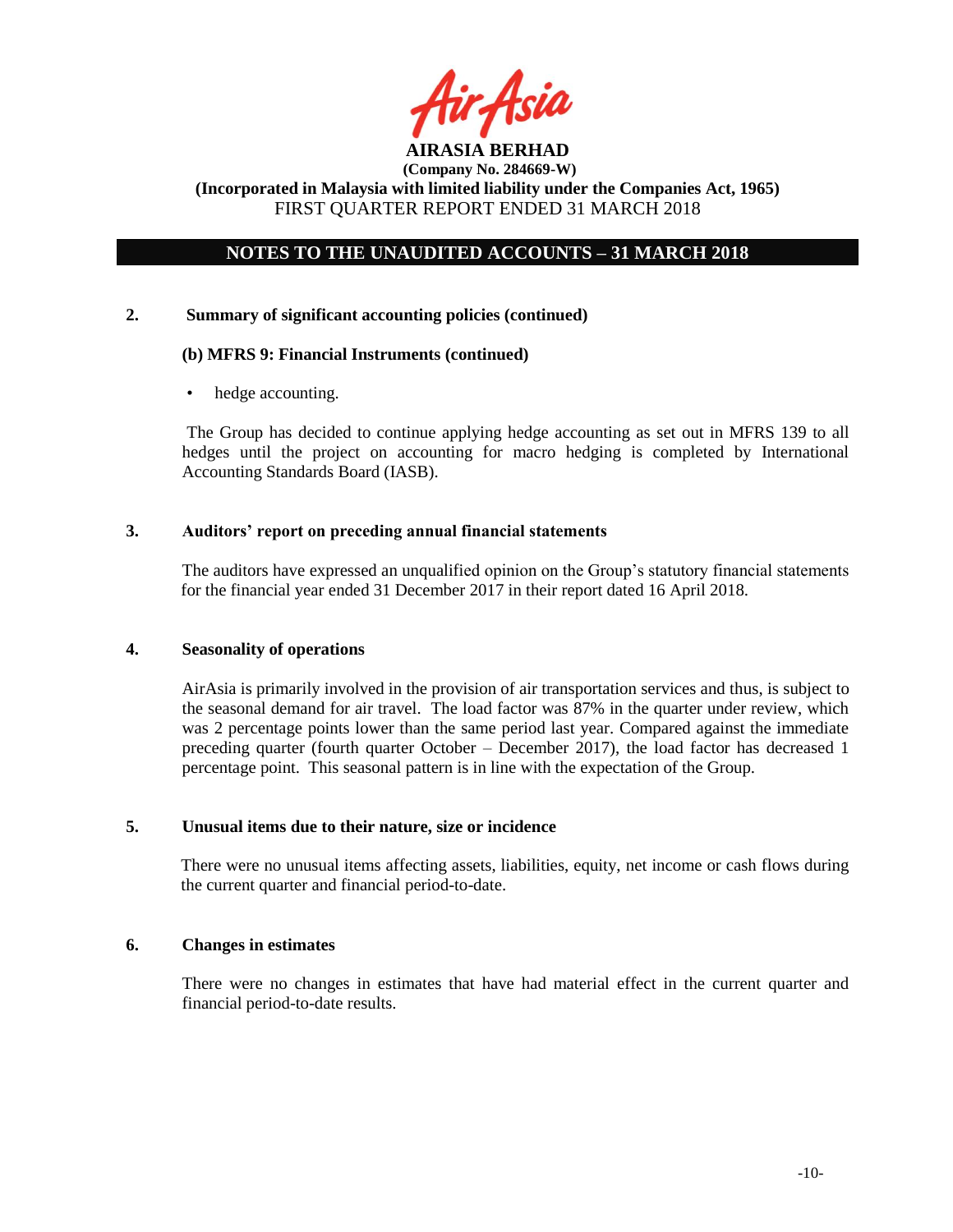

# **NOTES TO THE UNAUDITED ACCOUNTS – 31 MARCH 2018**

# **7. Capital and reserves**

During quarter ended 31 March 2018, the total issued and paid-up share capital of the Company remained unchanged at RM3,341,974,080. There was no cancellation, repurchases, resale and repayment of debt and equity securities for the period ended 31 March 2018.

### **8. Dividends paid and proposed**

The Directors have approved an interim single-tier dividend in respect of the financial year ending 31 December 2018 of 13 sen per share on 3,341,974,080 ordinary share of RM0.10 each.

#### **9. Revenue**

|                                 | <b>Quarter ended</b><br>31/3/2018<br><b>RM</b> million | <b>Quarter ended</b><br>31/3/2017<br><b>RM</b> million |
|---------------------------------|--------------------------------------------------------|--------------------------------------------------------|
| Passenger seat sales            | 1,823.1                                                | 1,561.8                                                |
| Baggage fees                    | 244.3                                                  | 209.2                                                  |
| Aircraft operating lease income | 238.0                                                  | 234.3                                                  |
| Surcharges and fees             | 10.2                                                   | 9.4                                                    |
| Freight services                | 44.3                                                   | 46.2                                                   |
| Other revenue                   | 195.3                                                  | 165.6                                                  |
|                                 | 2,555.2                                                | 2,226.6                                                |

Other revenue includes revenue from assigned seat, cancellation, documentation and other fees, and the on-board sale of meals and merchandise.

#### **10. Other income**

|                                              | <b>Quarter ended</b><br>31/3/2018<br><b>RM</b> million | <b>Quarter ended</b><br>31/3/2017<br><b>RM</b> million |
|----------------------------------------------|--------------------------------------------------------|--------------------------------------------------------|
| Fees charged for the provision of commercial |                                                        |                                                        |
| air transport services                       | 33.7                                                   | 27.9                                                   |
| Gain on disposal of interest in a subsidiary | 350.3                                                  |                                                        |
| Charter income                               | 19.4                                                   | 22.8                                                   |
| Gain on sales and lease back of aircraft     | 33.8                                                   |                                                        |
| <b>Others</b>                                | 43.5                                                   | 61.2                                                   |
|                                              | 480.7                                                  |                                                        |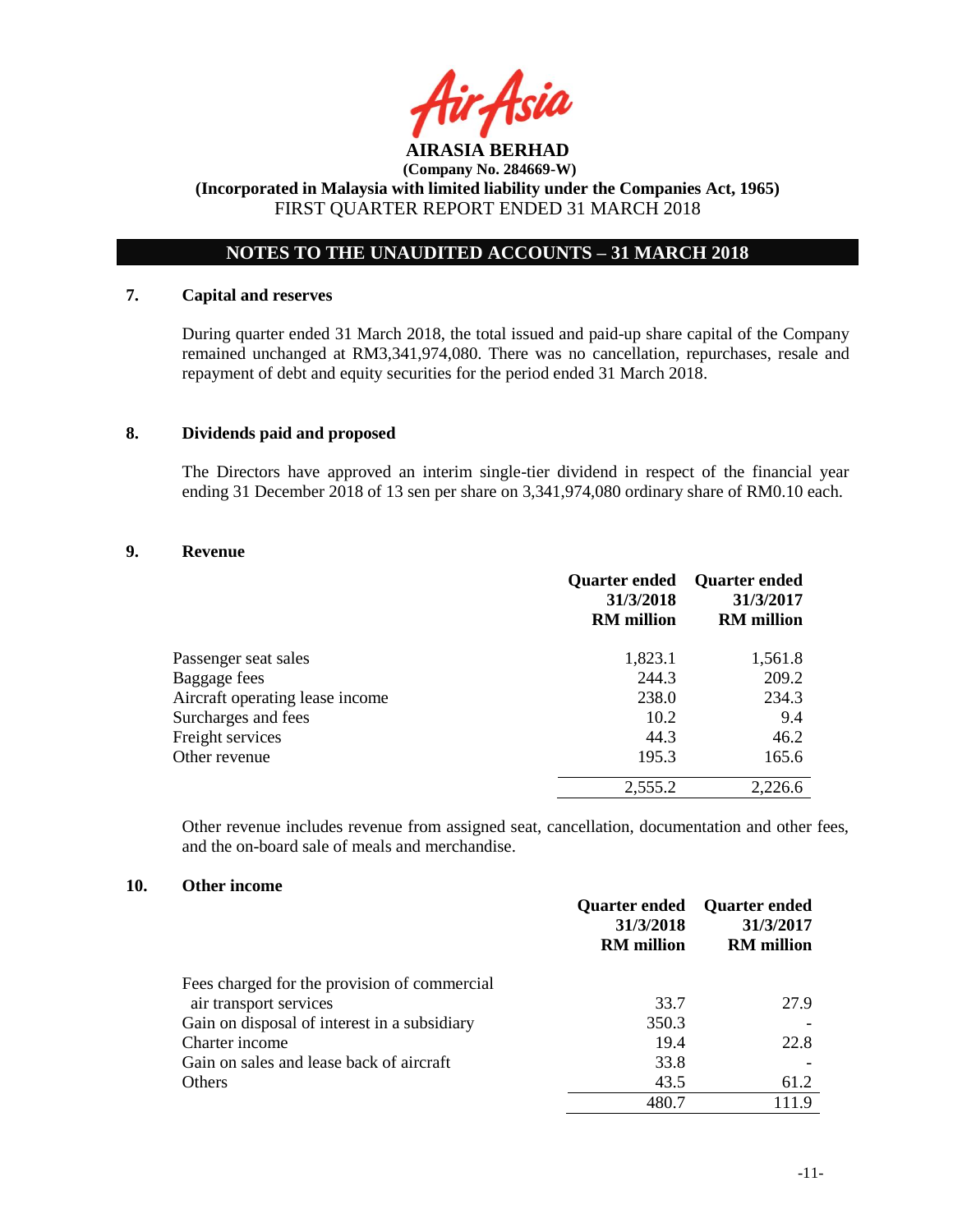

# **NOTES TO THE UNAUDITED ACCOUNTS – 31 MARCH 2018**

# **10. Other income (continued)**

Charter income represent net income generated by IAA through charter arrangement with PT Indonesia AirAsia Extra. Other income ('others') includes commission income and advertising income.

# **11. Finance income/(costs) and foreign exchange gains/(losses)**

|                                                                                                             | <b>Group</b>                       |                                    |                                   |                                   |  |  |  |  |
|-------------------------------------------------------------------------------------------------------------|------------------------------------|------------------------------------|-----------------------------------|-----------------------------------|--|--|--|--|
| All figures in RM'000                                                                                       | <b>Quarter</b><br>ended<br>31/3/18 | <b>Quarter</b><br>ended<br>31/3/17 | <b>Period</b><br>ended<br>31/3/18 | <b>Period</b><br>ended<br>31/3/17 |  |  |  |  |
| (a) Finance income                                                                                          |                                    |                                    |                                   |                                   |  |  |  |  |
| Interest income from:                                                                                       |                                    |                                    |                                   |                                   |  |  |  |  |
| - deposits with licensed banks                                                                              | 6,565                              | 8,923                              | 6,565                             | 8,923                             |  |  |  |  |
| Discounting effect on<br>financial                                                                          |                                    |                                    |                                   |                                   |  |  |  |  |
| instruments and others                                                                                      | 919                                | 10,119                             | 919                               | 10,119                            |  |  |  |  |
|                                                                                                             | 7,484                              | 19,042                             | 7,484                             | 19,042                            |  |  |  |  |
| (b) Finance costs                                                                                           |                                    |                                    |                                   |                                   |  |  |  |  |
| <b>Bank borrowings</b><br>Amortisation of premiums for                                                      | (106, 897)                         | (136,400)                          | (106, 897)                        | (136,400)                         |  |  |  |  |
| interest rate caps<br>effect<br>Discounting<br>financial<br>on<br>instruments,<br>facilities<br>bank<br>and | (3,525)                            | (4,389)                            | (3,525)                           | (4,389)                           |  |  |  |  |
| other charges                                                                                               | (1,784)                            | (2,120)                            | (1,784)                           | (2,120)                           |  |  |  |  |
|                                                                                                             | (112,206)                          | (142,909)                          | (112,206)                         | (142,909)                         |  |  |  |  |
| (c) Foreign exchange gains/(losses)                                                                         |                                    |                                    |                                   |                                   |  |  |  |  |
| - realized                                                                                                  | 27,669                             | 3,809                              | 27,669                            | 3,809                             |  |  |  |  |
| - unrealized                                                                                                | 46,681                             | 81,010                             | 46,681                            | 81,010                            |  |  |  |  |
| - fair value movement recycled                                                                              |                                    |                                    |                                   |                                   |  |  |  |  |
| from cash flow hedge reserve                                                                                | (68, 525)                          | (27, 944)                          | (68, 525)                         | (27, 944)                         |  |  |  |  |
|                                                                                                             | 5,825                              | 56,875                             | 5,825                             | 56,875                            |  |  |  |  |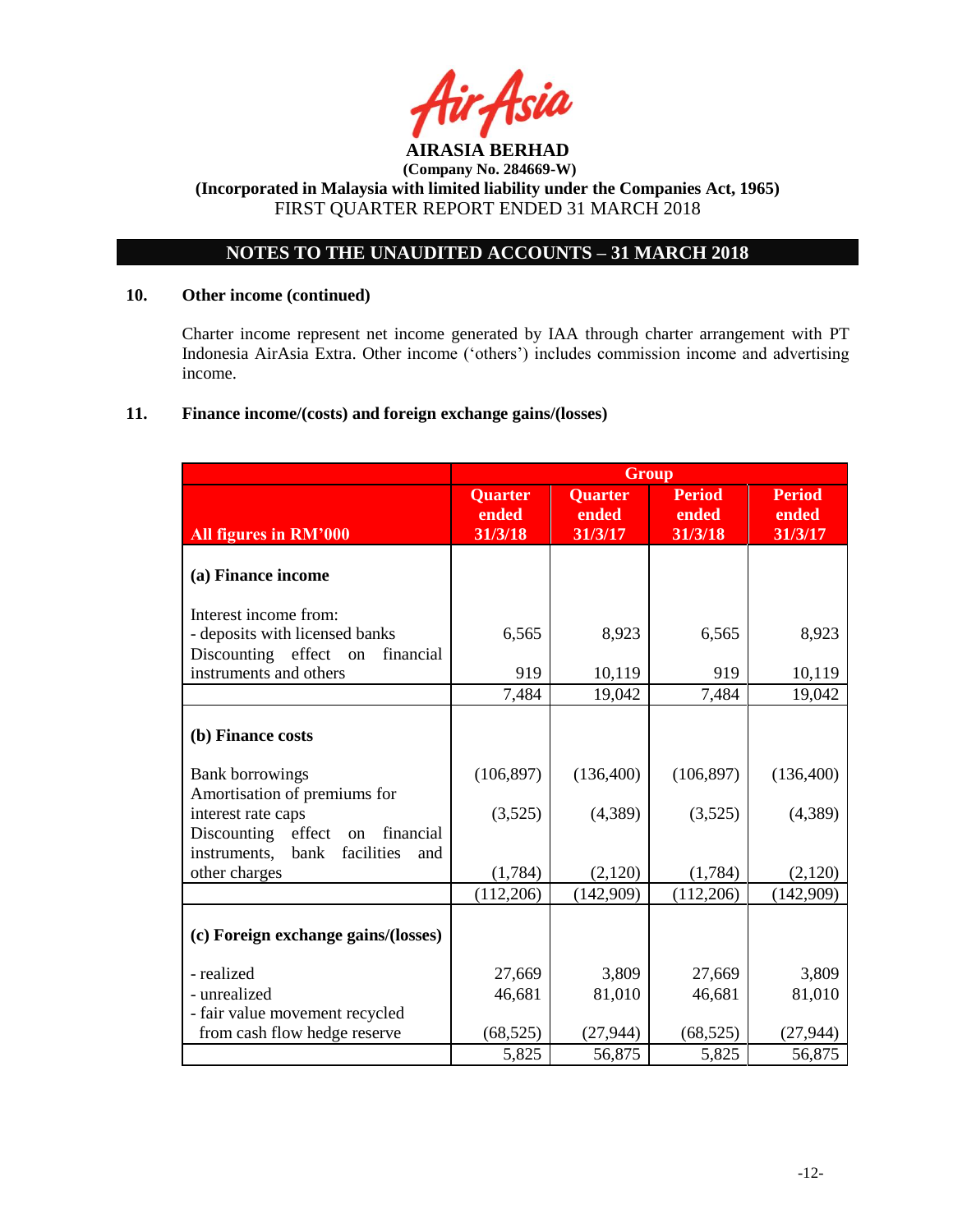

# **NOTES TO THE UNAUDITED ACCOUNTS – 31 MARCH 2018**

### **12. Remeasurement gain on loss of control in a subsidiary**

MFRS 3, Business Combinations require revaluation of the previously held interest in the equity accounted investment at its fair value on the acquisition-date, and recognise any gain or loss derived from the deemed disposal in the Income Statement. On 4 January 2018, the share swap agreement between Ground Team Red Holdings Sdn Bhd ("GTRH") and SATS Ltd. ("SATS") was completed, wherein GTRH acquired 80% equity stake in SATS Ground Services Singapore Pte. Ltd in exchange for an 11.4% equity stake in GTRH. In addition to this, the transaction for the Company to sell and transfer 38.6% of its shareholding in GTRH to SATS for a consideration of SGD119,300,000 has been completed on 14 February 2018. Pursuant to this, a re-measurement gain of RM534.7 million has been recognized in the financial statements of the Group.

### **13. Remeasurement gain on consolidation**

MFRS 3, Business Combinations require revaluation of the previously held interest in the equity accounted investment at its fair value on the acquisition-date, and recognise any gain or loss derived from the deemed disposal in the Income Statement. Pursuant to the consolidation of the investees as mentioned in Note 1 above, the Group recognised a gain from remeasurement of previously held interest in these associates amounting to RM214.4 million in the previous financial period.

# **14. Other Comprehensive Income**

Cash flow hedges represent fair value changes due to movement in mark-to-market position on effective hedging contracts at 31 March 2018 as compared to 31 December 2017 as follows:

|                                        | 31/3/2018<br><b>RM</b> million | <b>Quarter ended</b> Quarter ended<br>31/12/2017<br><b>RM</b> million |
|----------------------------------------|--------------------------------|-----------------------------------------------------------------------|
| Fair value gain in the period          | 23.9                           | (37.8)                                                                |
| Amount transferred to income statement | (1.2)                          | (0.6)                                                                 |
|                                        | 22.7                           | (38.4)                                                                |

Fair value changes in effective hedging contracts are recognized directly in equity and are transferred to the income statement in the same period as the underlying hedged item impacts profit or loss.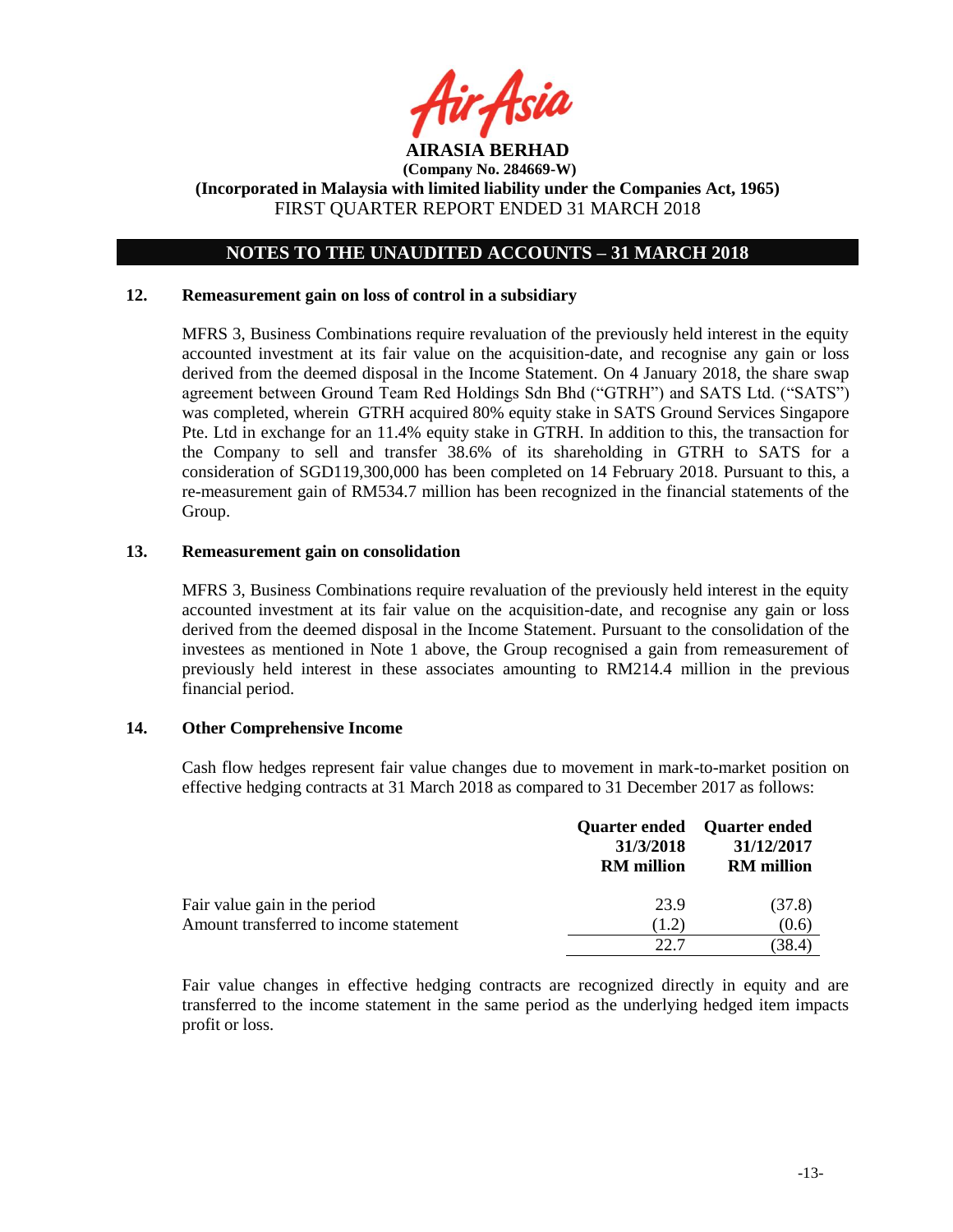

# **NOTES TO THE UNAUDITED ACCOUNTS – 31 MARCH 2018**

### **15. Status of corporate proposals announced**

# *Internal Reorganisation by way of a members scheme of arrangement under Section 366 of the Companies Act, 2016*

Further to the announcement dated 16 April 2018, the Internal Reorganisation by way of a Members' Scheme of Arrangement under Section 366 of the Companies Act, 2016 has been completed. The Transfer Listing has been completed on 16 April 2018 following the de-listing of AirAsia Berhad ("AAB") shares and the listing and quotation of AirAsia Group Berhad ("AAGB") shares in its place. Consequently, AAB is now a wholly-owned subsidiary of AAGB.

### *AirAsia Joint Venture in Vietnam*

Further to the announcement dated 31 March 2017, there were no further updates on the status of the forging of a joint venture cooperation between AirAsia, Gumin, Mr. Tran and HAA to establish a low-cost carrier in Vietnam.

# *Memorandum of Understanding with the China Everbright Group and Henan Government Working Group*

Further to the announcement dated 27 February 2018, there are no further updates on the status of the Memorandum of Understanding with the Everbright and Henan Government.

#### *Issuance and allotment of 559.00 million new ordinary shares in the Company*

AirAsia Berhad obtained approval from its shareholders at the Extraordinary General Meeting held on 9 May 2016 for the issuance and allotment of 559,000,000 new ordinary shares in AirAsia Berhad to Tune Live Sdn. Bhd. at an adjusted issue price of RM1.80 per share. The Shares Issuance has been completed on 26 January 2017 following the listing of and quotation for the Subscription Shares on the Main Market of Bursa Securities.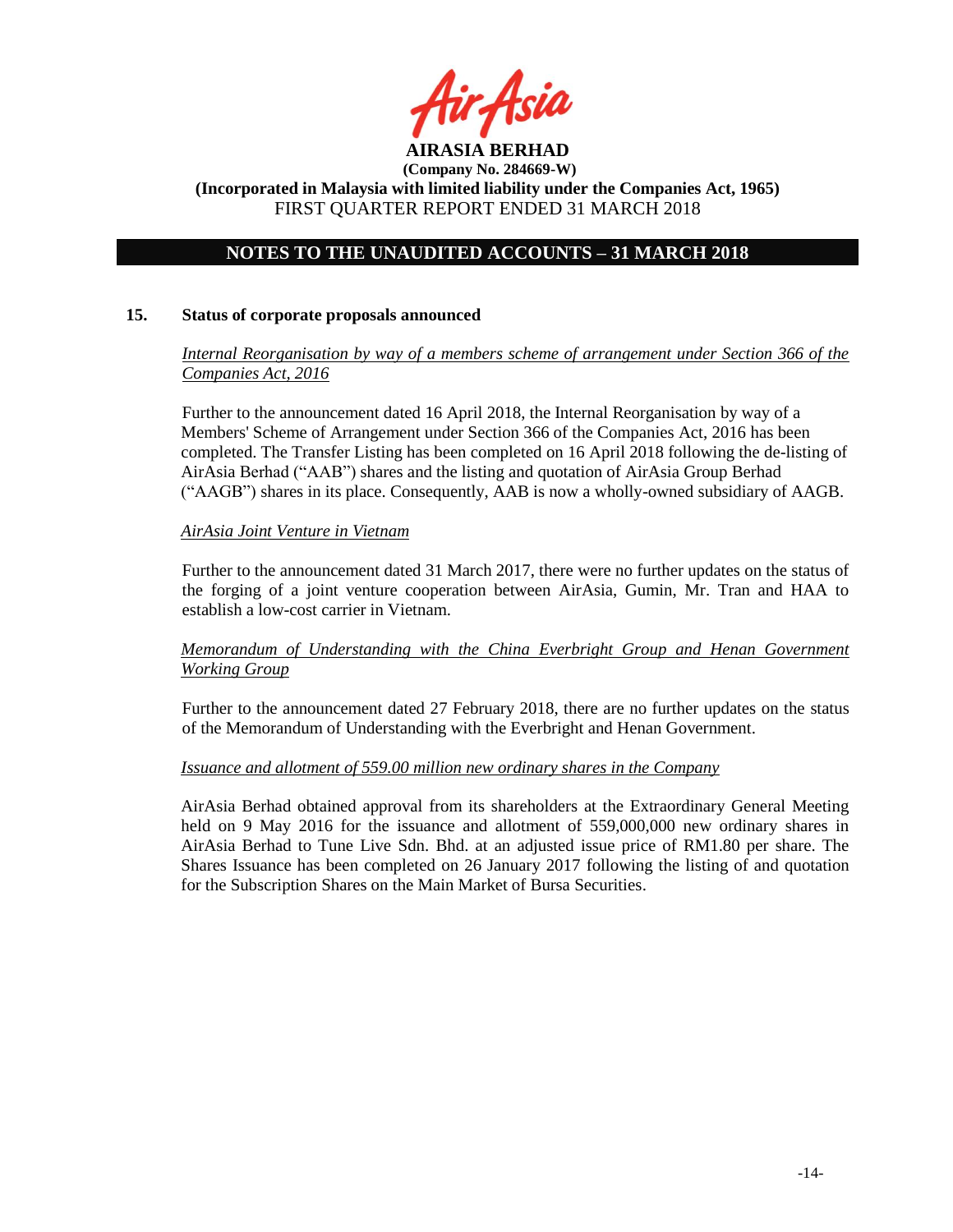

# **NOTES TO THE UNAUDITED ACCOUNTS – 31 MARCH 2018**

# **16. Status of corporate proposals announced (continued)**

*Issuance and allotment of 559.00 million new ordinary shares in the Company (continued)*

Proceeds totaling RM1,006.2 million were raised and the status of the utilisation of these proceeds as at 31 March 2018 is set out below:

| <b>Purpose</b>                                                                                         | <b>Proposed</b><br>utilisation<br>RM'mil | <b>Actual</b><br>utilisation<br>RM'mil | <b>Balance</b><br>unutilised<br>RM'mil | <b>Intended</b><br>timeframe for<br>utilisation |
|--------------------------------------------------------------------------------------------------------|------------------------------------------|----------------------------------------|----------------------------------------|-------------------------------------------------|
| Pre-payment of unsecured term<br>loan facilities and repayment of<br>unsecured revolving credit        | 342.0                                    | (342.0)                                |                                        |                                                 |
| Funding of aircraft, spare engines<br>and other aircraft parts and<br>associated pre-delivery payments | 275.0                                    | (275.0)                                |                                        |                                                 |
| Construction and development of<br>our Group's headquarters                                            | 103.8                                    | (103.8)                                |                                        |                                                 |
| General corporate and working<br>capital                                                               | 284.0                                    | (284.0)                                |                                        |                                                 |
| Estimated expenses for the<br><b>Proposed Shares Issuances</b>                                         | 1.4                                      | (1.4)                                  |                                        |                                                 |
| Total                                                                                                  | 1,006.2                                  | (1,006.2)                              |                                        |                                                 |

#### **17. Property, plant and equipment**

#### *(a) acquisition and disposals*

During the quarter ended 31 March 2018, the Group acquired property, plant and equipment with a cost of RM792.7 million (quarter ended 31 March 2017: RM293.6 million).

During the quarter ended 31 March 2018, proceeds from disposal of property, plant and equipment totaled RM33.8 million (quarter ended 31 March 2017: RM35,000).

# *(b) revaluation*

There was no revaluation of property, plant and equipment in the quarter under review or in the same quarter of the prior year.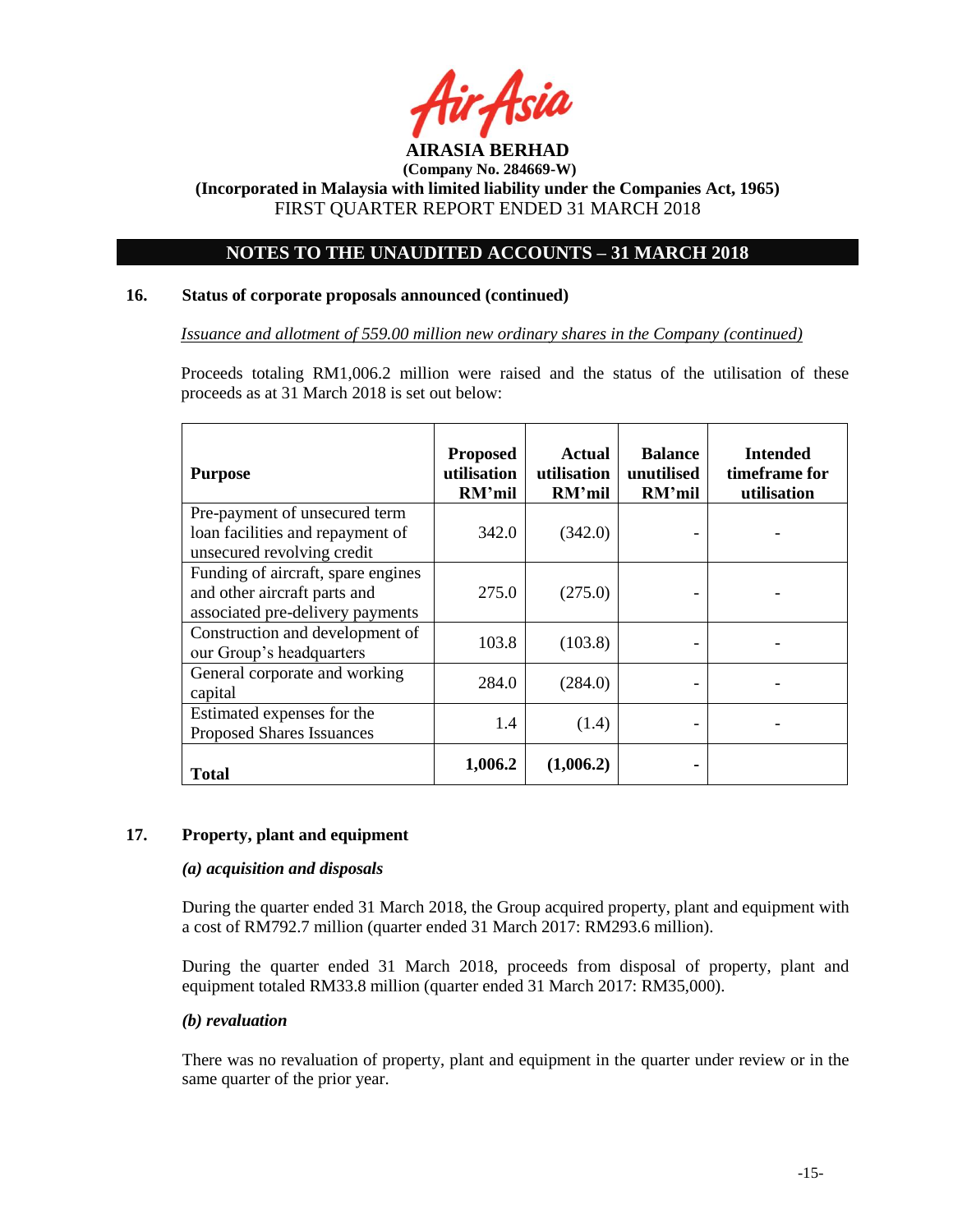

# **NOTES TO THE UNAUDITED ACCOUNTS – 31 MARCH 2018**

### **17. Property, plant and equipment (continued)**

### *(c) impairment*

There was no impairment of property, plant and equipment in the quarter under review or in the same quarter of the prior year.

### **18. Post balance sheet events**

There were no material events after the period end that have not been reflected in the financial statements for the financial period ended 31 March 2018 as at the date of this report.

# **19. Changes in composition of the Group**

There were no changes in the composition of the Group during the quarter under review.

#### **20. Contingent assets**

As at the date of this report, the Group does not have any contingent assets.

#### **21. Changes in contingent liabilities since the last annual balance sheet date**

There were no material changes in contingent liabilities since the latest audited financial statements of the Group for the financial year ended 31 December 2017.

#### **22. Capital commitments outstanding not provided for in the interim financial report**

Capital commitments for property, plant and equipment:

|                                                                | As at<br>31/3/2018<br><b>RM'000</b> | As at<br>31/3/2017<br><b>RM'000</b> |
|----------------------------------------------------------------|-------------------------------------|-------------------------------------|
| Approved and contracted for<br>Approved but not contracted for | 84,175,053<br>74,539                | 89,750,815<br>9,806,522             |
|                                                                | 84, 249, 592                        | 99,557,337                          |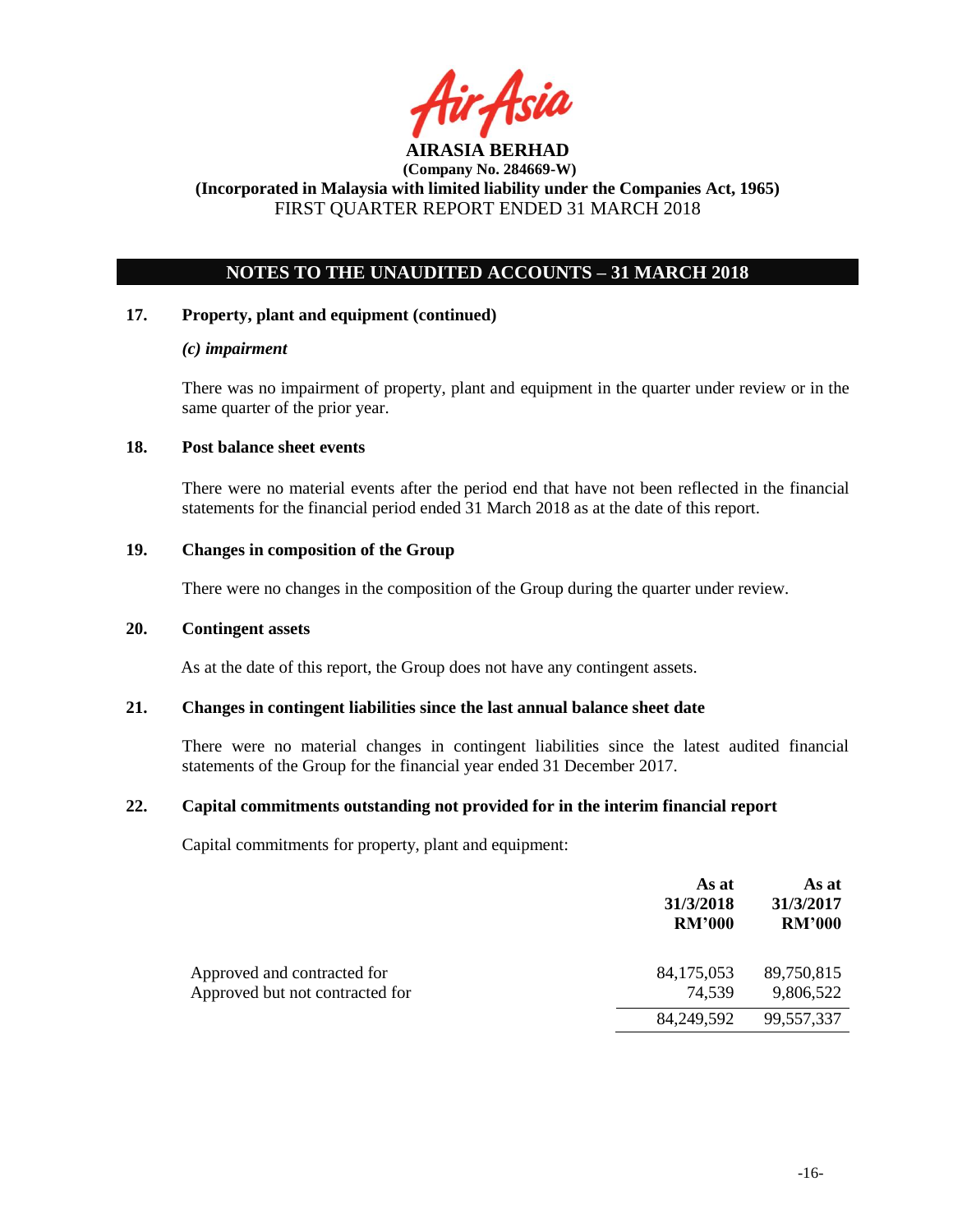

# **NOTES TO THE UNAUDITED ACCOUNTS – 31 MARCH 2018**

# **23. Material related party transactions**

Details of the relationship and transactions between AirAsia and its related parties are as described below. The related party transactions described were carried out on terms and conditions obtainable in transactions with unrelated parties unless otherwise stated.

| Name of company                          | Relationship                    |
|------------------------------------------|---------------------------------|
| AirAsia Go Holiday Sdn Bhd               | Subsidiary                      |
| AirAsia (Mauritius) Limited              | Subsidiary                      |
| AirAsia Investment Limited               | Subsidiary                      |
| Redtix Sdn Bhd (formerly known           |                                 |
| as Rokki Media Sdn Bhd)                  | Subsidiary                      |
| Big Pay Pte. Ltd.                        | Subsidiary                      |
| AirAsia Global Shared Services           |                                 |
| Sdn Bhd                                  | Subsidiary                      |
| Asia Aviation Capital Ltd                | Subsidiary                      |
| MadCience Consulting Sdn Bhd             | Subsidiary                      |
| <b>BIGPAY Malaysia Sdn Bhd (formerly</b> |                                 |
| known as TPaay Asia Sdn Bhd)             | Subsidiary                      |
| Rokki Sdn Bhd (formerly known            |                                 |
| as Tune Box Sdn Bhd)                     | Subsidiary                      |
| Rokki Avionics Sdn Bhd                   | Subsidiary                      |
| Think Big Digital Sdn Bhd                | Subsidiary                      |
| PT Indonesia AirAsia                     | Deemed subsidiary under MFRS 10 |
| AirAsia Inc.                             | Deemed subsidiary under MFRS 10 |
| Philippines AirAsia Inc. (formerly       |                                 |
| known as Zest Airways, Inc.)             | Deemed subsidiary under MFRS 10 |
| Thai AirAsia Co. Ltd                     | Associate of a subsidiary       |
| AirAsia Japan Co. Ltd                    | Associate of a subsidiary       |
| AirAsia (India) Private Limited          | Associate of a subsidiary       |
| <b>AAE Travel Pte Ltd</b>                | Associate of a subsidiary       |
|                                          |                                 |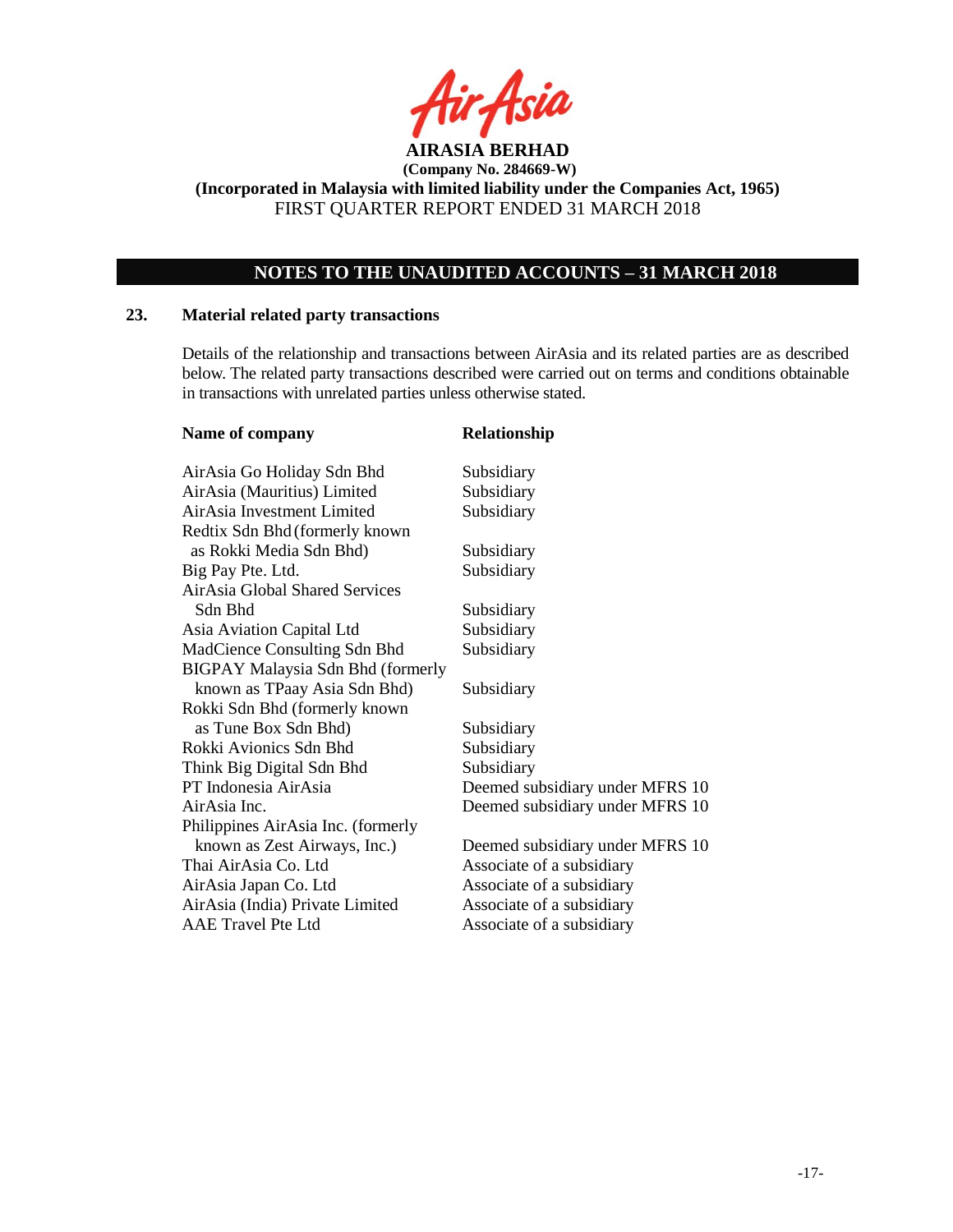

# **NOTES TO THE UNAUDITED ACCOUNTS – 31 MARCH 2018**

# **23. Material related party transactions (continued)**

#### **Name of company <b>Relationship**

| AirAsia X Berhad                    | Company with common directors and shareholders |
|-------------------------------------|------------------------------------------------|
| Tune Insurance Malaysia Berhad      | Company with common directors and shareholders |
| Queen Park Rangers Holdings Ltd     | Company with common directors and shareholders |
| Thai AirAsia X Co. Ltd              | Company with common directors and shareholders |
| PT Indonesia AirAsia Extra ("IAAX") | Company with common directors and shareholders |
| Caterhamjet Global Ltd              | Company with common directors and shareholders |
|                                     |                                                |

Significant related party transactions which were entered into on agreed terms and prices for the financial period ended 31 March 2018 are set out below:

| <b>RM'000</b> | <b>Quarter ended</b><br>31/3/2017<br><b>RM'000</b> |
|---------------|----------------------------------------------------|
|               |                                                    |
| 119,515       | 140,161                                            |
|               |                                                    |
|               | _*                                                 |
|               |                                                    |
|               |                                                    |
|               | $\mathbf{r}$                                       |
|               |                                                    |
| 46,333        | 30,607                                             |
|               |                                                    |
| 7,647         | 8,707                                              |
|               |                                                    |
|               | 18,571                                             |
|               | 20,337                                             |
|               | Quarter ended<br>31/3/2018<br>16,311               |

*\* Effective 1 January 2017, the lease rental income on aircraft have been eliminated at Group consolidation as explained in Note 1 above. Whereas charter income of Indonesia AirAsia from IAAX was not consolidated in 2016*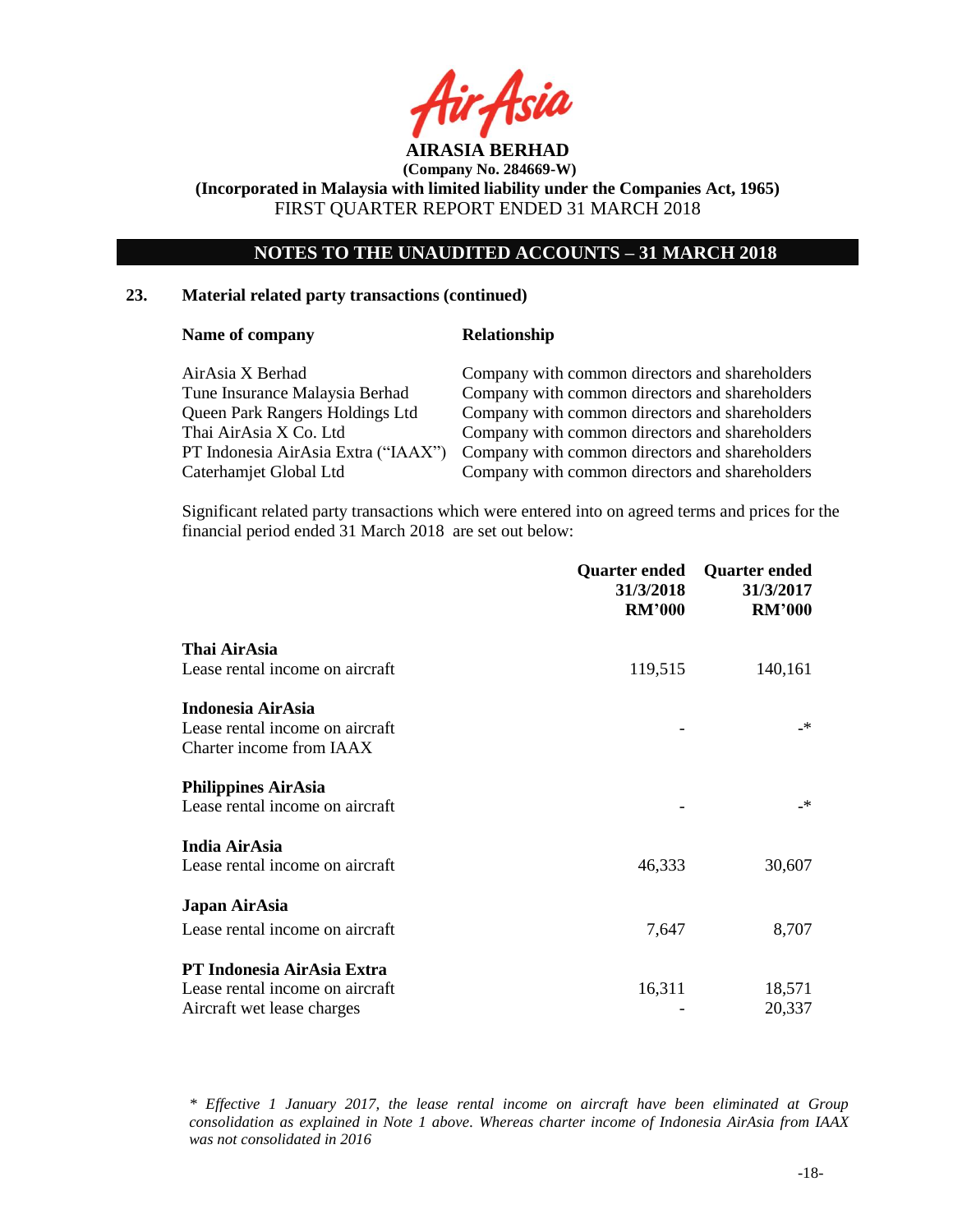

# **NOTES TO THE UNAUDITED ACCOUNTS – 31 MARCH 2018**

# **24. Review of Group performance**

**Performance indicator for the Group's operations for current quarter against same quarter last year**

|                                    | <b>Quarter ended</b><br>31-03-2018 | <b>Quarter ended</b><br>31-03-2017 | Change<br>$V$ -O-V |
|------------------------------------|------------------------------------|------------------------------------|--------------------|
|                                    |                                    |                                    |                    |
| Passengers Carried                 | 10,654,194                         | 9,149,255                          | 16%                |
| Capacity                           | 12,204,348                         | 10,270,470                         | 19%                |
| Seat Load Factor                   | 87%                                | 89%                                | $-2\%$             |
| RPK (million)                      | 13,815                             | 11,973                             | 15%                |
| ASK (million)                      | 15,979                             | 13,589                             | 18%                |
| Average Fare (RM)                  | 171                                | 171                                | 0%                 |
| Ancillary Income Per Pax (RM)      | 47                                 | 50                                 | $-5%$              |
| Unit Passenger Revenue (RM)        | 218                                | 220                                | $-1%$              |
| Revenue / ASK (sen)                | 14.68                              | 14.91                              | $-2%$              |
| Revenue / ASK (US cents)           | 3.77                               | 3.83                               | $-2\%$             |
| Cost / ASK (sen)                   | 13.55                              | 13.61                              | 0%                 |
| Cost / ASK (US cents)              | 3.48                               | 3.50                               | 0%                 |
| Cost / ASK-ex Fuel (sen)           | 8.22                               | 8.60                               | $-4%$              |
| Cost / ASK-ex Fuel (US cents)      | 2.11                               | 2.21                               | $-4%$              |
| Aircraft (end of period)           | 123                                | 106l                               | 16%                |
| Average Stage Length (km)          | 1,290                              | 1,287                              | 0%                 |
| Number of Flights                  | 67,566                             | 56,692                             | 19%                |
| Fuel Consumed (Barrels)            | 2,632,112                          | 2,289,929                          | 15%                |
| Average Fuel Price (US\$ / Barrel) | 83                                 | 76I                                | 9%                 |

*Exchange Rate: RM:USD – 3.8934 - Prior year US cent and dollar are restated at current average exchange rate during the quarter for ease of reference*

During the quarter, total Group revenue has grown 15% from RM 2,226.6 million recorded in 1Q17 to RM2,555.2 million in 1Q18. The growth was attributed to a 16% increase in total passengers carried. Load factor was at 87% in 1Q18 compared to 89% in 1Q17. Average fare has remained constant at RM171 year on year, whilst the overall RASK of the Group has decreased 2% to 14.68 sen in 1Q18 against 14.91 sen in 1Q17.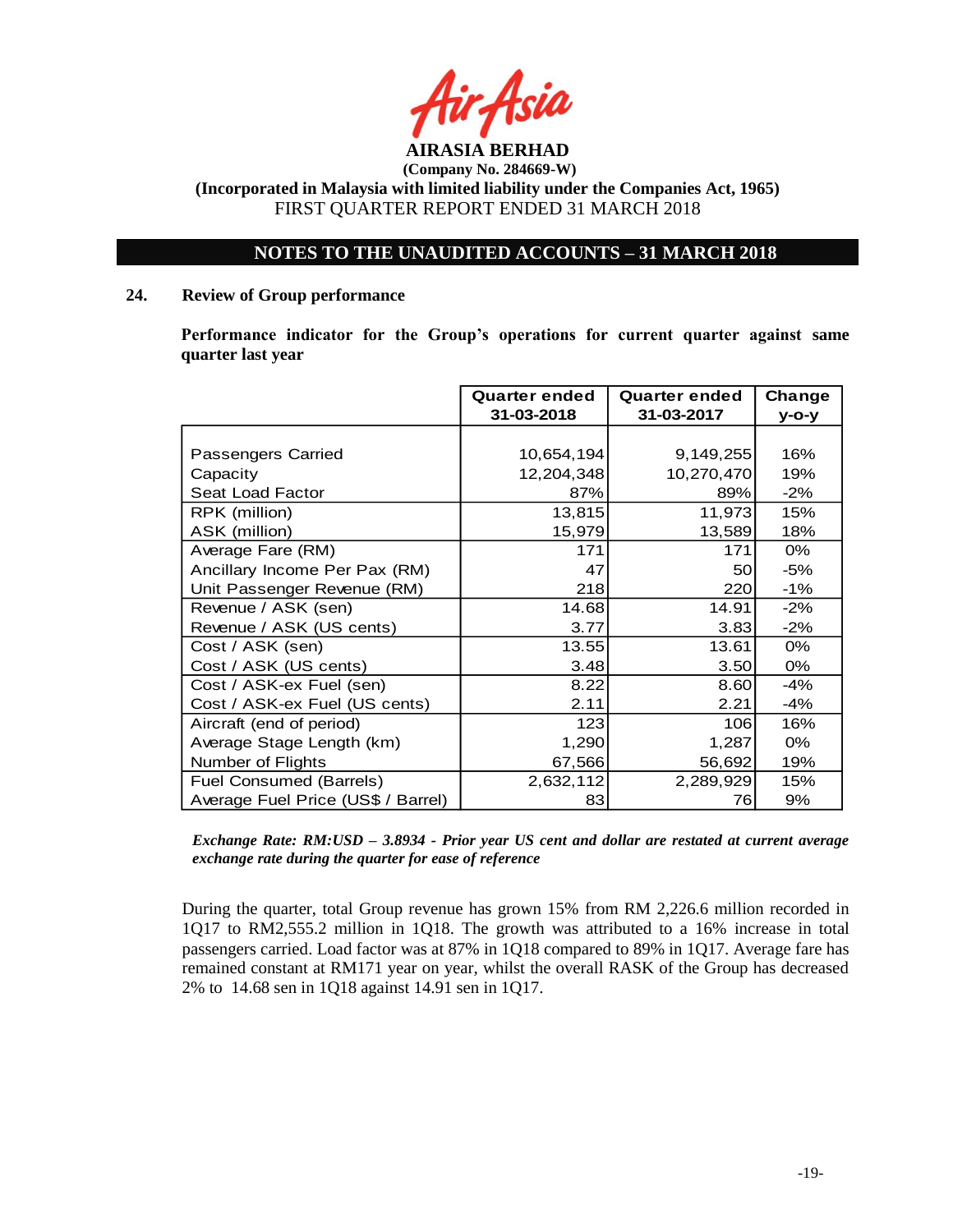

**AIRASIA BERHAD (Company No. 284669-W) (Incorporated in Malaysia with limited liability under the Companies Act, 1965)** FIRST QUARTER REPORT ENDED 31 MARCH 2018 **NOTES TO THE UNAUDITED ACCOUNTS – 31 MARCH 2018**

# **24. Review of Group performance (continued)**

During the quarter, the Group has also delivered an additional 1,933,878 seats as compared to 1Q17, which represent an additional 19% growth in capacity compared to 1Q17. The total net operating profits of the Group has increased 140% year-on-year to RM641.0 million from RM267.1 million in 1Q17. A gain on RM350.3 million is recognized within other income as gain on disposal of interest in a subsidiary company namely Ground Team Red Holdings Sdn Bhd.

Net profit for the current quarter was 87% higher year-on-year at RM1,090.3 million and was mainly contributed by growth in the business and the RM534.7 million remeasurement gain from the disposal of Ground Team Red Holdings Sdn Bhd. The gain however was partially offsetted by current and deferred taxation charges of RM104.0 million in the current quarter.

### **Cashflow commentary for current quarter against immediately preceding quarter**

| Net Cash Flow (RM'000)                | Jan - Mar<br>2018 | Oct - Dec<br>2017 |
|---------------------------------------|-------------------|-------------------|
| <b>Cash from Operations</b>           | 371,429           | 1,310,090         |
| <b>Cash from Investing Activities</b> | (503, 535)        | (722, 309)        |
| <b>Cash from Financing Activities</b> | 302,619           | (921, 560)        |
| <b>Net Cash Flow</b>                  | 170,513           | (333,779)         |

The Group's cash inflow from operations was RM371.4 million, compared to inflow of RM1,310.1 million in the immediate preceding quarter ended 31 December 2017. Net cash inflow in the quarter amounted to RM170.5 million.

#### **The net gearing ratio as at 31 March 2018 and 31 December 2017 was as follows:**

| <b>Balance Sheet</b><br><b>RM</b> million                 | As at<br>31-03-2018 | As at<br>31-12-2017 |
|-----------------------------------------------------------|---------------------|---------------------|
| Total borrowings                                          | 3,253               | 9,309               |
| Liabilities directly associated with assets held for sale | 5,913               |                     |
| Less: Deposit, cash and bank balances                     | (2,034)             | (1,882)             |
| Net debt                                                  | 7,132               | 7,427               |
| Total equity                                              | 7,950               | 6,710               |
| Net gearing ratio (times)                                 | 0.90                |                     |

The Group's total debt, including liabilities directly associated with assets hed for sale, as of end of March 2018 was RM9.2 billion. The Group's net debt after offsetting the cash balances amounted to RM7.1 billion.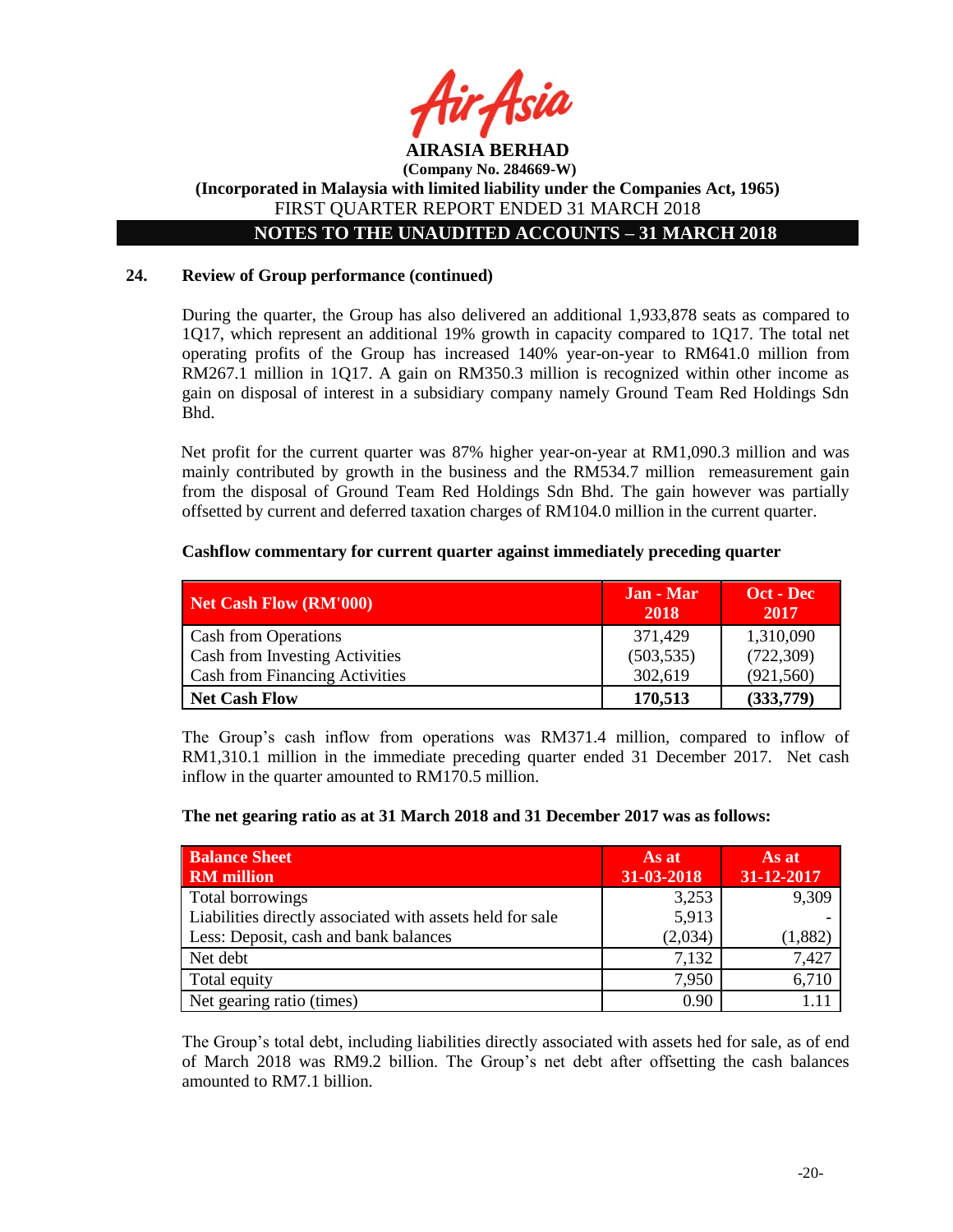

# **NOTES TO THE UNAUDITED ACCOUNTS – 31 MARCH 2018**

### **25. Associate Companies – Equity Account**

**i) Associate Company - Thai AirAsia Co. Ltd ("Thai AirAsia")**

**Performance indicator for Thai AirAsia operations for current quarter against the same quarter last year**

| <b>Quarter Ended: 31 March</b>     | <b>Jan - Mar 2018</b> | Jan - Mar 2017 | <b>Change</b><br>$V - O - V$ |
|------------------------------------|-----------------------|----------------|------------------------------|
| Passengers Carried                 | 5,639,204             | 4,851,398      | 16%                          |
| Capacity                           | 6,224,610             | 5,423,652      | 15%                          |
| Seat Load Factor                   | 91%                   | 89%            | 2 ppt                        |
| RPK (million)                      | 5,618                 | 4,749          | 18%                          |
| ASK (million)                      | 6,245                 | 5,327          | 17%                          |
| Average Fare (THB)                 | 1,664                 | 1,569          | 6%                           |
| Ancillary Income Per Pax (THB)     | 336                   | 323            | 4%                           |
| Unit Passenger Revenue (THB)       | 2,000                 | 1,892          | 6%                           |
| Revenue / ASK (THB)                | 1.80                  | 1.72           | 5%                           |
| Revenue / ASK (US cents)           | 5.72                  | 5.46           | 5%                           |
| Cost / ASK (THB)                   | 1.50                  | 1.53           | $-2%$                        |
| Cost / ASK (US cents)              | 4.76                  | 4.87           | $-2\%$                       |
| Cost / ASK-ex Fuel (THB)           | 0.96                  | 1.05           | -9%                          |
| Cost / ASK-ex Fuel (US cents)      | 3.04                  | 3.33           | -9%                          |
| Aircraft (end of period)           | 59                    | 53             | 11%                          |
| Average Stage Length (km)          | 1,003                 | 983            | 2%                           |
| Number of Flights                  | 34,506                | 30,109         | 15%                          |
| <b>Fuel Consumed (Barrels)</b>     | 1,154,128             | 1,010,601      | 14%                          |
| Average Fuel Price (US\$ / Barrel) | 93                    | 81             | 15%                          |

*Exchange Rate: USD:THB – 31.5 - prior year US cents figures are restated at the current period average exchange rate*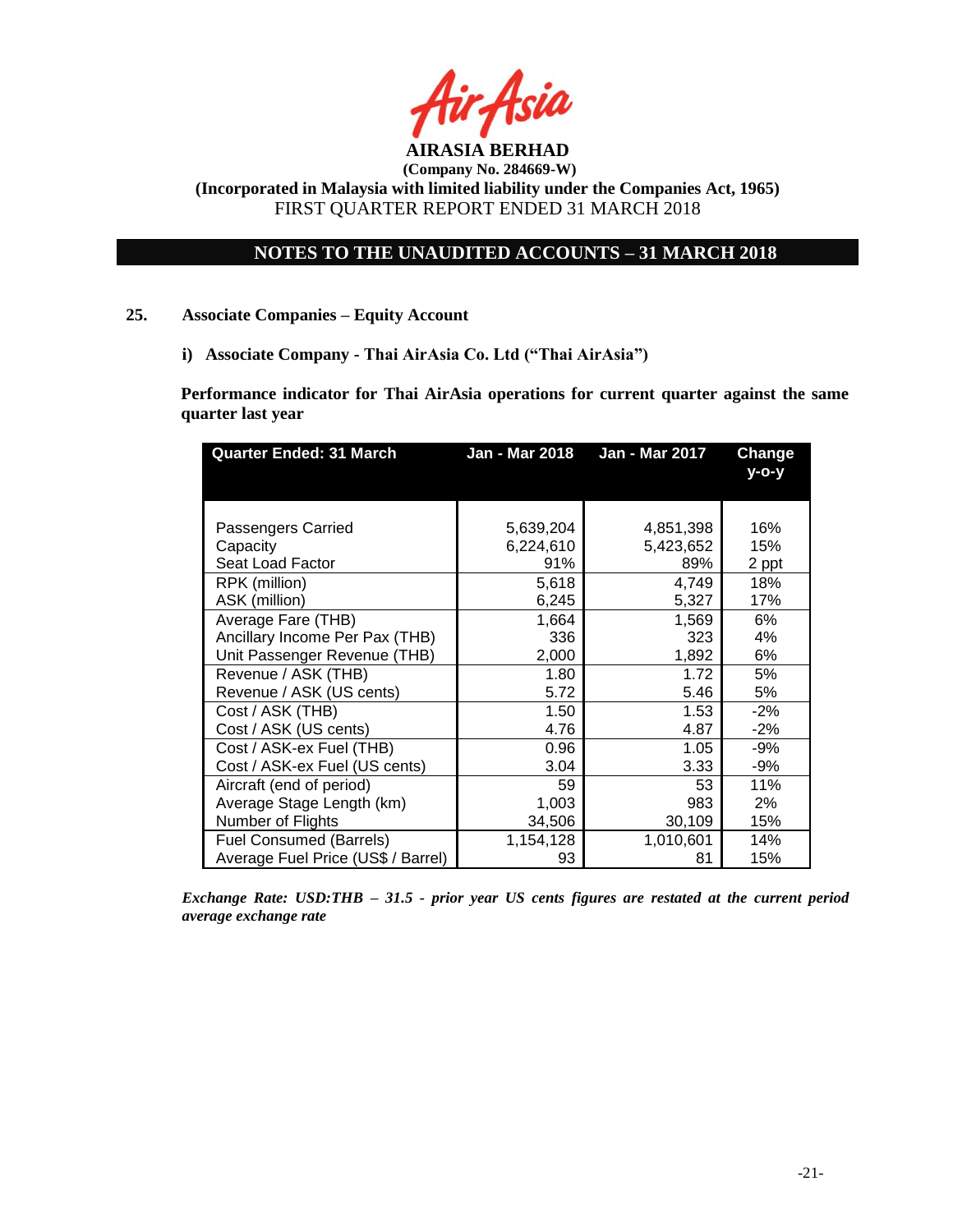

**(Company No. 284669-W)**

**(Incorporated in Malaysia with limited liability under the Companies Act, 1965)** FIRST QUARTER REPORT ENDED 31 MARCH 2018

# **NOTES TO THE UNAUDITED ACCOUNTS – 31 MARCH 2018**

# **25. Associate Companies – Equity Account (continued)**

**i) Associate Company - Thai AirAsia Co. Ltd ("Thai AirAsia") (continued)**

**Income Statements for the financial period ended 31 March 2018**

| <b>Quarter Ended: 31 March</b><br><b>THB'000</b>                  | <b>Jan - Mar 2018</b>     | <b>Jan - Mar 2017</b>       |
|-------------------------------------------------------------------|---------------------------|-----------------------------|
| <b>Revenue</b>                                                    | 11,266,794                | 9,164,101                   |
| Operating expenses:                                               |                           |                             |
| - Staff costs                                                     | (1,512,219)               | (1,212,250)                 |
| - Depreciation of property, plant                                 |                           |                             |
| and equipment                                                     | (402, 101)                | (325, 233)                  |
| - Aircraft fuel expenses                                          | (3,384,474)               | (2,571,943)                 |
| - Maintenance & overhaul                                          | (759, 057)                | (736, 977)                  |
| -User charges and other related expenses                          | (1,601,810)               | (1,579,077)                 |
| - Aircraft operating lease expenses<br>- Other operating expenses | (1,218,850)<br>(551, 533) | (1, 261, 374)<br>(512, 289) |
| Other income                                                      | 217,614                   | 187,056                     |
|                                                                   |                           |                             |
| <b>Operating profit</b>                                           | 2,054,364                 | 1,152,014                   |
| Finance income                                                    | 12,507                    | 7,037                       |
| Finance costs                                                     | (179, 455)                | (167, 983)                  |
| <b>Net operating profit</b>                                       | 1,887,416                 | 991,068                     |
|                                                                   |                           |                             |
| Foreign exchange gain                                             | 77,503                    | 143,584                     |
| <b>Profit before tax</b>                                          | 1,964,919                 | 1,134,652                   |
| Taxation                                                          | (31, 578)                 | (62, 578)                   |
| Deferred taxation                                                 | (98, 732)                 | (36, 248)                   |
|                                                                   |                           |                             |
| Net profit after tax                                              | 1,834,609                 | 1,035,826                   |
| <b>EBITDAR</b>                                                    | 3,675,315                 | 2,738,621                   |
| <b>EBITDAR Margin</b>                                             | 33%                       | 30%                         |
| <b>EBIT Margin</b>                                                | 18%                       | 13%                         |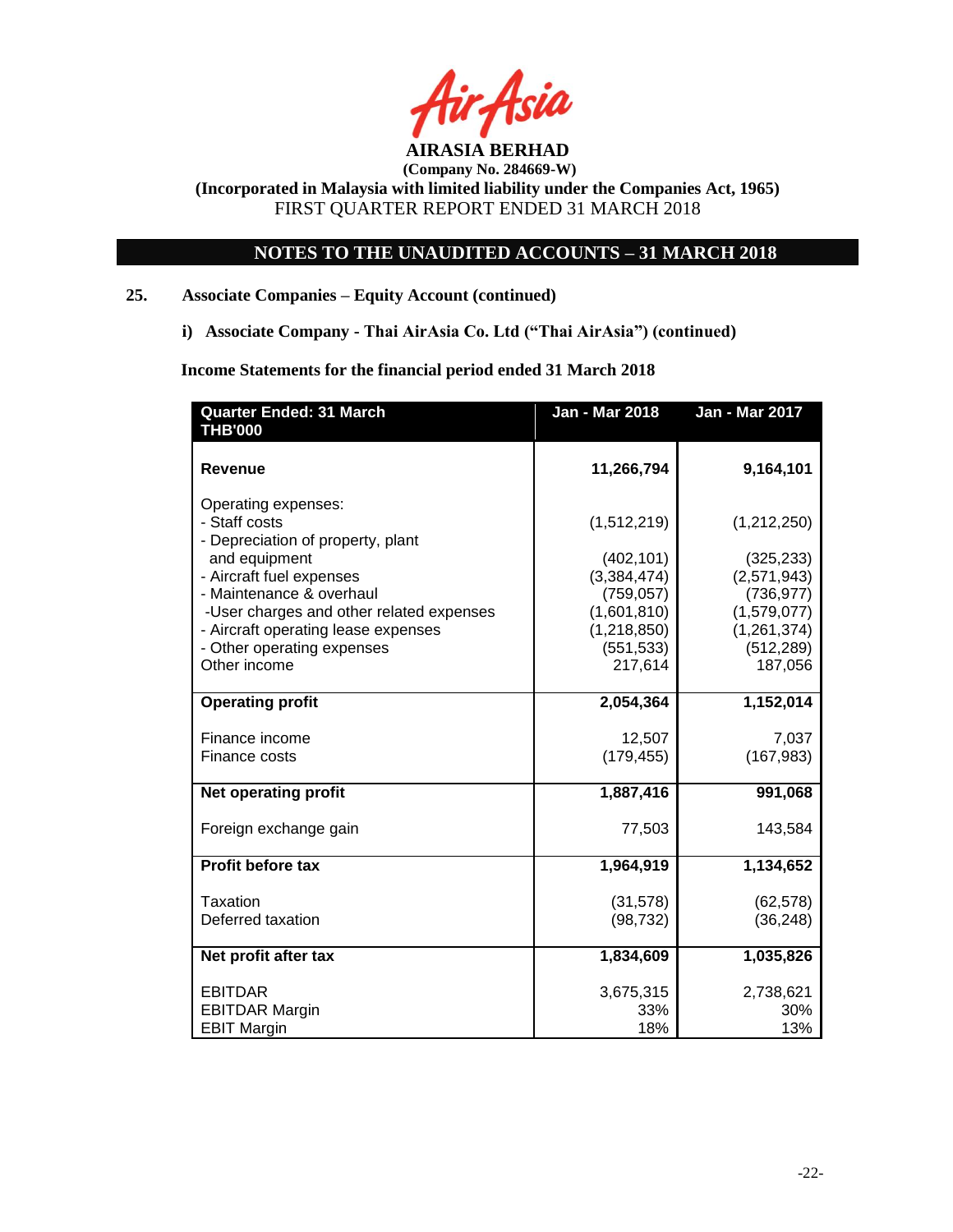

# **NOTES TO THE UNAUDITED ACCOUNTS – 31 MARCH 2018**

# **25. Associate Companies – Equity Account (continued)**

**i) Associate Company - Thai AirAsia Co. Ltd ("Thai AirAsia") (continued)**

**Balance Sheet** 

| Year Ended: 31 March<br><b>THB'000</b> | <b>March 2017</b> | Dec 2017   |
|----------------------------------------|-------------------|------------|
|                                        |                   |            |
| Property, Plant & Equipment            | 25,170,682        | 25,449,651 |
| Intangible assets, net                 | 10,425            | 10,425     |
| Other non current assets               | 890,924           | 873,797    |
| Inventory                              | 151,297           | 148,801    |
| Aircraft maintenance reserves          | 3,947,317         | 3,728,837  |
| Other Debtors & Prepayments            | 1,110,124         | 1,029,771  |
| Amounts due from related parties       | 474,459           | 307,739    |
| Cash & Short Term Deposits             | 7,385,910         | 6,699,632  |
| <b>Total Assets</b>                    | 39, 141, 136      | 38,248,653 |
|                                        |                   |            |
| Sales In Advance                       | 3,243,558         | 3,469,876  |
| <b>Other Creditors &amp; Accruals</b>  | 3,838,973         | 4,126,886  |
| Amounts Owing to Related Party         | 563,308           | 301,040    |
| Deferred tax liabilities               | 366,167           | 267,435    |
| Debenture                              | 1,598,157         | 1,598,006  |
| <b>Borrowings</b>                      | 3,159,241         | 3,335,581  |
| Finance lease liabilities              | 13,915,085        | 14,527,791 |
| <b>Total Liabilities</b>               | 26,684,490        | 27,626,615 |
|                                        |                   |            |
| Share Capital                          | 435,556           | 435,556    |
| <b>Share Premium</b>                   | 2,628,786         | 2,628,786  |
| <b>Retained Earnings</b>               | 9,392,304         | 7,557,696  |
| <b>Total Equity</b>                    | 12,456,646        | 10,622,038 |

Thai AirAsia is an associate company owned 45% by AirAsia Berhad. As such it is accounted for using the equity method, as permitted by the Malaysian Accounting Standards Board MFRS128, Investments in Associates.

Thai AirAsia recorded revenue of THB11,266.8 million in 1Q18, 23% higher compared to the THB9,164.1 million achieved in 1Q17. The increase in revenue was supported by the increase in the number of passengers carried as capacity rose 15% year-on-year resulting in a 16% increase in the number of passengers carried. Unit passenger revenue increased 6% year-on-year whilst the seat load factor increased 2 ppt to 91%.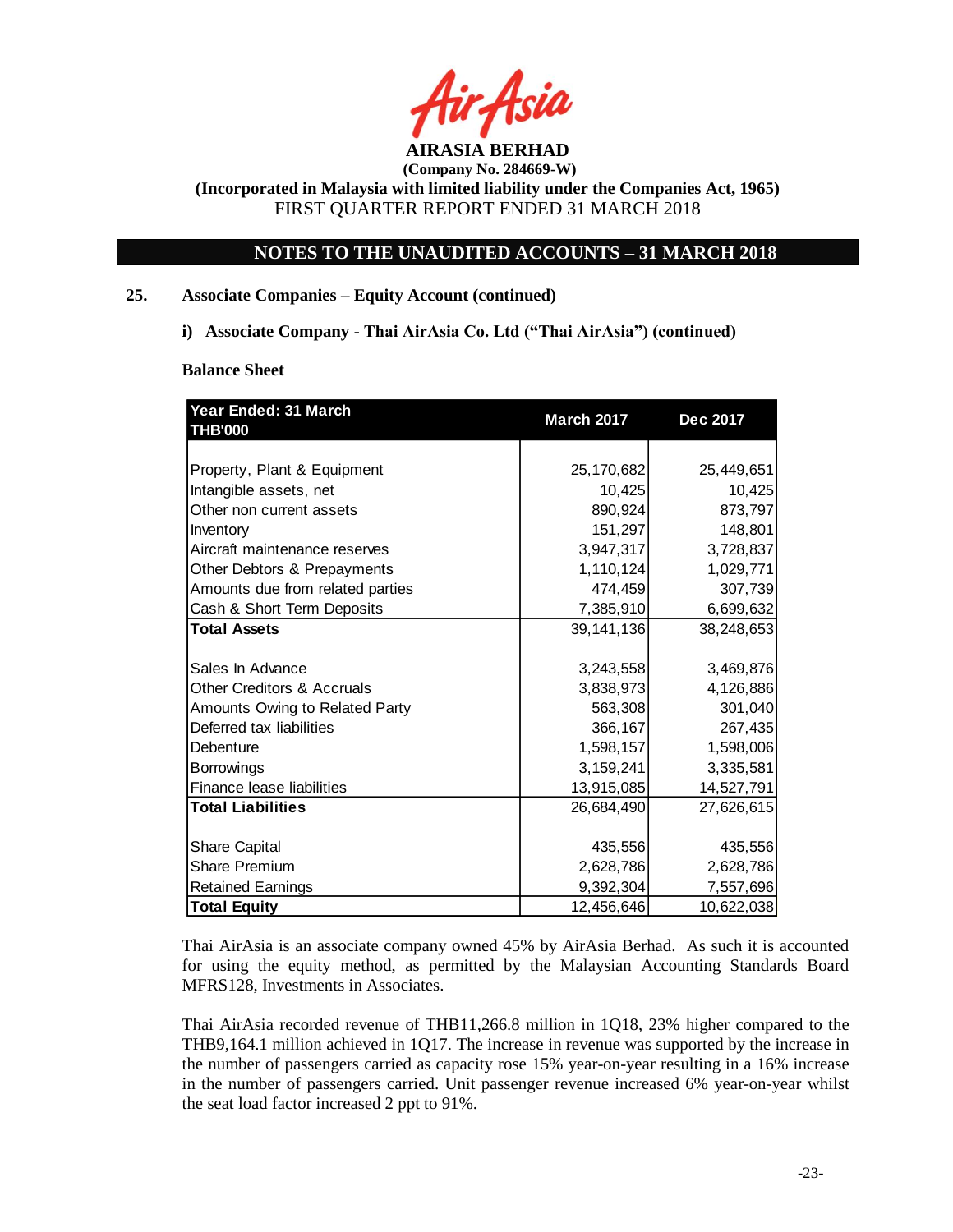

# **NOTES TO THE UNAUDITED ACCOUNTS – 31 MARCH 2018**

# **25. Associate Companies – Equity Account (continued)**

# **i) Associate Company - Thai AirAsia Co. Ltd ("Thai AirAsia") (continued)**

Thai AirAsia's operating profit was at THB2,054.4 million in 1Q18, compared to an operating profit of THB1,152.0 million in 1Q17. Thai AirAsia's net profit was at THB1,834.6 million in 1Q18, compared to a net profit of THB1,035.8 million in 1Q17. AirAsia Berhad has equity accounted RM102.7 million (RM59.4 million in the quarter ended 31 March 2017) in the current period, as reflected in the income statement.

# **ii) Associate Company – AirAsia (India) Limited ("AirAsia India")**

**Performance indicator for AirAsia India operations for current quarter against the same quarter last year**

| <b>Quarter Ended: 31 March</b> | Jan - Mar 2017<br>Jan - Mar 2018 |         | <b>Change</b><br>v-o-v |
|--------------------------------|----------------------------------|---------|------------------------|
|                                |                                  |         |                        |
| Passengers Carried             | 1,468,931                        | 844,964 | 74%                    |
| Capacity                       | 1,769,220                        | 945,180 | 87%                    |
| Seat Load Factor               | 83%                              | 89%     | -6 ppt                 |
| RPK (million)                  | 1,497                            | 915     | 64%                    |
| ASK (million)                  | 1,770                            | 1,012   | 75%                    |
| Average Fare (INR)             | 2,972                            | 2,973   | 0%                     |
| Ancillary Income Per Pax (INR) | 374                              | 385     | $-3%$                  |
| Unit Passenger Revenue (INR)   | 3,346                            | 3,358   | 0%                     |
| Revenue / ASK (sen)            | 273.08                           | 272.03  | 0%                     |
| Revenue / ASK (US cents)       | 4.22                             | 4.21    | 0%                     |
| Cost / ASK (sen)               | 327.91                           | 325.96  | $1\%$                  |
| Cost / ASK (US cents)          | 5.07                             | 5.04    | 1%                     |
| Cost / ASK-ex Fuel (sen)       | 190.72                           | 223.19  | $-15%$                 |
| Cost / ASK-ex Fuel (US cents)  | 2.95                             | 3.45    | $-15%$                 |
| Aircraft (end of period)       | 16                               | 8       | 100%                   |
| Average Stage Length (km)      | 1,000                            | 996     | $0\%$                  |
| Number of Flights              | 9,829                            | 5,251   | 87%                    |

*Exchange Rate: USD:INR – 64.6 - prior year US cents figures are restated at the current period average exchange rate*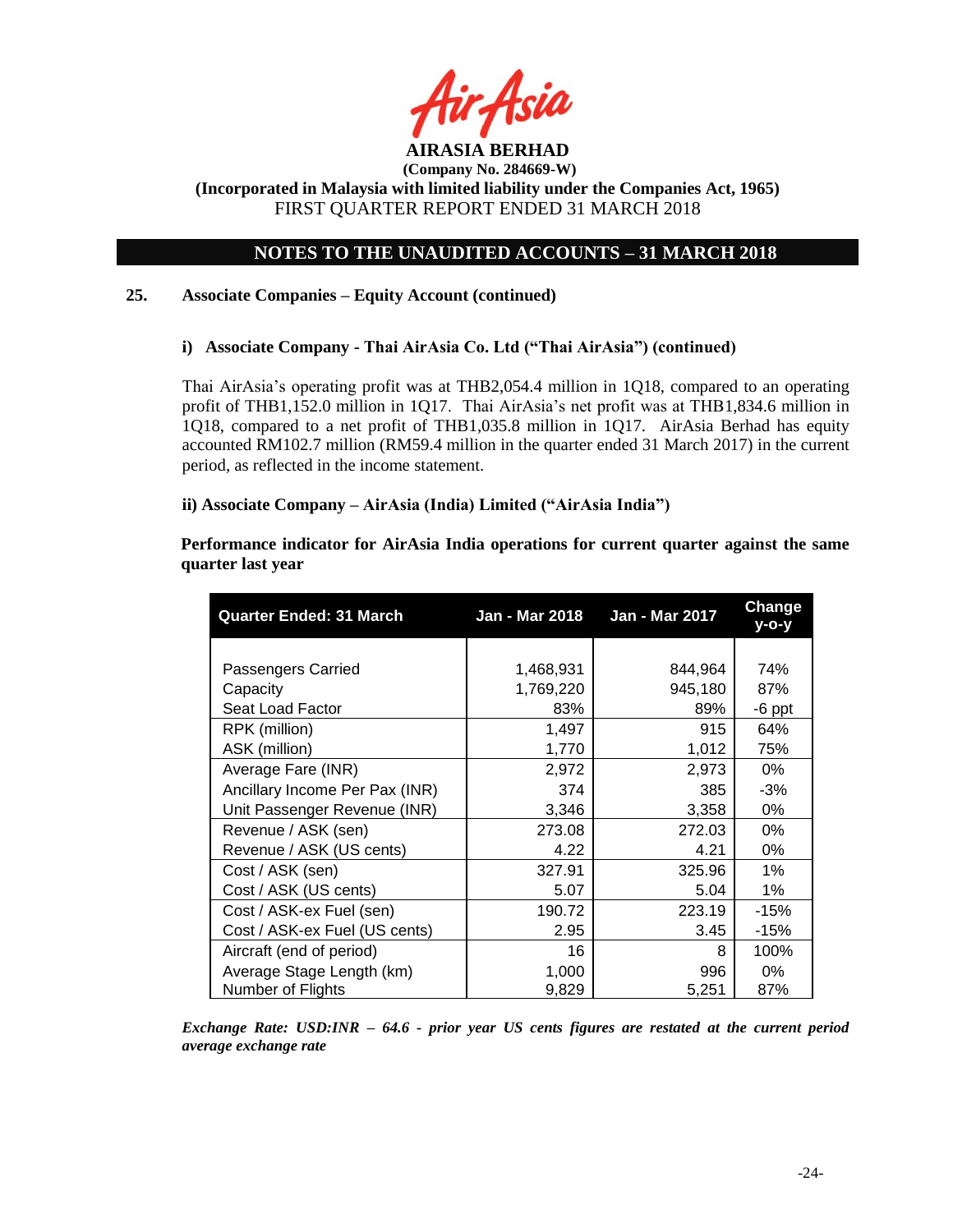

**(Company No. 284669-W)**

**(Incorporated in Malaysia with limited liability under the Companies Act, 1965)** FIRST QUARTER REPORT ENDED 31 MARCH 2018

# **NOTES TO THE UNAUDITED ACCOUNTS – 31 MARCH 2018**

# **25. Associate Companies – Equity Account (continued)**

**ii) Associate Company – AirAsia (India) Limited ("AirAsia India") continued** 

**Income Statements for the financial period ended 31 March 2018**

| <b>Quarter Ended: 31 March</b>                  | <b>Jan - Mar 2018</b> | Jan - Mar 2017      |
|-------------------------------------------------|-----------------------|---------------------|
| <b>INR'000</b>                                  |                       |                     |
| <b>Revenue</b>                                  | 4,832,475             | 2,752,971           |
| Operating expenses:                             |                       |                     |
| - Staff costs                                   | (826,099)             | (676, 565)          |
| - Depreciation of property, plant and equipment | (34, 790)             | (41, 241)           |
| - Aircraft fuel expenses                        | (2,427,846)           | (1,040,022)         |
| - Maintenance and overhaul                      | (711, 360)            | (337, 951)          |
| - User charges and other related expenses       | (817, 669)            | (447, 666)          |
| - Aircraft operating lease expenses             | (819, 348)            | (465, 964)          |
| - Other operating expenses                      | (314, 734)            | (370,066)           |
| Other income                                    | 152,761               | 84,136              |
|                                                 |                       |                     |
| <b>Operating loss</b>                           | (966, 611)            | (542, 368)          |
|                                                 |                       |                     |
| Finance Income<br><b>Finance Costs</b>          | 2,568<br>(6,400)      | 25,752<br>(29, 130) |
|                                                 |                       |                     |
| <b>Net operating loss</b>                       | (970, 443)            | (545, 746)          |
| Foreign exchange (loss)/gain                    | (3,826)               | 119,301             |
| Loss before tax                                 | (974, 269)            | (426, 444)          |
| <b>Taxation</b>                                 |                       |                     |
| Net loss after tax                              | (974, 269)            | (426, 444)          |
| <b>EBITDAR</b>                                  | (112, 472)            | (35, 163)           |
| <b>EBITDAR Margin</b>                           | $-2%$                 | $-1%$               |
| <b>EBIT Margin</b>                              | $-20%$                | $-20%$              |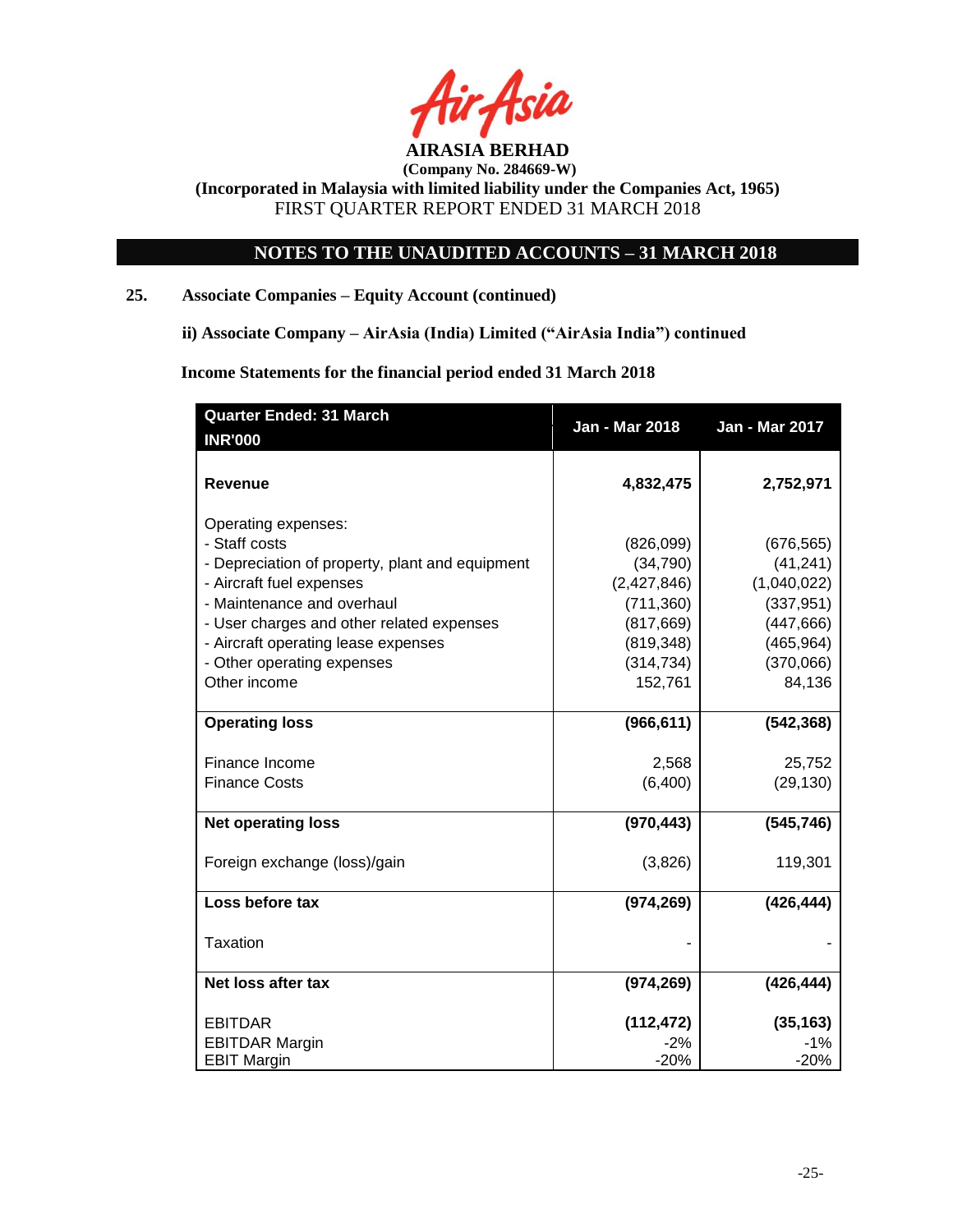

# **NOTES TO THE UNAUDITED ACCOUNTS – 31 MARCH 2018**

### **25. Associate Companies – Equity Account (continued)**

**ii) Associate Company – AirAsia (India) Limited ("AirAsia India") continued** 

#### **Balance Sheet**

| Year Ended: 31 March<br><b>INR'000</b> | <b>Mar 2018</b> | Dec 2017      |  |
|----------------------------------------|-----------------|---------------|--|
|                                        |                 |               |  |
| Property, Plant & Equipment            | 700,283         | 598,693       |  |
| Inventory                              | 144,335         | 130,497       |  |
| Amount due from related parties        | 113,207         | 114,769       |  |
| Other Debtors & Prepayments            | 1,513,834       | 1,275,172     |  |
| Cash & Short Term Deposits             | 2,072,451       | 1,746,032     |  |
| <b>Total Assets</b>                    | 4,544,111       | 3,865,163     |  |
|                                        |                 |               |  |
| Sales In Advance                       | 1,066,226       | 1,095,480     |  |
| <b>Other Creditors &amp; Accruals</b>  | 2,164,356       | 1,908,467     |  |
| Amounts Owing to Related Party         | 2,009,734       | 1,653,957     |  |
| Long Term Liabilities                  | 93,286          | 71,571        |  |
| <b>Total Liabilities</b>               | 5,333,602       | 4,729,475     |  |
|                                        |                 |               |  |
| <b>Share Capital</b>                   | 4,266,500       | 4,266,500     |  |
| <b>Other Reserves</b>                  | 1,049,090       |               |  |
| <b>Retained Earnings</b>               | (6,105,081)     | (5, 130, 812) |  |
| <b>Total Equity</b>                    | (789, 491)      | (864, 312)    |  |

AirAsia India is an associate company which is incorporated in India and is 49% owned by AirAsia Berhad. As such it is accounted for using the equity method, as permitted by the Malaysian Accounting Standards Board MFRS128, Investments in Associates.

AirAsia India recorded revenue of INR4,832.5 million in 1Q18, 76% higher compared to a revenue of INR2,753.0 million in 1Q17. The number of passengers carried increased 74% with a unit passenger revenue of INR3,346. Anciliary income per passenger was at INR374 while the seat load factor was at 83%.

AirAsia India recorded a net loss of INR974.3 million (quarter ended 31 March 2017: net loss of INR426.4 million) in the quarter under review out of which RM31.4 (quarter ended 31 March 2017: RM4.2 million) is equity accounted in the AirAsia Berhad income statement. As the Group's interest in AirAsia India has been reduced to zero, in accordance with MFRS128, any profits will only be recognized when a total of RM15.7 million of unrecognized losses have been reversed.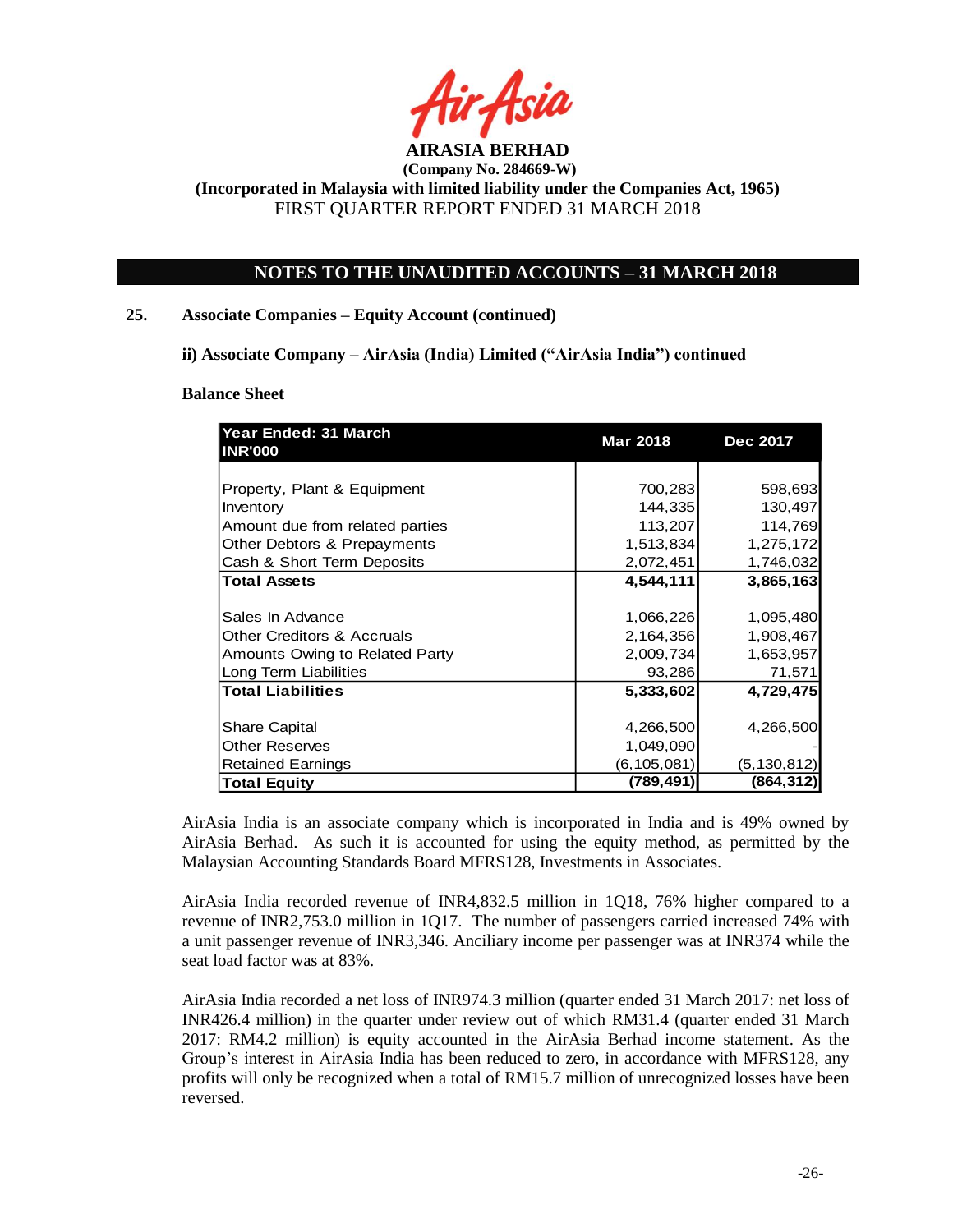

# **NOTES TO THE UNAUDITED ACCOUNTS – 31 MARCH 2018**

# **25. Associate Companies – Equity Account (continued)**

### **iii) Associate Company – AirAsia Japan Co., Ltd ("AirAsia Japan")**

AirAsia Japan is an associate company which is incorporated in Japan. On 14 April 2017, AAIL, a wholly owned subsidiary of AirAsia Berhad subscribed to 13,999,999 shares for a cash consideration of JPY980.0 million (equivalent to RM38.3 million) and on 16 October 2017, AAIL subscribed to 33,501,194 shares for a cash consideration of JPY2,345.1 million (equivalent to RM88.1 million). On 8 February 2018, AAIL subscribed to 28,571,428 shares for a cash consideration of JPY2,000.0 million (equivalent to RM72.0 million). The Group's equity interest in AirAsia Japan has increased from 56.9% to 62.76%. AirAsia Japan officially started operations on 29 October 2017. AirAsia Japan recorded a net loss of RM36.6 million (quarter ended 31 March 2017: net loss RM39.7 million) in the quarter under review of which RM21.5 million (quarter ended 31 March 2017: RM19.5 million) is equity accounted in the financial statements of AirAsia Berhad.

# **26. Variation of results against preceding quarter**

The Group had a net profit of RM1,090.3 million for the quarter under review. This is RM656.1 million higher compared to the net profit of RM434.2 million in the immediately preceding quarter ended 31 December 2017.

#### **27. Profit forecast**

No profit forecast has been issued.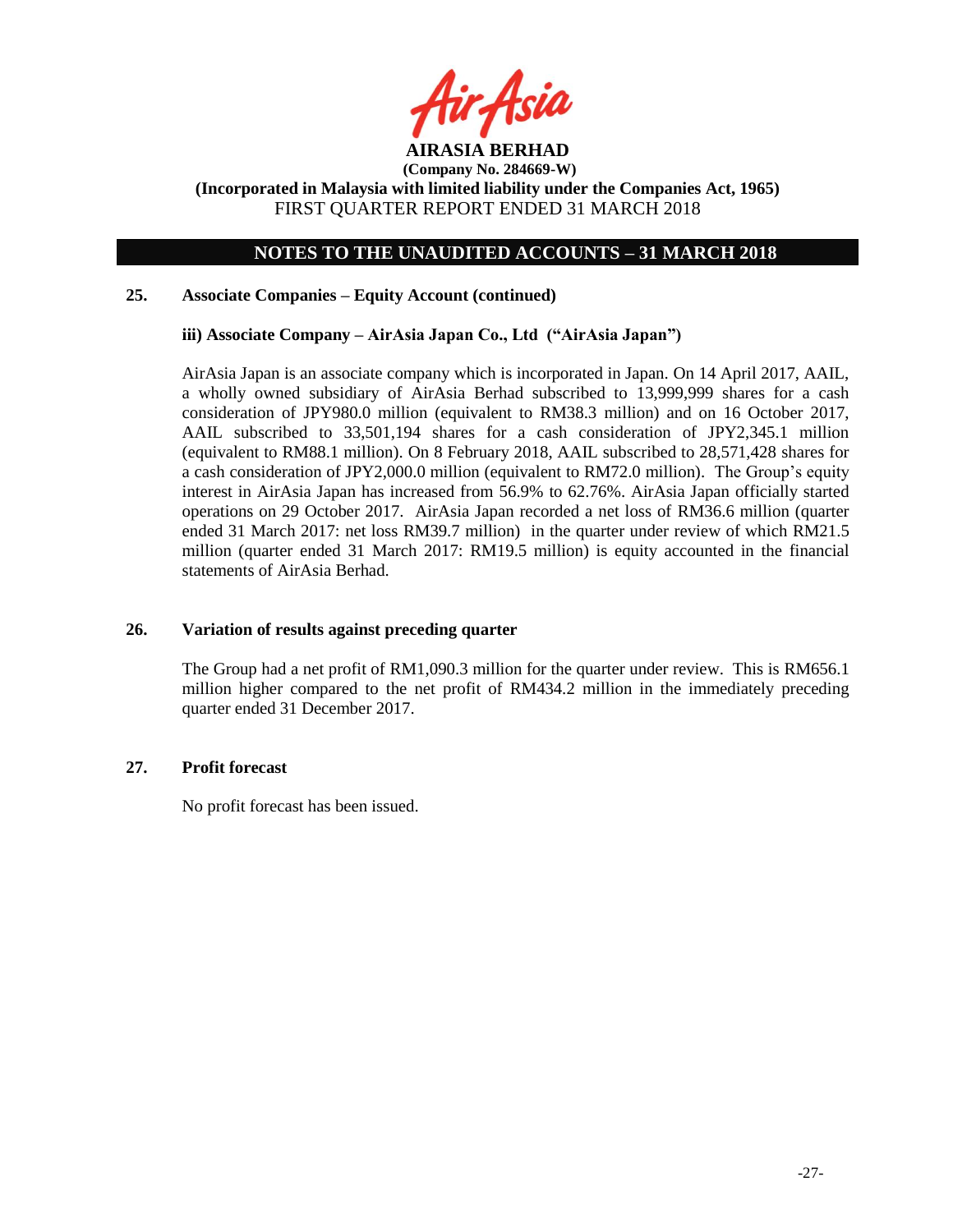

# **NOTES TO THE UNAUDITED ACCOUNTS – 31 MARCH 2018**

#### **28. Commentary on prospects**

The Group is projected to achieve an average load factor of 87% in the second quarter of 2018 based on the existing forward booking trend of MAA, IAA and PAA.

In Thailand, load factor in the second quarter of 2018 is forecast to be 84% based on existing forward booking trend. TAA will focus on leveraging on the existing strength of AirAsia network and strengthening its marketing activities on China and India routes in the remaining quarters of 2018.

In India, the forecast load factor for the second quarter of 2018 is at 86%. AirAsia India will remain focused on building a footprint in the Indian domestic market with the introduction of new routes and frequency increases.

In Japan, the forecast load factor for the second quarter of 2018 is forecast to be 76%. AirAsia Japan will focus on building footprint in the domestic market and connecting to the Group's existing network within the region. The growth of Japan will depend on the speed of regulatory approval.

In order to better serve the growing demand in the region, the Group is also planning for a net increase of additional 3 aircraft through operating leases in the second quarter of 2018.

Fuel is adding cost pressure and to mitigate this, the Group is actively reducing costs by driving more ancillary sales and ensuring better performance by all Associate airlines.

Barring any unforeseen circumstances, the Board remains positive that the overall results of the Group in 2018 may be better than 2017.

# **29. Income tax and Deferred tax**

#### **Income tax expense**

The current taxation charge of RM6.2 million comprises tax payable on interest income for the Company and corporate income taxes for the subsidiaries.

# **Deferred taxation**

RM97.8 million deferred tax liabilities arose in the current financial period. The deferred tax liabilities increased as the difference between the net book value and tax written down value of property, plant and equipment increased in the period. The deferred tax assets reduced as capital allowances were utilized in combination with the Investment Allowances granted.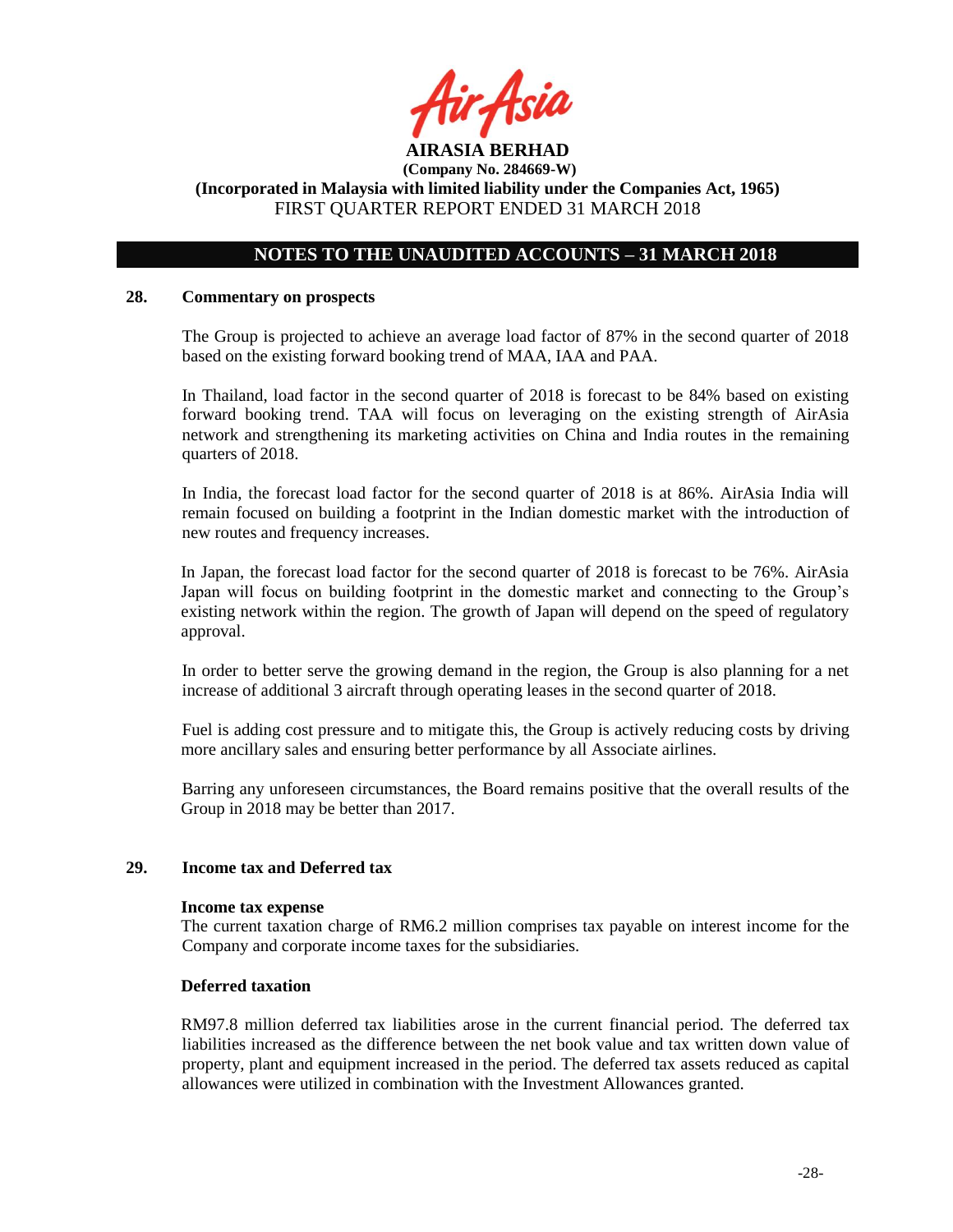

# **NOTES TO THE UNAUDITED ACCOUNTS – 31 MARCH 2018**

### **30. Unquoted investments and properties**

Further to the announcement dated 21 November 2017, there are no further updates on the investment in Touristly Travel Sdn. Bhd.

# **31. Quoted investments and properties**

There was no purchase or disposal of quoted securities for the quarter under review and financial period to date.

### **32. Intangible assets**

Arising from the consolidation of the associates as stated in Note 1 above, the Group recognised intangible assets amounting to RM609.3 million in the previous financial year. Under MFRS 3, Business Combinations, the initial recognition on business combination is measured at fair value of net identifiable assets and liabilities. The Group has completed the purchase price allocation.

### **33. Receivables and prepayments**

|                                | As at<br>31/3/2018 | As at<br>31/12/2017 |
|--------------------------------|--------------------|---------------------|
|                                | <b>RM'000</b>      | <b>RM'000</b>       |
| Non-current:                   |                    |                     |
| Prepayments                    | 1,718,379          | 1,614,732           |
| Deposits and other receivables | 667,508            | 686,799             |
|                                | 2,385,887          | 2,301,531           |
| Current:                       |                    |                     |
| Trade and other receivables    | 564,651            | 719,667             |
| Prepayments                    | 600,641            | 582,679             |
| Deposits                       | 195,541            | 179,945             |
|                                | 1,360,833          | 1,482,291           |

Prepayments include advances for the purchases of fuel and prepaid engine maintenance to the service provider.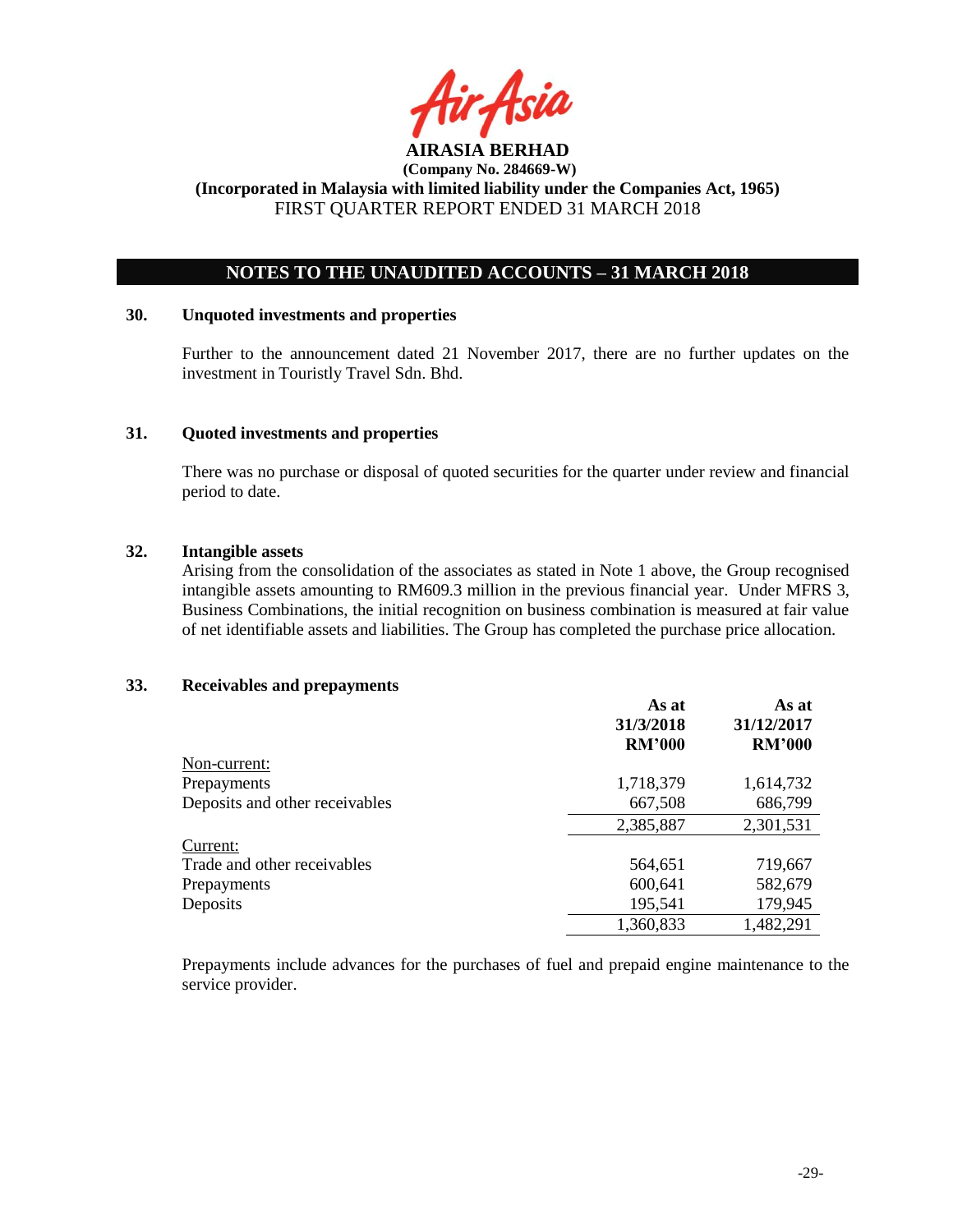

# **NOTES TO THE UNAUDITED ACCOUNTS – 31 MARCH 2018**

#### **34. Amounts due from associates**

|                    | As at<br>31/3/2018<br><b>RM'000</b> | As at<br>31/12/2017<br><b>RM'000</b> |
|--------------------|-------------------------------------|--------------------------------------|
| Current:           |                                     |                                      |
| Aircraft financing |                                     |                                      |
| Others             | 147,632                             | 147,617                              |
|                    | 147,632                             | 147,617                              |

Amounts due from associates in the prior financial year included balances due from PT Indonesia AirAsia ("IAA") and AirAsia Inc. Group. These amount have been eliminated in the current financial period following the consolidation of these entities effective 1 January 2017.

# **35. Derivative financial instruments**

The fair value of derivative financial instruments is determined in accordance with MFRS139 "Financial Instruments: Recognition and Measurement"

(i) Forward Foreign Exchange Contracts

As at 31 March 2018, the Group has hedged approximately 45% of the USD dollar liabilities of its aircraft into Malaysia Ringgit ("MYR") via Cross-Currency Swaps and Foreign Currency Swaps for aircraft deployed in Malaysia.

(ii) Interest Rate Hedging

As at 31 March 2018, the Group has entered into interest rate hedging transactions to hedge against fluctuations in the US\$ Libor on its existing aircraft financing for aircraft delivery from 2005 to 2018.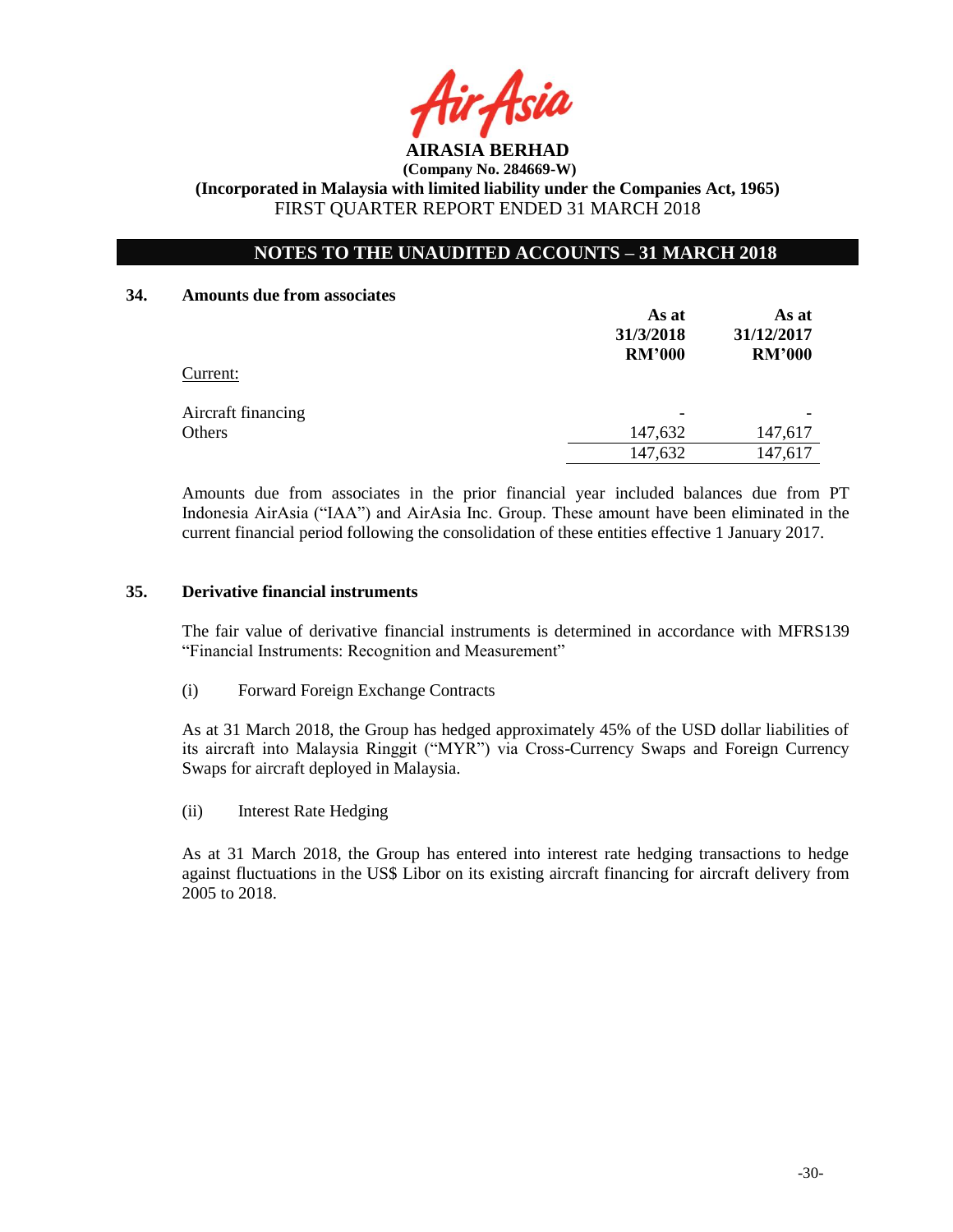

# **NOTES TO THE UNAUDITED ACCOUNTS – 31 MARCH 2018**

# **35. Derivative financial instruments (continued)**

As at 31 March 2018, the Group has entered into Brent swaps which represents up to 10% for FY 2018.

| <b>Type of derivatives</b>       | <b>Notional Value</b><br>as at 31/03/2018 | <b>Fair Value</b><br>as at 31/03/2018<br><b>Assets/(Liabilities)</b> |
|----------------------------------|-------------------------------------------|----------------------------------------------------------------------|
| (i) Fuel contract                | Barrels (million)                         | RM (million)                                                         |
| - less than 1 year               | 0.59                                      | 36.00                                                                |
| - 1 year to 3 years              |                                           |                                                                      |
| <b>Total</b>                     | 0.59                                      | 36.00                                                                |
| (ii) Interest rate contracts     | RM (million)                              | RM (million)                                                         |
| - less than 1 year               | 201.38                                    | (3.18)                                                               |
| - 1 year to 3 years              | 824.02                                    | (24.87)                                                              |
| - more than 3 years              | 2,621.51                                  | (0.48)                                                               |
| <b>Total</b>                     | 3,646.91                                  | (28.53)                                                              |
| (iii) Foreign currency contracts | RM (million)                              | RM (million)                                                         |
| - less than 1 year               | 263.79                                    | 41.87                                                                |
| - 1 year to 3 years              | 389.95                                    | 70.36                                                                |
| - more than 3 years              | 958.78                                    | 168.86                                                               |
| <b>Total</b>                     | 1,612.52                                  | 281.09                                                               |

The related accounting policies, cash requirements of the derivatives, risks associated with the derivatives and policies to mitigate those risks are unchanged since the last financial year.

<sup>(</sup>iii) Fuel Hedging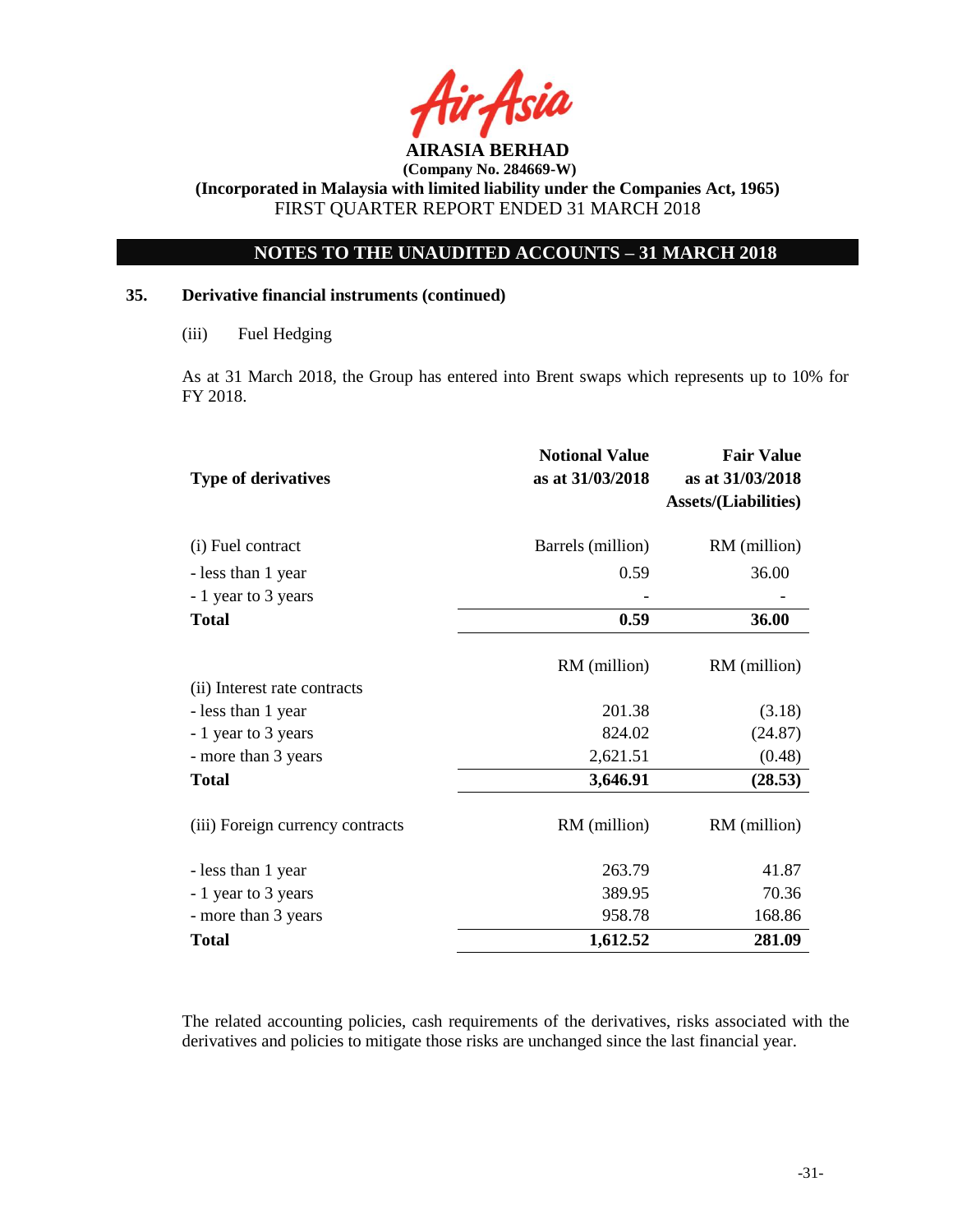

# **NOTES TO THE UNAUDITED ACCOUNTS – 31 MARCH 2018**

#### **36. Assets classified as held for sale and liabilities associated with assets held for sale**

On 28 February 2018, the Company entered into sale and purchase agreements to divest its aircraft leasing operations that are currently undertaken by Asia Aviation Capital Limited ("AACL"), a wholly-owned subsidiary of the Company, to entities managed by BBAM Limited Partnership for a disposal consideration of USD1,185.0 million (approximately RM4,619.7 million). As such, these aircraft assets have been reclassified to current assets in accordance with MFRS 5 Non-current Assets Held for Sale and Discontinued Operations. Correspondingly, the depreciation on those assets have ceased and aircraft liabilities have been reclassified to current liabilities.

### **37. Trade and other payables**

|                                    | As at<br>31/3/2018<br><b>RM'000</b> | As at<br>31/12/2017<br><b>RM'000</b> |
|------------------------------------|-------------------------------------|--------------------------------------|
| Non-current:                       |                                     |                                      |
| Trade and other payables           | 1,304,603                           | 1,239,025                            |
| Current:                           |                                     |                                      |
| Trade payables                     | 197,974                             | 293,769                              |
| Accrual for fuel                   | 165,405                             | 144,369                              |
| Collateral for derivatives         | 56,751                              | 139,406                              |
| Aircraft maintenance reserve funds | 499,787                             | 539,780                              |
| Flight related charges             | 580,837                             | 554,538                              |
| Other payables and accruals        | 442,650                             | 493,939                              |
|                                    | 1,943,405                           | 2,148,682                            |

Other payables and accruals include accruals for operational expenses and passenger service charge payable to airport authorities.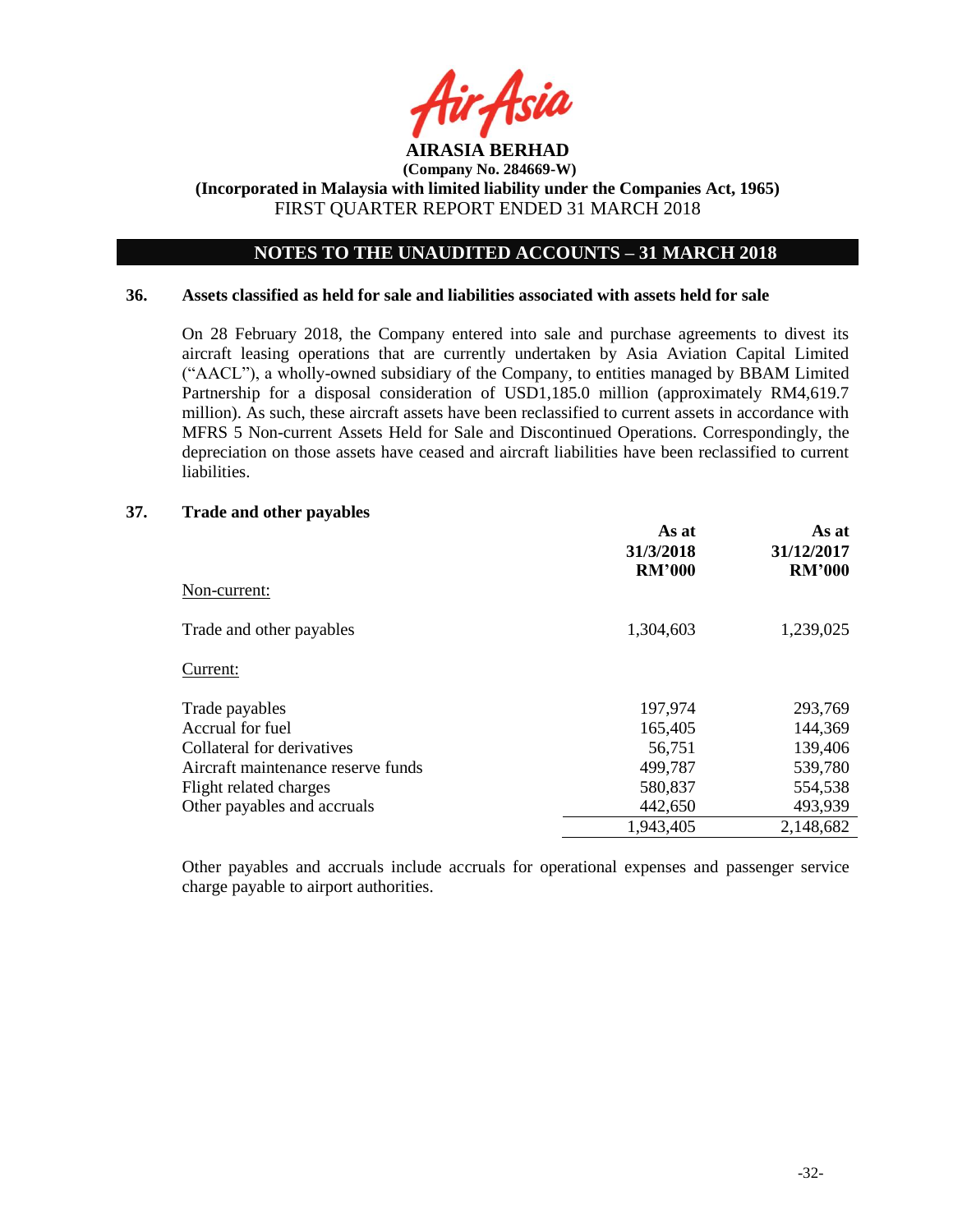**AIRASIA BERHAD** 

# **NOTES TO THE UNAUDITED ACCOUNTS – 31 MARCH 2018**

# **38. Borrowings and debt securities**

|                                                           | As at<br>31/3/2018<br><b>RM'000</b> | As at<br>31/12/2017<br><b>RM'000</b> |
|-----------------------------------------------------------|-------------------------------------|--------------------------------------|
| Short term:                                               |                                     |                                      |
| Secured                                                   | 1,105,364                           | 1,376,896                            |
| Unsecured                                                 | 314,362                             | 444,951                              |
| Liabilities directly associated with assets held for sale | 5,912,712                           |                                      |
| <u>Long</u> term:                                         |                                     |                                      |
| Secured                                                   | 1,832,901                           | 7,486,787                            |
| <b>Total Debt</b>                                         | 9,165,339                           | 9,308,634                            |
|                                                           |                                     |                                      |

The currency profile of borrowings is as follows:

|                  | As at<br>31/3/2018<br><b>RM'000</b> | As at<br>31/12/2017<br><b>RM'000</b> |
|------------------|-------------------------------------|--------------------------------------|
| Ringgit Malaysia | 720,731                             | 734,671                              |
| <b>US Dollar</b> | 8,040,217                           | 8,126,971                            |
| Euro             | 147,178                             | 162,819                              |
| Singapore Dollar | 173,802                             | 182,734                              |
| Philippine Peso  | 83,411                              | 101,439                              |
|                  | 9,165,339                           | 9,308,634                            |

The term loans, finance lease liabilities (Ijarah) and commodity murabahah finance are for the purchase of aircraft, spare engines and working capital purposes. The repayment terms of term loans and finance lease liabilities (Ijarah) and commodity murabahah finance are on a quarterly or semi-annually basis.

The maturity period of non-current borrowing is 11 years and below. The Company has substantially hedged its foreign exchange exposure through foreign exchange contracts as explained in Note 33 (i).

Total borrowings include secured liabilities of the Group of RM2.9 billion. These are secured by the following:

- (a) Assignment of rights under contract with Airbus over each aircraft;
- (b) Assignment of insurance of each aircraft; and
- (c) Assignment of airframe and engine warranties of each aircraft.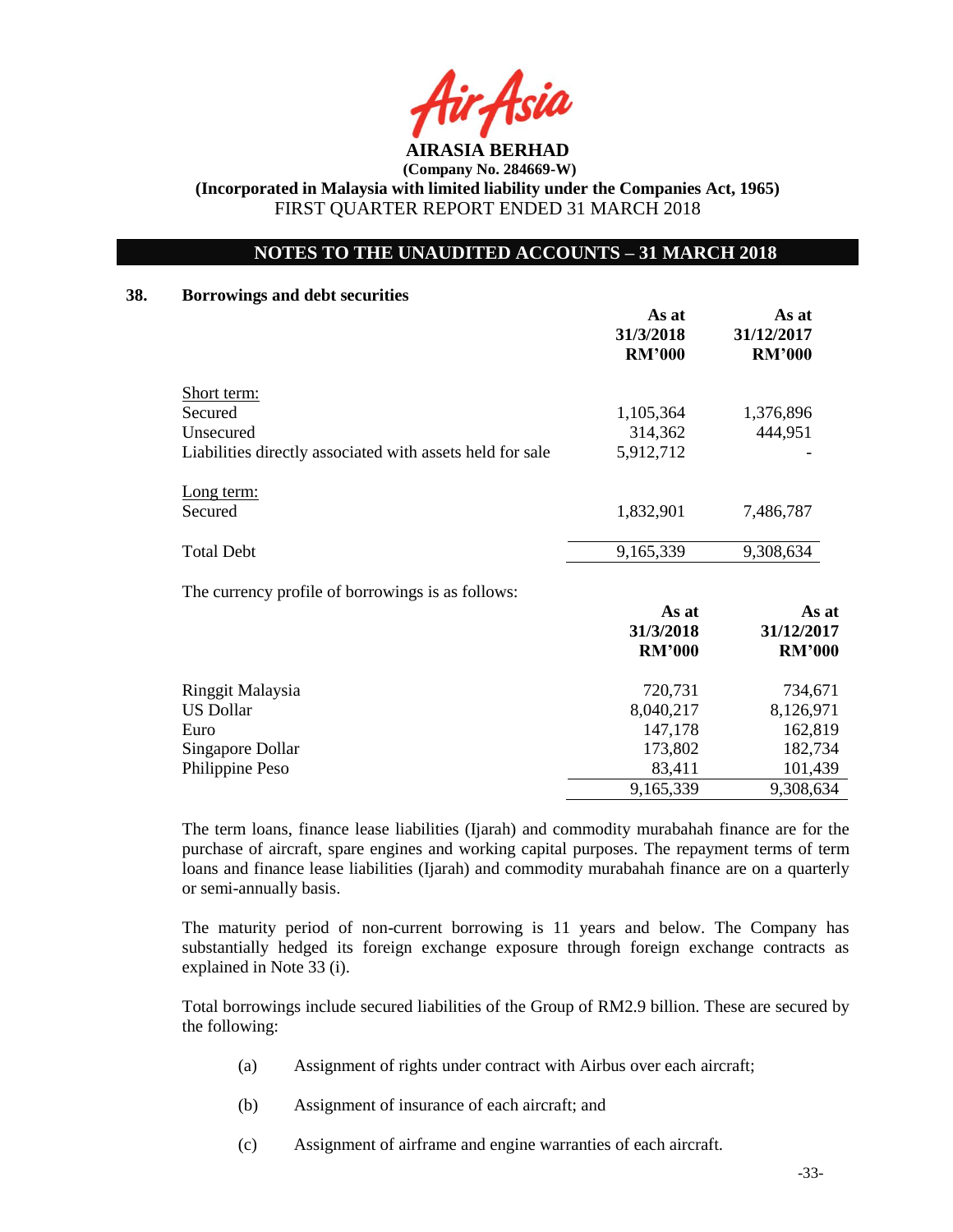

# **NOTES TO THE UNAUDITED ACCOUNTS – 31 MARCH 2018**

### **39. Fair value estimation (continued)**

The carrying amounts of cash and cash equivalents, trade and other current assets, and trade and other liabilities approximate their respective fair values due to the relatively short-term maturity of these financial instruments. The table below analyses financial instruments carried at fair value, by valuation method.The different levels have been defined as follows:

- Quoted prices (unadjusted) in active markets for identical assets or liabilities (Level1).
- Inputs other than quoted prices included within level 1 that are observable for the asset or liability, either directly (that is, as prices) or indirectly (that is, derived from prices) (Level 2).
- Inputs for the asset or liability that are not based on observable market data (that is, Unobservable inputs) (Level 3).

The following tables presents the Group's assets and liabilities that are measured at fair value at 31 March 2018 and 31 December 2017:

|                                                       | Level 1<br><b>RM'mil</b> | Level 2<br><b>RM'mil</b> | Level 3<br><b>RM'mil</b> | Total<br><b>RM'mil</b>   |
|-------------------------------------------------------|--------------------------|--------------------------|--------------------------|--------------------------|
| 31 March 2018                                         |                          |                          |                          |                          |
| Assets                                                |                          |                          |                          |                          |
| Financial assets at fair value through profit or loss |                          |                          |                          |                          |
| - Trading derivatives                                 |                          | 165                      |                          | 165                      |
| Derivatives used for hedging                          |                          | 267                      |                          | 267                      |
| Investment securities                                 |                          |                          |                          |                          |
| - Equity securities                                   | 302                      |                          | 5                        | 307                      |
| <b>Total Assets</b>                                   | 302                      | 432                      | 5                        | 739                      |
| Liabilities                                           |                          |                          |                          |                          |
| Financial assets at fair value through profit or loss |                          |                          |                          |                          |
| - Trading derivatives                                 |                          | 55                       |                          | 55                       |
| Derivatives used for hedging                          |                          | 47                       |                          | 47                       |
| <b>Total Liabilities</b>                              |                          | 102                      |                          | 102                      |
| 31 December 2017                                      |                          |                          |                          |                          |
| <b>Assets</b>                                         |                          |                          |                          |                          |
| Financial assets at fair value through profit or loss |                          |                          |                          |                          |
| - Trading derivatives                                 |                          | 261                      |                          | 261                      |
| Derivatives used for hedging                          |                          | 327                      |                          | 327                      |
| Available-for-sale financial assets                   |                          |                          |                          | $\overline{\phantom{a}}$ |
| - Equity securities                                   | 301                      | ٠                        | 5                        | 306                      |
| <b>Total Assets</b>                                   | 301                      | 588                      | 5                        | 894                      |
| Liabilities                                           |                          |                          |                          |                          |
| Financial assets at fair value through profit or loss |                          |                          |                          |                          |
| - Trading derivatives                                 |                          | 92                       |                          | 92                       |
| Derivatives used for hedging                          |                          | 54                       |                          | 54                       |
| <b>Total Liabilities</b>                              |                          | 146                      |                          | 146                      |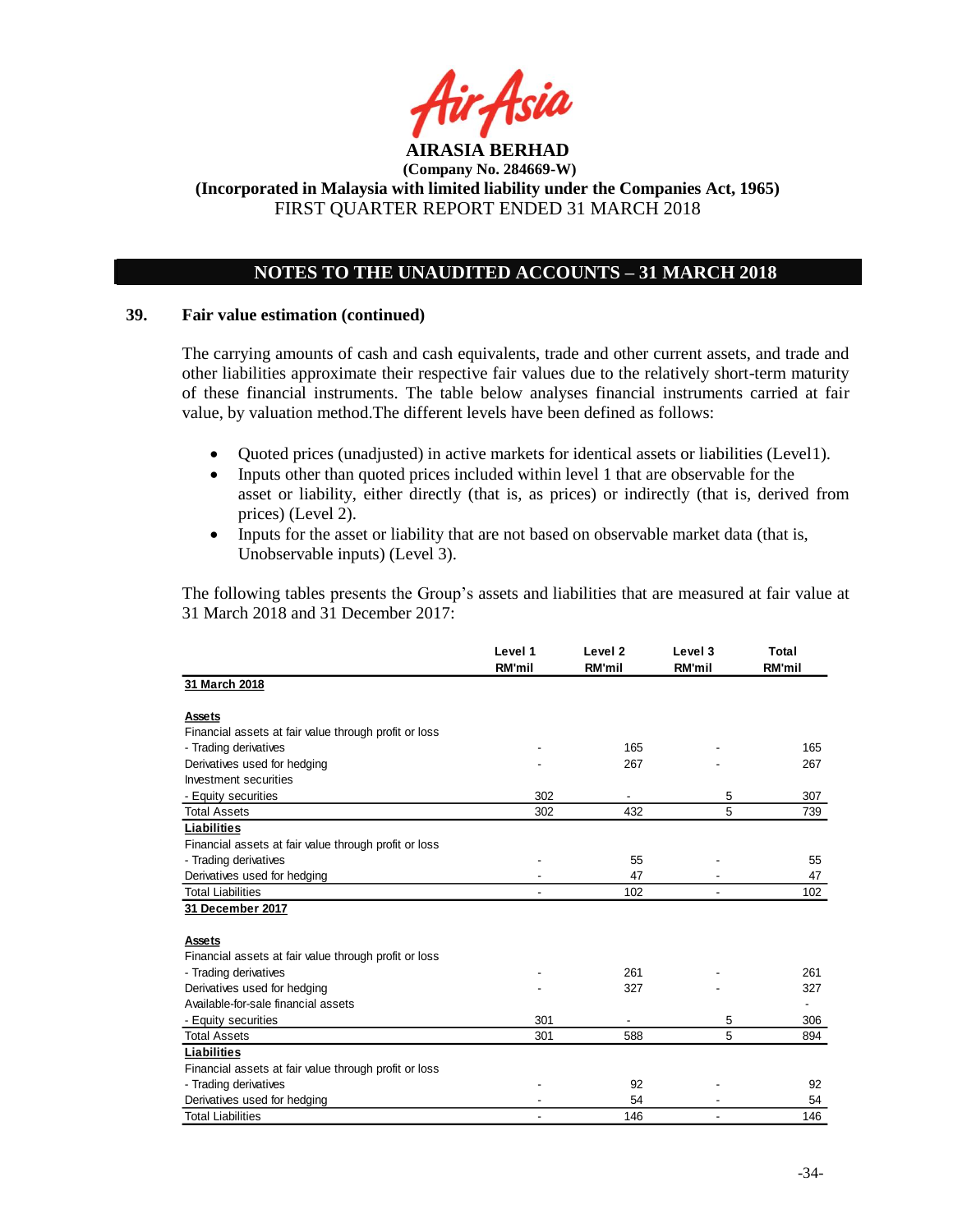

# **NOTES TO THE UNAUDITED ACCOUNTS – 31 MARCH 2018**

#### **39. Fair value estimation (continued)**

Financial instruments are classified as Level 1 if their value is observable in an active market. Such instruments are valued by reference to unadjusted quoted prices for identical assets or liabilities in active markets where the quoted prices is readily available, and the price represents actual and regularly occurring market transactions. An active market is one in which transactions occur with sufficient volume and frequency to provide pricing information on an on-going basis. These would include actively traded listed equities and actively exchange-traded derivatives.

Where fair value is determined using unquoted market prices in less active markets or quoted prices for similar assets and liabilities, such instruments are generally classified as Level 2. In cases where quoted prices are generally not available, the Group then determines fair value based upon valuation techniques that use as inputs, market parameters including but not limited to yield curves, volatilities and foreign exchange rates. The majority of valuation techniques employ only observable market data and so reliability of the fair value measurement is high. These would include certain bonds, government bonds, corporate debt securities, repurchase and reverse purchase agreements, loans, credit derivatives, certain issued notes and the Group's over the counter ("OTC") derivatives.

Financial instruments are classified as Level 3 if their valuation incorporates significant inputs that are not based on observable market data (unobservable inputs). Such inputs are generally determined based on observable inputs of a similar nature, historical observations on the level of the input or other analytical techniques. This category includes private equity investments, certain OTC derivatives (requiring complex and unobservable inputs such as correlations and long dated volatilities) and certain bonds.

# **40. Material litigation**

As at 24 May 2018, there was no material litigation against the Group.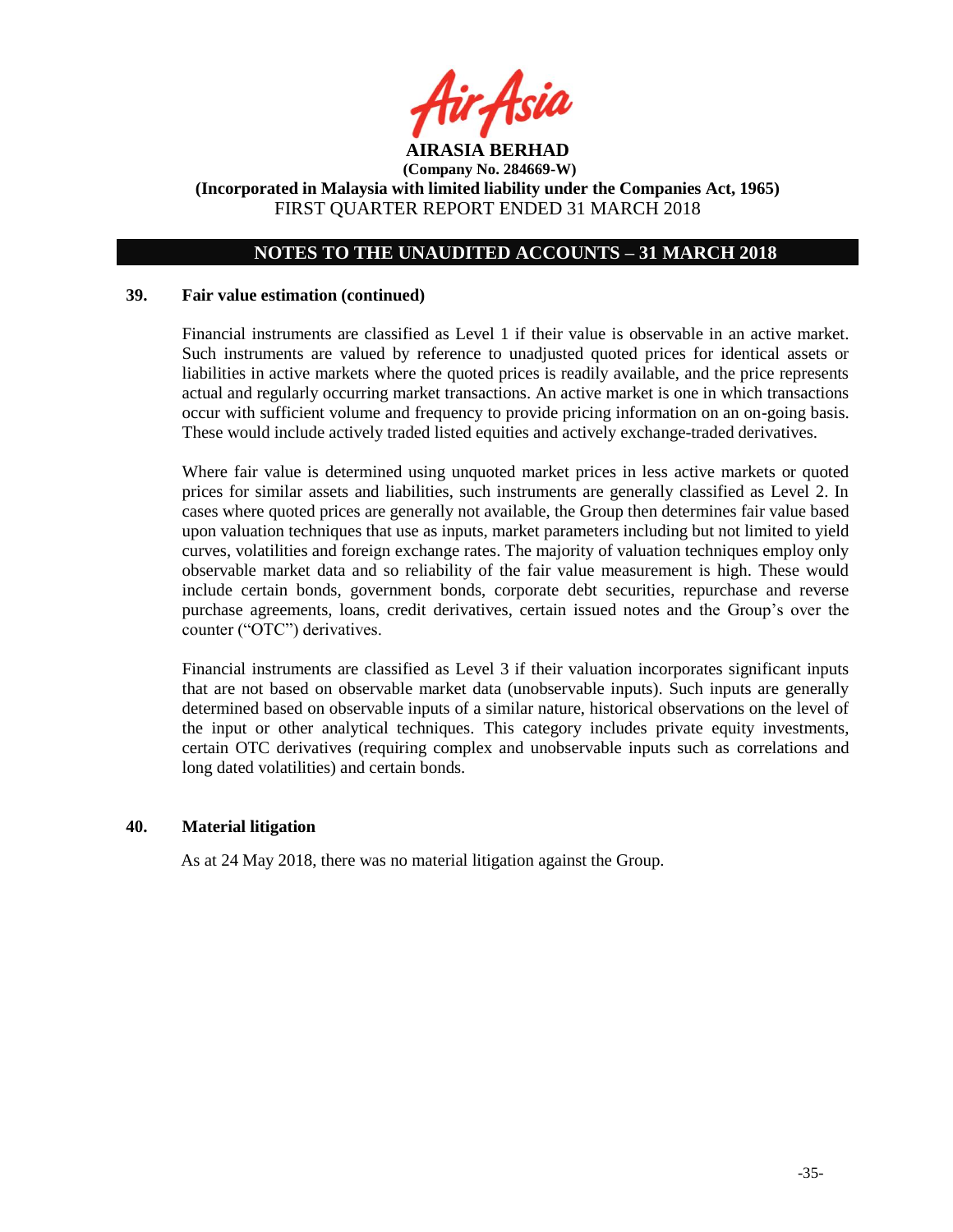

# **NOTES TO THE UNAUDITED ACCOUNTS – 31 MARCH 2018**

### **41. Earnings per share**

Basic earnings per share is calculated by dividing the net profit attributable to owners of the Company for the financial period by the weighted average number of ordinary shares in issue during the financial period.

|                                                               | <b>INDIVIDUAL</b><br><b>OUARTER</b> |                         | <b>CUMULATIVE</b>      |                        |
|---------------------------------------------------------------|-------------------------------------|-------------------------|------------------------|------------------------|
|                                                               | <b>Quarter</b><br>ended             | <b>Quarter</b><br>ended | <b>Period</b><br>ended | <b>Period</b><br>ended |
|                                                               | 31/3/2018                           | 31/3/2017               | 31/3/2018              | 31/3/2017              |
|                                                               |                                     |                         |                        |                        |
| Net profit attributable to owners<br>of the Company (RM'000)  | 1,141,985                           | 615,810                 | 1,141,985              | 615,810                |
| Weighted average number of<br>ordinary shares in issue ('000) | 3,341,974                           | 3,341,974               | 3,341,974              | 3,341,974              |
| Basic and diluted earnings per<br>share (sen)                 | 34.2                                | 18.4                    | 34.2                   | 18.4                   |

The Group does not have in issue any financial instruments on other contracts that may entitle its holder to ordinary shares and therefore, dilutive to its basic earnings per share.

# **42. Authorisation for issue**

The interim financial statements were authorised for issue by the Board of Directors.

By order of the Board

JASMINDAR KAUR a/p SARBAN SINGH

(MAICSA 7002687) COMPANY SECRETARY 24 MAY 2018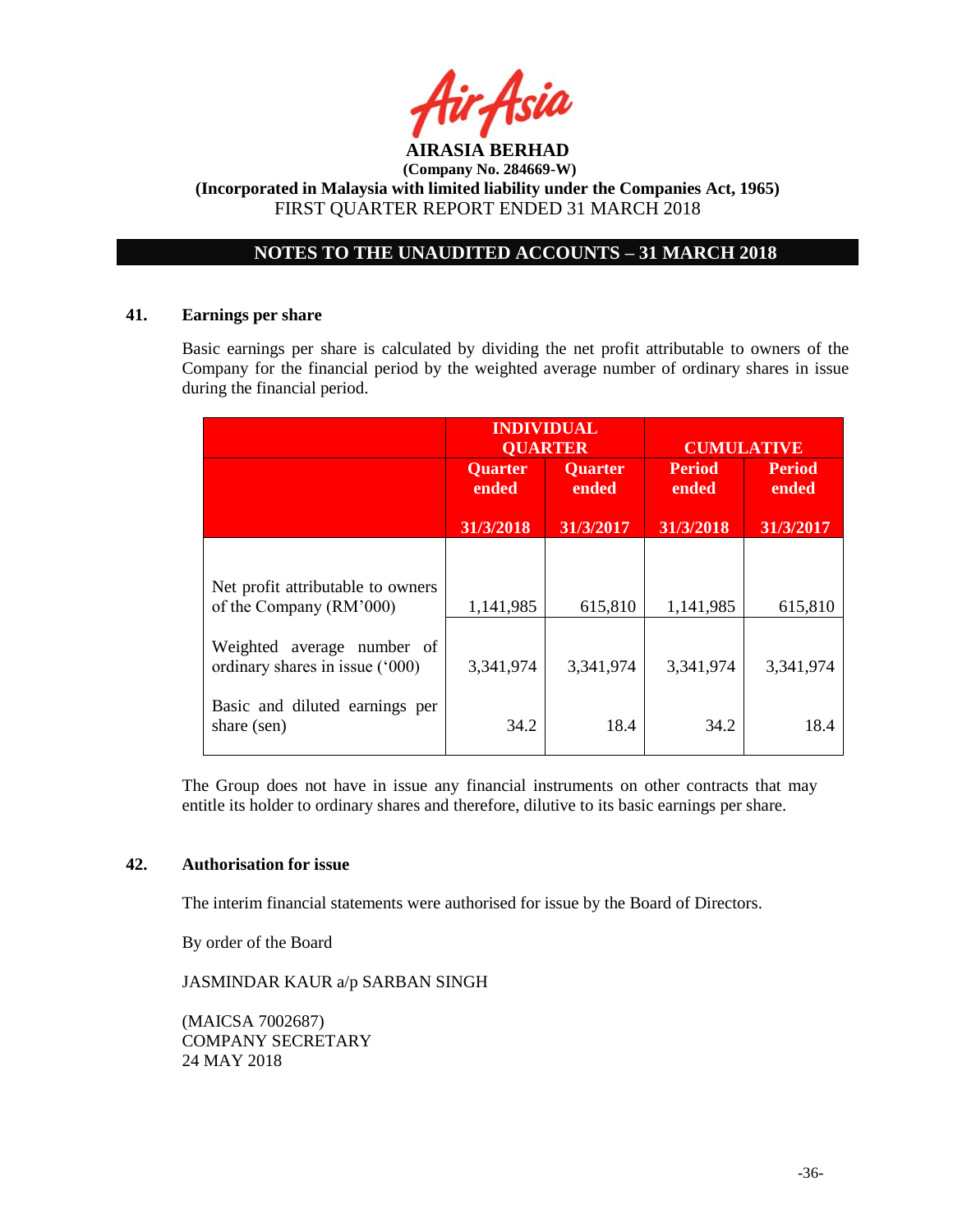**(Company No. 1244493-V) (Incorporated in Malaysia with limited liability under the Companies Act, 1965)** FIRST QUARTER REPORT ENDED 31 MARCH 2018

# **UNAUDITED CONDENSED STATEMENT OF PROFIT OR LOSS**

|                                   | Quarter ended |
|-----------------------------------|---------------|
|                                   | 31-03-2018    |
|                                   | RM            |
|                                   |               |
| Revenue                           |               |
|                                   |               |
| <b>Operating expenses</b>         | (12, 725)     |
| Loss before taxation              | (12, 725)     |
|                                   |               |
| Tax expenses                      |               |
|                                   |               |
| Net loss for the financial period | (12, 725)     |

The condensed statement of profit or loss should be read in conjunction with the accompanying explanatory notes attached to the interim financial statements.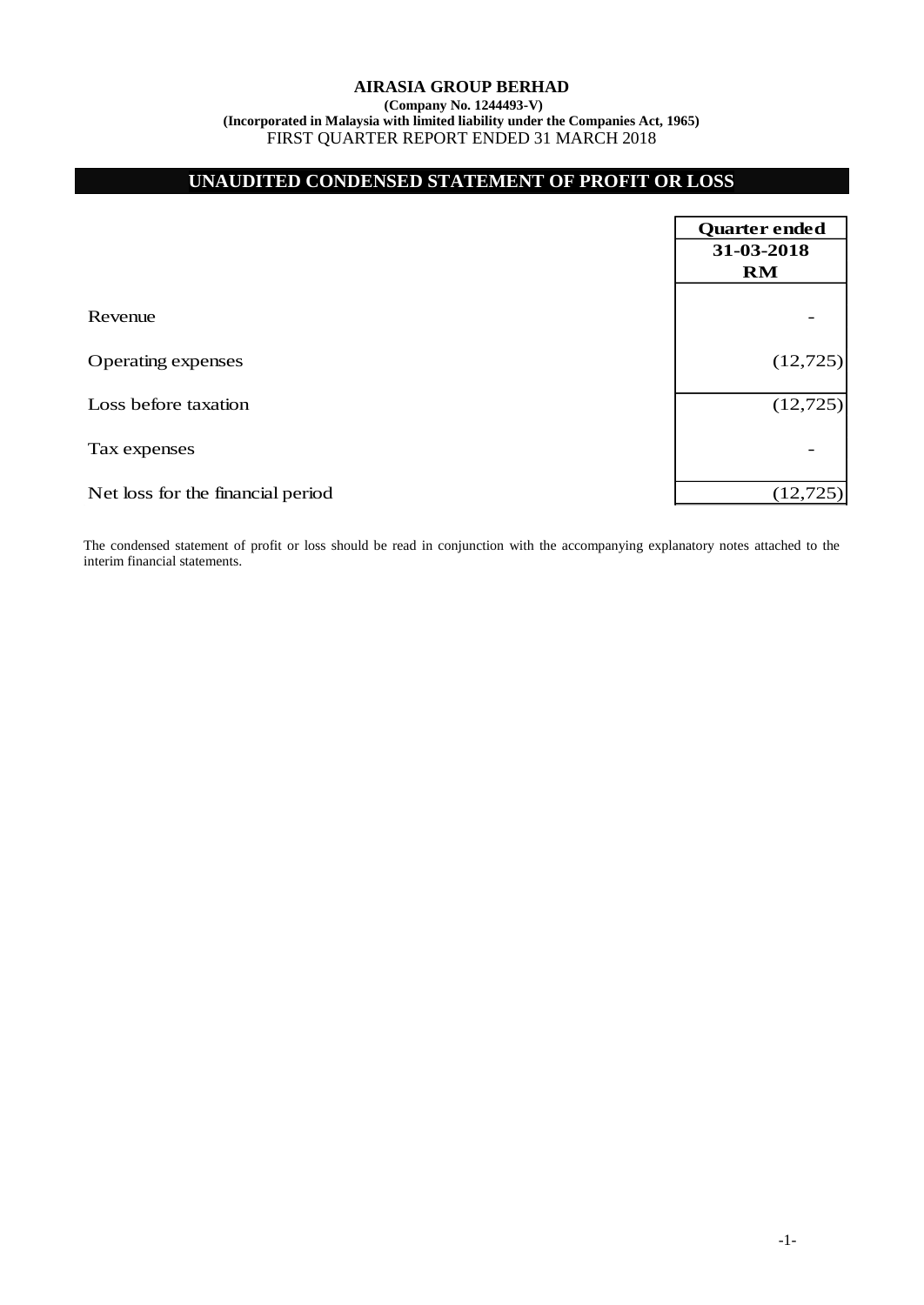**(Company No. 1244493-V) (Incorporated in Malaysia with limited liability under the Companies Act, 1965)** FIRST QUARTER REPORT ENDED 31 MARCH 2018

# **UNAUDITED CONDENSED STATEMENT OF CASH FLOWS**

|                                                                        | Period ended   |
|------------------------------------------------------------------------|----------------|
|                                                                        | 31-03-2018     |
|                                                                        | <b>RM</b>      |
| <b>CASH FLOW FROM OPERATING ACTIVITIES</b><br>Loss before taxation     | (12, 725)      |
| <b>Changes in working capital</b><br>Other receivables and prepayments | (461)          |
| Other payables and accruals                                            | 13,186         |
| Net cash from operating activities                                     |                |
| NET INCREASE FOR THE FINANCIAL PERIOD                                  |                |
| CASH AND CASH EQUIVALENTS AT BEGINNING OF THE FINANCIAL PERIOD         | 2              |
| CASH AND CASH EQUIVALENTS AT END OF THE FINANCIAL PERIOD               | $\overline{2}$ |

The condensed statement of cash flows should be read in conjunction with the accompanying explanatory notes attached to the interim financial statements.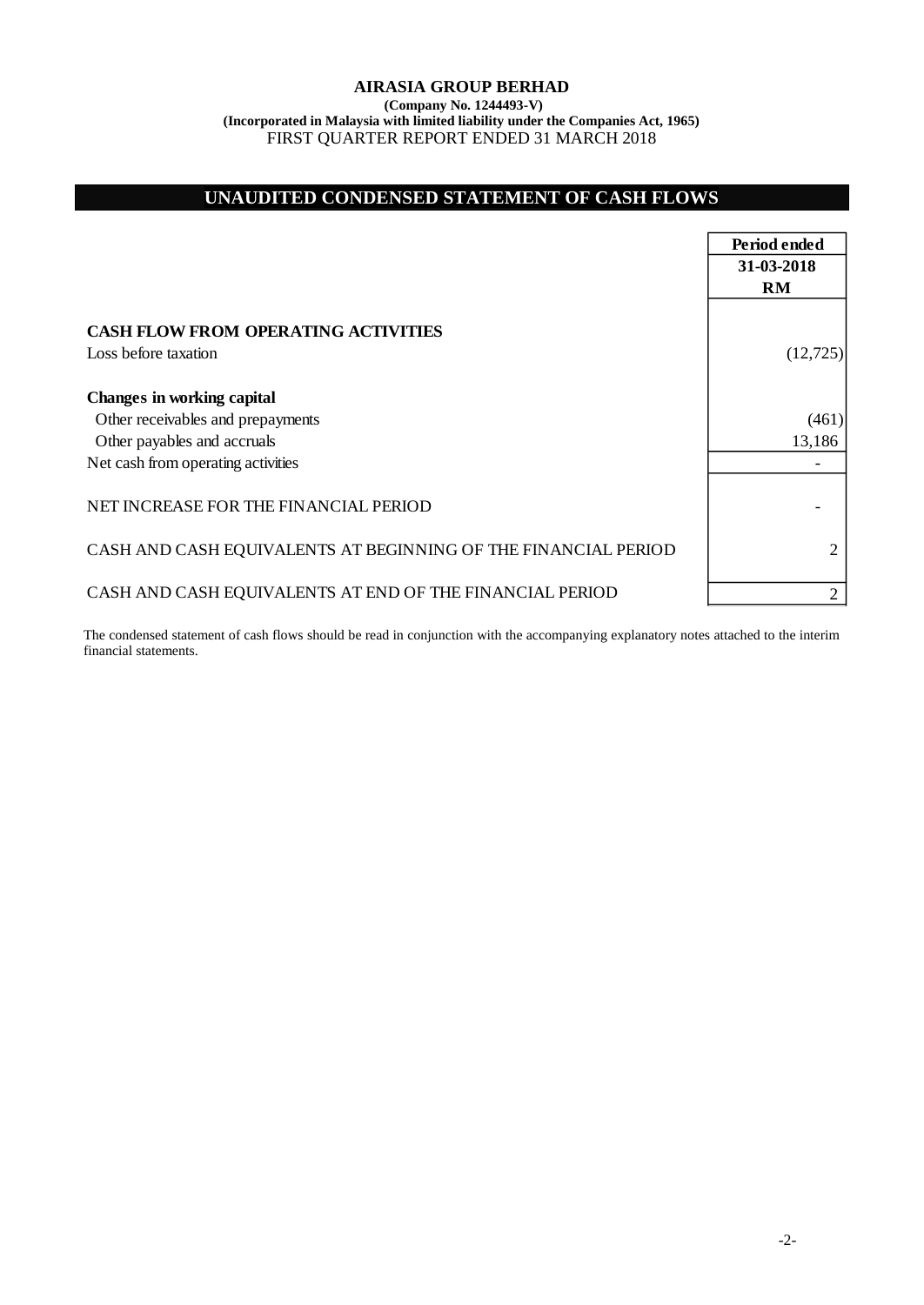**(Company No. 1244493-V) (Incorporated in Malaysia with limited liability under the Companies Act, 1965)** FIRST QUARTER REPORT ENDED 31 MARCH 2018

# **UNAUDITED CONDENSED STATEMENT OF FINANCIAL POSITION**

|                                   | As at      | As at          |
|-----------------------------------|------------|----------------|
|                                   | 31-03-2018 | 31-12-2017     |
|                                   | <b>RM</b>  | RM             |
|                                   |            |                |
| <b>CURRENT ASSETS</b>             |            |                |
| Other receivables and prepayments | 461        |                |
| Cash and cash equivalents         | 2          | 2              |
|                                   | 463        | $\overline{2}$ |
|                                   |            |                |
| <b>CURRENT LIABILITIES</b>        |            |                |
| Other creditors and accruals      | 19,522     | 6,336          |
|                                   | 19,522     | 6,336          |
|                                   |            |                |
| <b>NET CURRENT LIABILITIES</b>    | (19,059)   | (6, 334)       |
|                                   |            |                |
| <b>EQUITY</b>                     |            |                |
| Share capital                     | 2          | 2              |
| <b>Accumulated losses</b>         | (19,061)   | (6, 336)       |
| Total equity                      | (19,059)   | (6, 334)       |

The condensed statement of financial position should be read in conjunction with the audited financial statements for the financial year ended 31 December 2017 and the accompanying explanatory notes attached to the interim financial statements.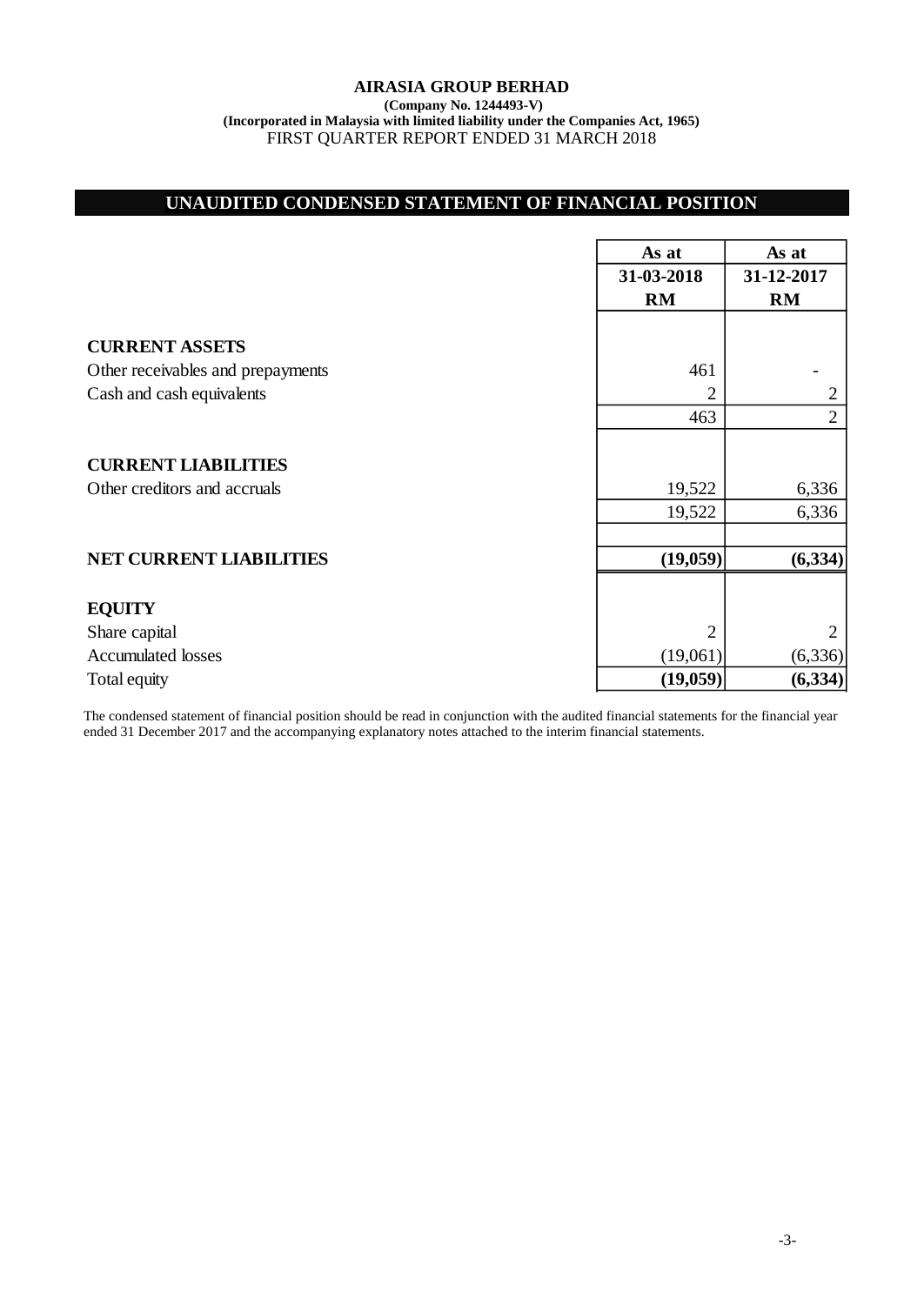# **UNAUDITED CONDENSED STATEMENT OF CHANGES IN EQUITY**

|                               | Non-distributable                 |                                                  |                           |
|-------------------------------|-----------------------------------|--------------------------------------------------|---------------------------|
|                               | <b>Share Capital</b><br><b>RM</b> | <b>Accumulated</b><br><b>Losses</b><br><b>RM</b> | <b>Total</b><br><b>RM</b> |
| At 1 January 2018             | $\overline{2}$                    | (6,336)                                          | (6, 334)                  |
| Loss for the financial period |                                   | (12, 725)                                        | (12, 725)                 |
| Balance as at 31 March 2018   | $\mathbf 2$                       | (19,061)                                         | (19,059)                  |

The condensed statement of changes in equity should be read in conjunction with the accompanying explanatory notes attached to the interim financial statements.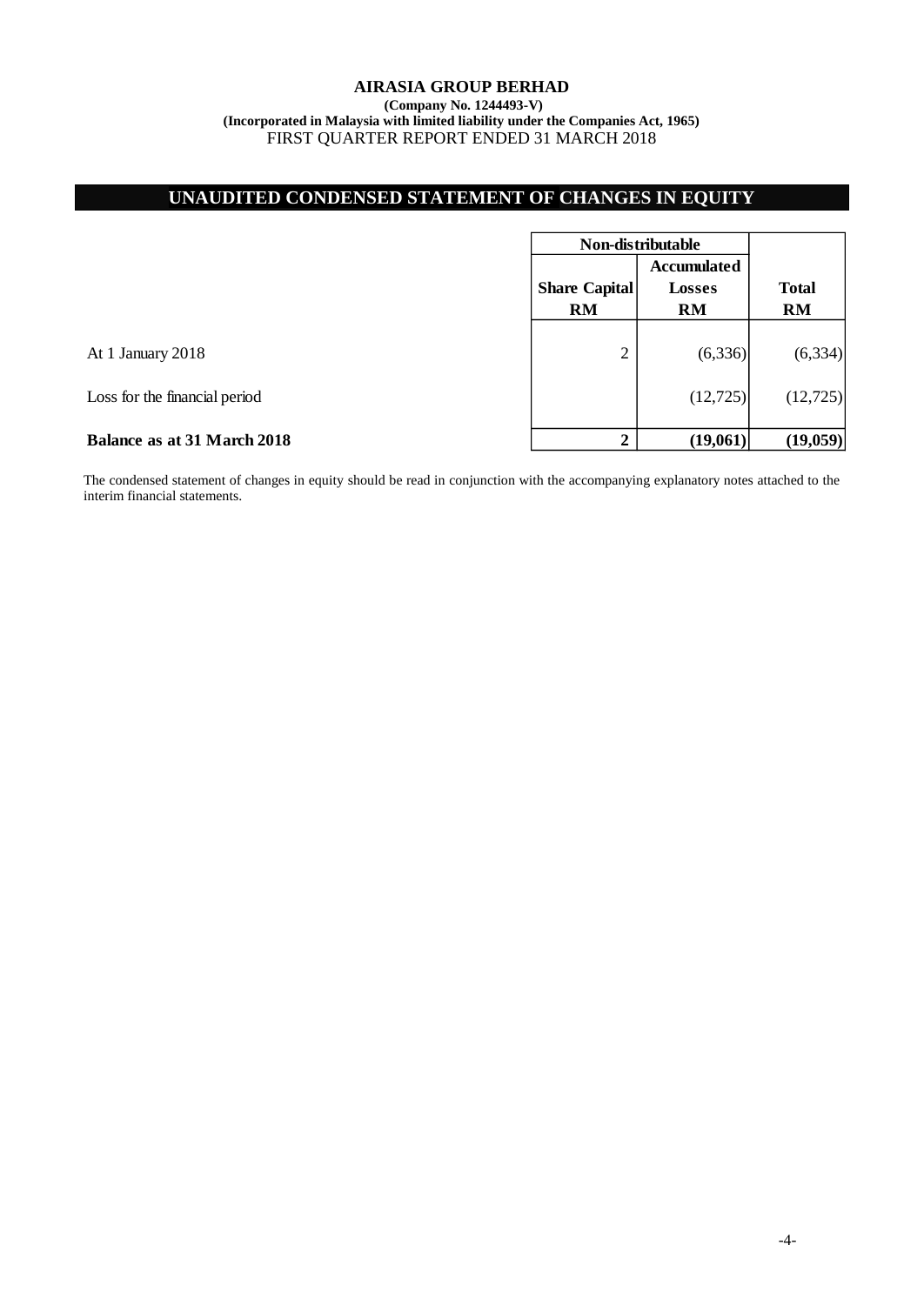# **NOTES TO THE UNAUDITED ACCOUNTS – 31 MARCH 2018**

# **1. Basis of preparation**

The interim financial report is unaudited and has been prepared in accordance with Malaysian Financial Reporting Standard ("MFRS") 134: "Interim Financial Reporting" and paragraph 9.22 and Appendix 9B of the Bursa Malaysia Securities Berhad ("Bursa Malaysia") Listing Requirements.

The interim financial statements should be read in conjunction with the audited financial statements of the Company for the financial year ended 31 December 2017.

### **2. Summary of significant accounting policies**

The accounting policies and methods of computation adopted for the interim financial statements are consistent with those adopted for the audited financial statements for the financial year ended 31 December 2017. Details of standards, amendments to published standards and interpretations to existing standards that are applicable to the Company with effect from 1 January 2018 or later are provided in the notes to the financial statements in the audited financial statements of the Company for the financial year ended 31 December 2017. The Company did not early adopt any new standards, amendments to published standards and interpretation to existing standards.

At the beginning of the current financial year, the Company adopted new MFRSs, Amendments to MFRSs and an IC Interpretation (collectively referred to as "pronouncements") that have been issued by the MASB and are applicable as listed below:

# **Effective for annual periods beginning on or after 1 January 2018**

Amendments to MFRS 2: Shared-based Payment: Classification and Measurement of Sharebased Payment Transactions MFRS 9: Financial Instruments MFRS 15: Revenue from Contracts with Customers Amendments to MFRS 140 Investment Property: Transfer of Investment Property Annual Improvements to MFRS Standards 2014-2016 Cycle IC Interpretation 22: Foreign Currency Transactions and Advance Consideration

The adoption of these pronouncements did not have an impact to the financial statements of the Company which has remained dormant in the current financial period.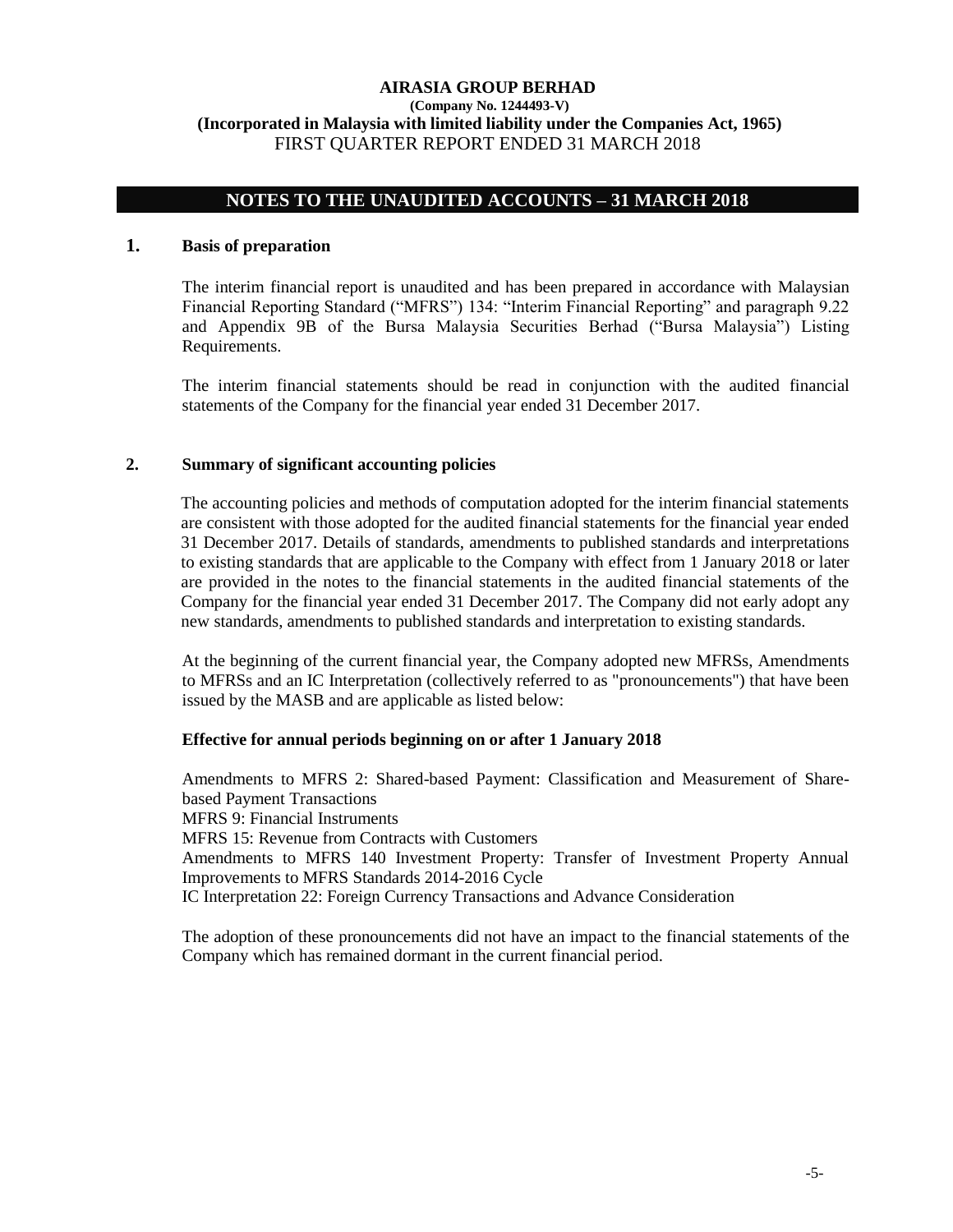### **(Company No. 1244493-V) (Incorporated in Malaysia with limited liability under the Companies Act, 1965)** FIRST QUARTER REPORT ENDED 31 MARCH 2018

# **NOTES TO THE UNAUDITED ACCOUNTS – 31 MARCH 2018**

### **3. Auditors' report on preceding annual financial statements**

The auditors have expressed an unqualified opinion on the Company's statutory financial statements for the financial year ended 31 December 2017 in their report dated 16 April 2018.

### **4. Seasonality of operations**

The Company did not experience significant fluctuations in operations due to seasonal factors.

### **5. Unusual items due to their nature, size or incidence**

There were no unusual items affecting assets, liabilities, equity, net income or cash flows during the current quarter and financial period-to-date.

# **6. Changes in estimates**

There were no changes in estimates that have had material effect in the current quarter and financial period-to-date results.

# **7. Debt and equity securities**

There were no issuances, cancellations, repurchases, resale and repayment of debt and equity securities during the current quarter under review.

# **8. Proposed dividend**

The Board of Directors has declared an Interim Single-Tier Dividend of 12 sen per share on 3,341,974,080 ordinary share of RM0.10 each for the financial year ending 31 December 2018.

# **9. Changes in composition of the Group**

The changes in composition of the Company as described in Status of Corporate Proposal in Note 10 of this Report.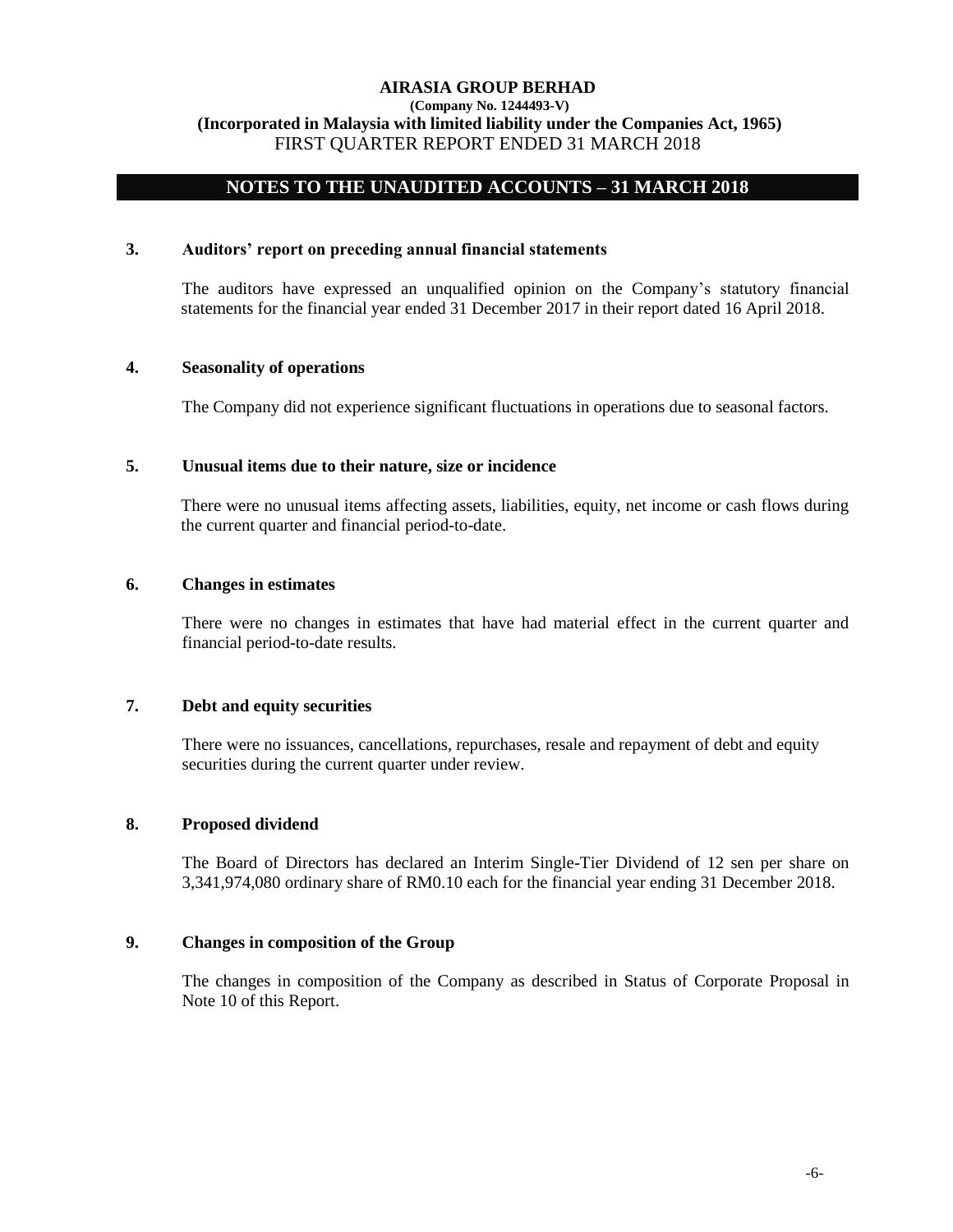### **(Company No. 1244493-V) (Incorporated in Malaysia with limited liability under the Companies Act, 1965)** FIRST QUARTER REPORT ENDED 31 MARCH 2018

# **NOTES TO THE UNAUDITED ACCOUNTS – 31 MARCH 2018**

### **10. Status of corporate proposals**

*Internal Reorganisation by way of a members scheme of arrangement under Section 366 of the Companies Act, 2016*

On 15 March 2018, the High Court has approved the internal reorganisation by way of a Members' Scheme of Arrangement under Section 366 of the Companies Act, 2016 for the following proposals;

- (a) the exchange of 3,341,974,080 ordinary shares in the Company (including treasury shares), representing the entire issued share capital of AirAsia Berhad ("AAB"), with 3,341,974,080 new ordinary shares in AirAsia Group Berhad ("AAGB"), a newly incorporated investment holding company, on the basis of 1 new AAGB Share for every 1 existing AAB Share held on 6 April 2018; and
- (b) the assumption of the listing status of AAB by AAGB and the admission of AAGB to and withdrawal of AAB from the Official List of Bursa Malaysia Securities Berhad, with the listing of and quotation for AAGB Shares on the Main Market of Bursa Securities

Accordingly, the internal reorganisation has been completed on 16 April 2018. Following the completion of the internal reorganisation of AAB and the transfer of its listing status to AAGB on 16 April 2018, AAB is now a wholly-owned subsidiary of AAGB. Moving forward, AAGB will spearhead AirAsia Group's future growth. The shareholders will benefit in the longer term from the improved earnings of AAGB as a result of the improved management efficiency and effectiveness of AAGB.

#### **11. Post balance sheet events**

There were no material events after the period end that have not been reflected in the financial statements for the financial period ended 31 March 2018 as at the date of this report.

#### **12. Changes in Contingent Assets and Contingent Liabilities**

There were no material contingent liabilities or contingent assets as of the date of this report.

# **13. Profit forecast**

No profit forecast has been issued.